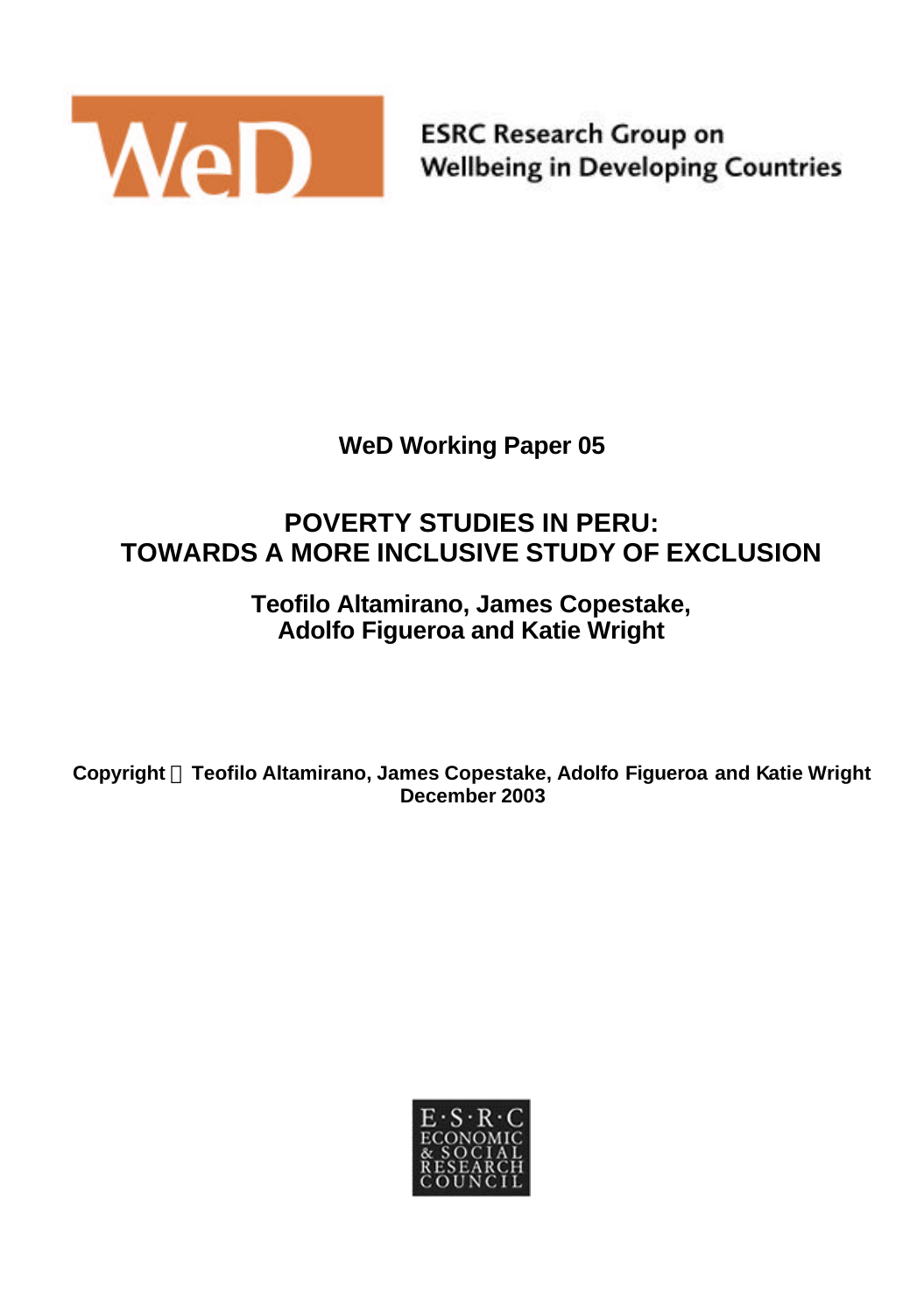### **WeD - Wellbeing in Developing Countries ESRC Research Group**

WeD is a multidisciplinary research group funded by the ESRC, dedicated to the study of poverty, inequality and the quality of life in poor countries. The research group is based at the University of Bath and draws on the knowledge and expertise from three different departments (Economics and International Development, Social and Policy Sciences and Psychology) as well as an extensive network of overseas contacts and specific partnerships with institutes in Bangladesh, Ethiopia, Peru and Thailand. The purpose of the research programme is to develop conceptual and methodological tools for investigating and understanding the social and cultural construction of well-being in specific countries.

#### **Correspondence**

The Secretary Wellbeing in Developing Countries ESRC Research Group (WeD) 3 East 2.10 University of Bath Bath BA2 7AY UK

E-mail wed@bath.ac.uk www.welldev.org.uk

Tel +44 (0) 1225 384514 Fax +44 (0) 1225 384848

#### **Working Paper Submission**

For enquiries concerning the submission of working papers please contact Ian Gough ( e-mail: hssirg@bath.ac.uk ) or by writing to the above address.

Editorial Assistant: Becky Lockley

#### **Acknowledgement**

The support of the Economic and Social Research Council (ESRC) is gratefully acknowledged. The work was part of the programme of the ESRC Research Group on Wellbeing in Developing Countries.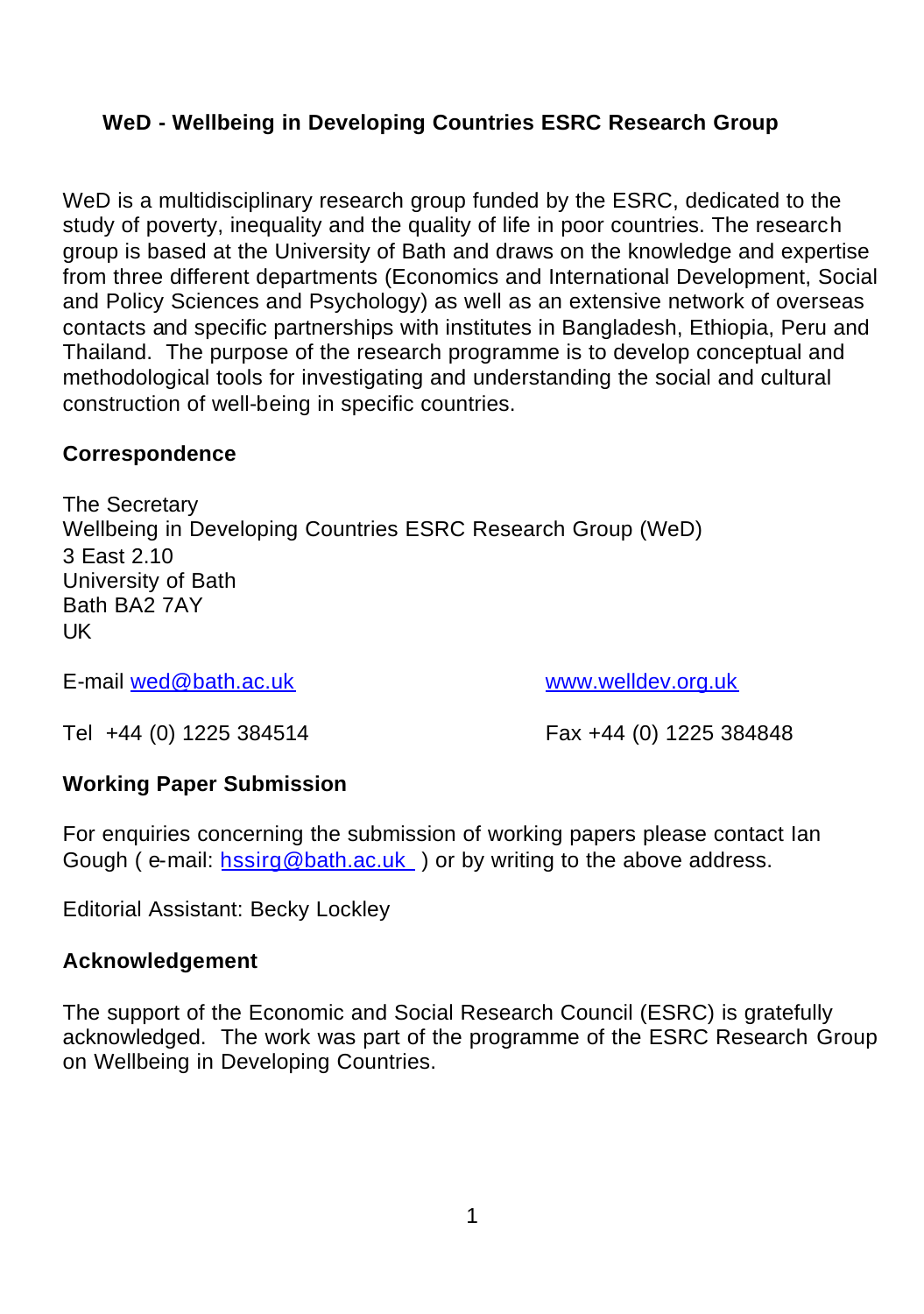#### **SUMMARY**

This paper presents an overview of published literature on poverty and related concepts in Peru. Its purpose is to contribute to a universal and interdisciplinary understanding of poverty, while at the same time giving due weight to disciplinespecific and local understandings. Following an introduction exploring these issues, the next three sections review the differing understandings of poverty offered by economics, anthropology and sociology. The scope of empirical economic analysis has broadened in its analysis of the multiple dimensions of poverty, but remains weak in explaining reasons for the persistence of poverty. The anthropological perspective offers a rich account of local understandings of poverty and has an important role to play in strengthening the voice of poor people themselves in research and policy processes. Sociological perspectives have highlighted the tension between a deterministic explanation of the persistence of poverty and research into how poverty can be influenced by individual and collective action.

The last section proposes that these three perspectives can be incorporated into a single framework centred on the concepts of inclusion and exclusion. Peru is conceived of as a *sigma* society characterised by a profound initial inequality in social assets. The self-interested actions of the main domestic actors prevent block significant reforms, and the capacity of external development agencies to break the impasse can be counterproductive due to the sensitivity of the cultural and political issues involved. In contrast to the 'tragic optimism' of Sender, this theory of social exclusion can be summed up as 'constructive pessimism'.

#### **KEY WORDS**

Peru, poverty, inequality, well-being, interdisciplinary, exclusion

#### **ACKNOWLEDGEMENTS**

We are particularly grateful to David Clark, Ian Gough, Cristobal Kay and Laura Tilling for their helpful comments on earlier drafts; also to Mark Lewis of DFID in Peru for providing unpublished background information on "the voices of the poor" study.

James Copestake and Katie Wright, Department of International Development, University of Bath, Bath, BA2 7AY, UK j.g.copestake@bath.ac.uk k.e.wright@bath.ac.uk

Teofilo Altamirano and Adolfo Figueroa, Centre for Social, Economic, Political and Anthropological Studies (CISEPA), Catholic University of Peru, Peru. afiguer@pucp.edu.pe taltami@pucp.edu.pe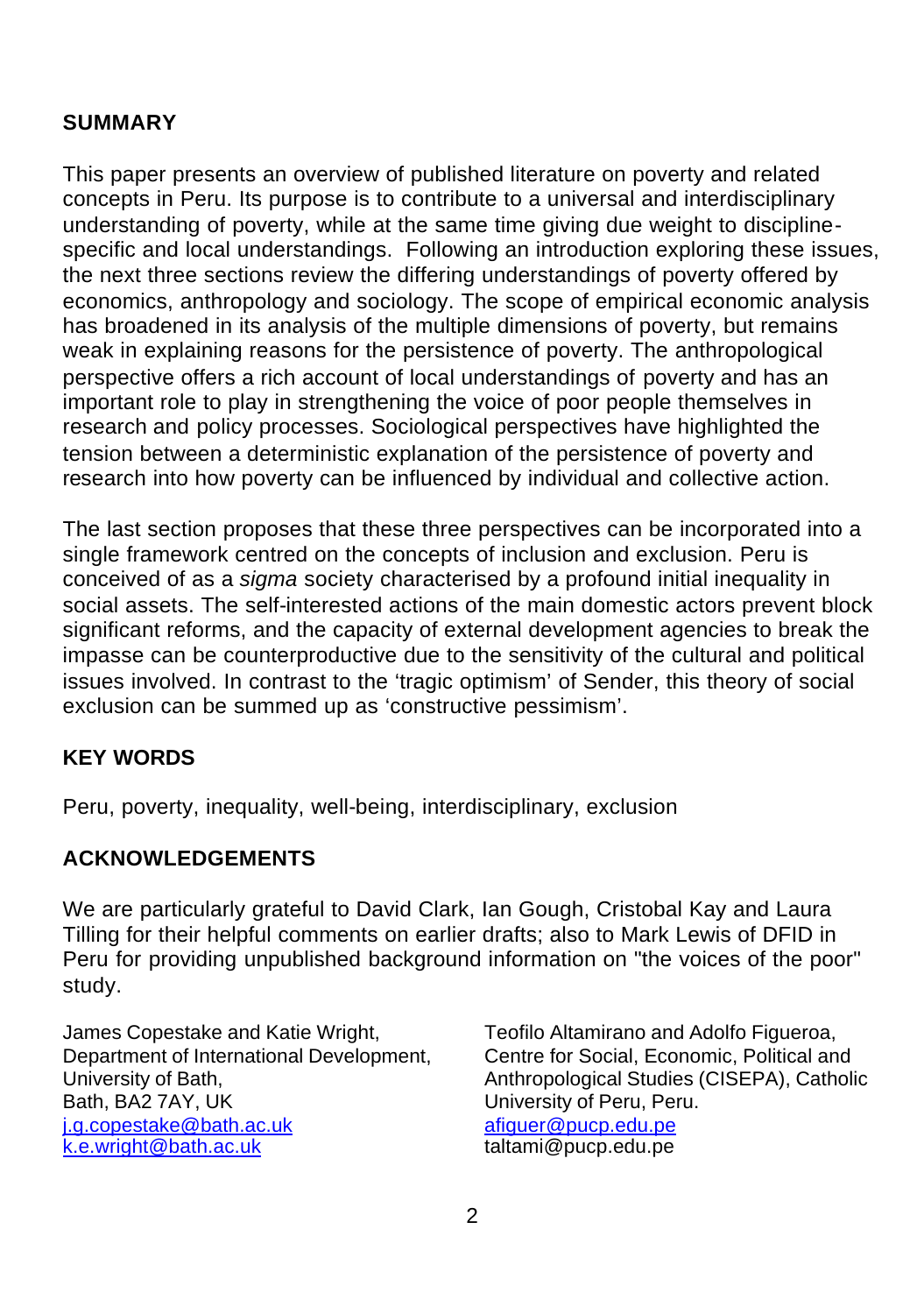# **1. INTRODUCTION**

l

The Peruvian economy has grown in nine of the last ten years and looks stronger than that of most of its neighbours.<sup>1</sup> Peru has also experienced a transition to more open and democratic government. Yet throughout the country there are signs of discontent; manifest, for example, in prolonged strikes, social protest and high rates of emigration. Peruvians, it seems, have limited belief in the potential of liberal democracy in the current global context to deliver sustained growth in employment, incomes and wellbeing.<sup>2</sup> But neither is there any clear consensus over what alternatives or compromises to the liberal democratic model might serve them better.

The literature on poverty, inequality and well-being in Peru is large. The aim here is not to review it comprehensively, but to organise selected material coherently with a view to identifying pointers for further research. More specifically, the purpose of the paper is to contribute to ongoing research into the scope for improved interdisciplinary understanding and use of these concepts. Definition and measurement are not viewed as ends in themselves. Rather the paper is intended to contribute to research into how different definitions are linked to analysis of economic and social outcomes, and to policy and practice.

The paper sets out with the premise that the tensions between different perspectives on poverty are not solely ideological. Rather, confronted with the complexity of the issue they reflect the responses of different disciplines to the necessity of abstraction or construction of theory. According to Levins (1966), there are three main criteria for good theories: realism, generality and precision. By realism, he means whether a theory fully captures our understanding of a particular situation. By generality, he refers to how applicable the theory is to different situations. And by precision, he refers to how precisely the theory permits changes to be measured and forecast. Controversy arises because choosing between rival theories almost always

 $1$  Annual growth rates for gross domestic product (GDP) from 1993 to 2002 were 4.8, 12.8, 8.6, 2.5, 6.7, -0.5, 0.9, 3.1, 0.6 & 5.3% (Banco Central De Reserva Del Peru, 2002:126). GNP per capita was negative in three of these years.

 $2$  For more detailed discussion of how Peruvians feel about the country see www.latinobarometro.org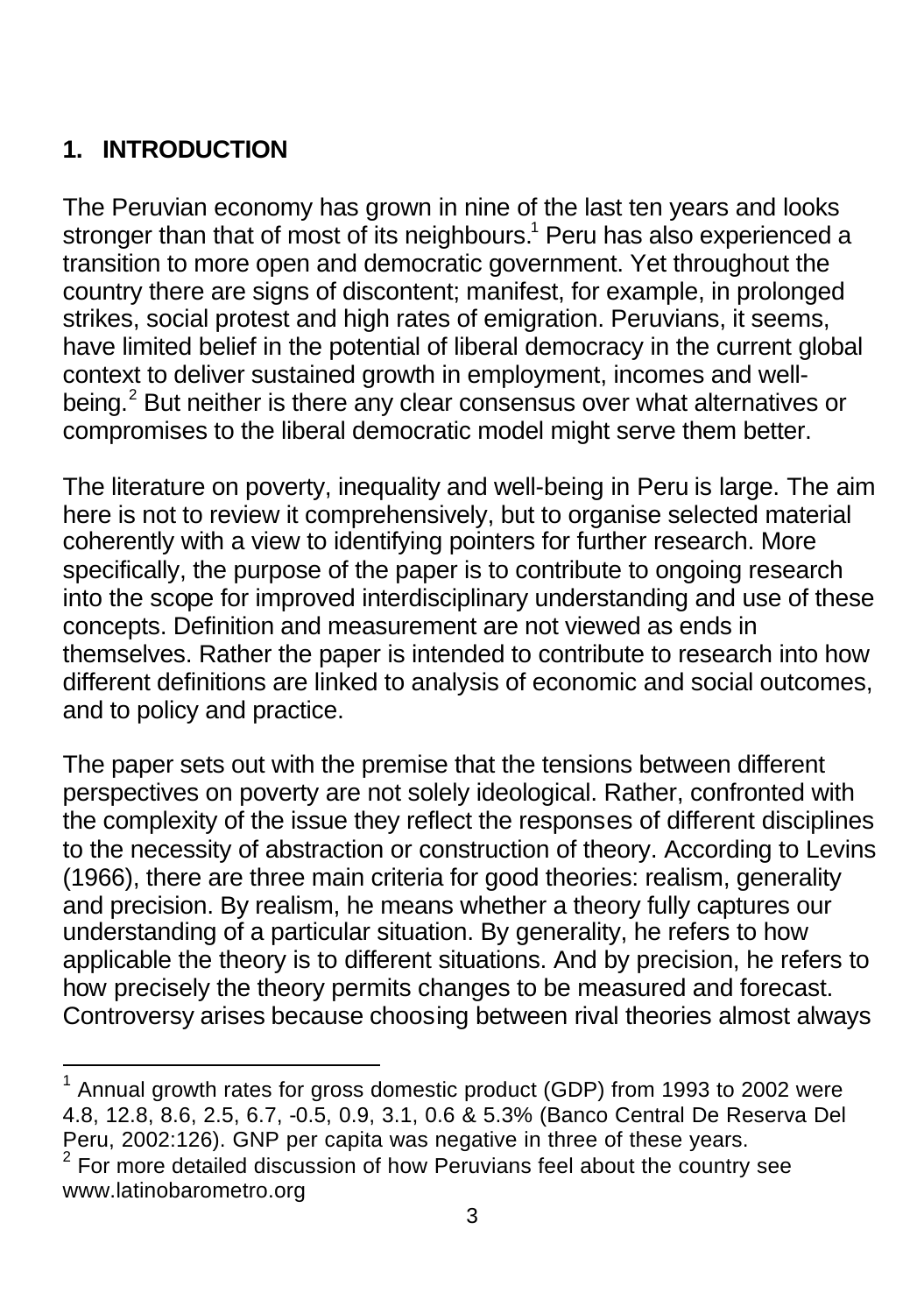entails a trade-off between these criteria. Trade-offs in the social sciences are particularly acute because social systems are not only diverse and complicated, but also prone to unpredictable (including self-conscious) change. The process of modelling and theorising is always constrained by time and resources, and these constraints are particularly acute when it comes to the need to allocate resources between different disciplines approaches. One purpose of this paper is to help construct an interdisciplinary "meta-theory" that can contribute to such decisions.

This Section takes a first step, following Wilk (1996) by distinguishing between the three broad disciplinary indicated in Table 1. Sections 2 to 4 draw on the Peru literature to review how poverty, inequality and well-being have been defined, measured and analysed in ways that are broadly consistent with each. These differences in underlying assumptions about the nature of human well-being and behaviour go some way towards explaining different normative positions about development policy and practice. At the same time, the boundaries between the three approaches are blurred, and many social scientists draw upon more than one of them (Wilk, 1996). $3$  Section 5 reviews the application of exclusion theory to Peru as an example of such an interdisciplinary approach, and then considers how it can be further developed.

| Dominant<br>discipline  | Economics                                                         | Anthropology                                  | Sociology                                                                |
|-------------------------|-------------------------------------------------------------------|-----------------------------------------------|--------------------------------------------------------------------------|
| Key level               | Individual                                                        | Culture                                       | Group                                                                    |
| Nature of<br>well-being | Having,<br>functioning                                            | Meaning                                       | Relating                                                                 |
| Poverty                 | Absolute material<br>deprivation, low<br>income,<br>vulnerability | Anomie,<br>alienation,<br>inferiority         | Relative<br>deprivation,<br>marginalisation,<br>oppression,<br>exclusion |
| Modes of<br>behaviour   | Rational,<br>optimising,<br>self-interested                       | Moral or affective,<br>affirming,<br>symbolic | Social,<br>belonging,<br>conforming                                      |

| Table 1. Three approaches to well-being and poverty |  |
|-----------------------------------------------------|--|
|-----------------------------------------------------|--|

l

<sup>3</sup> See Bevan (2002) and Dean (2003) for more detailed analysis of disciplinary differences and discourses.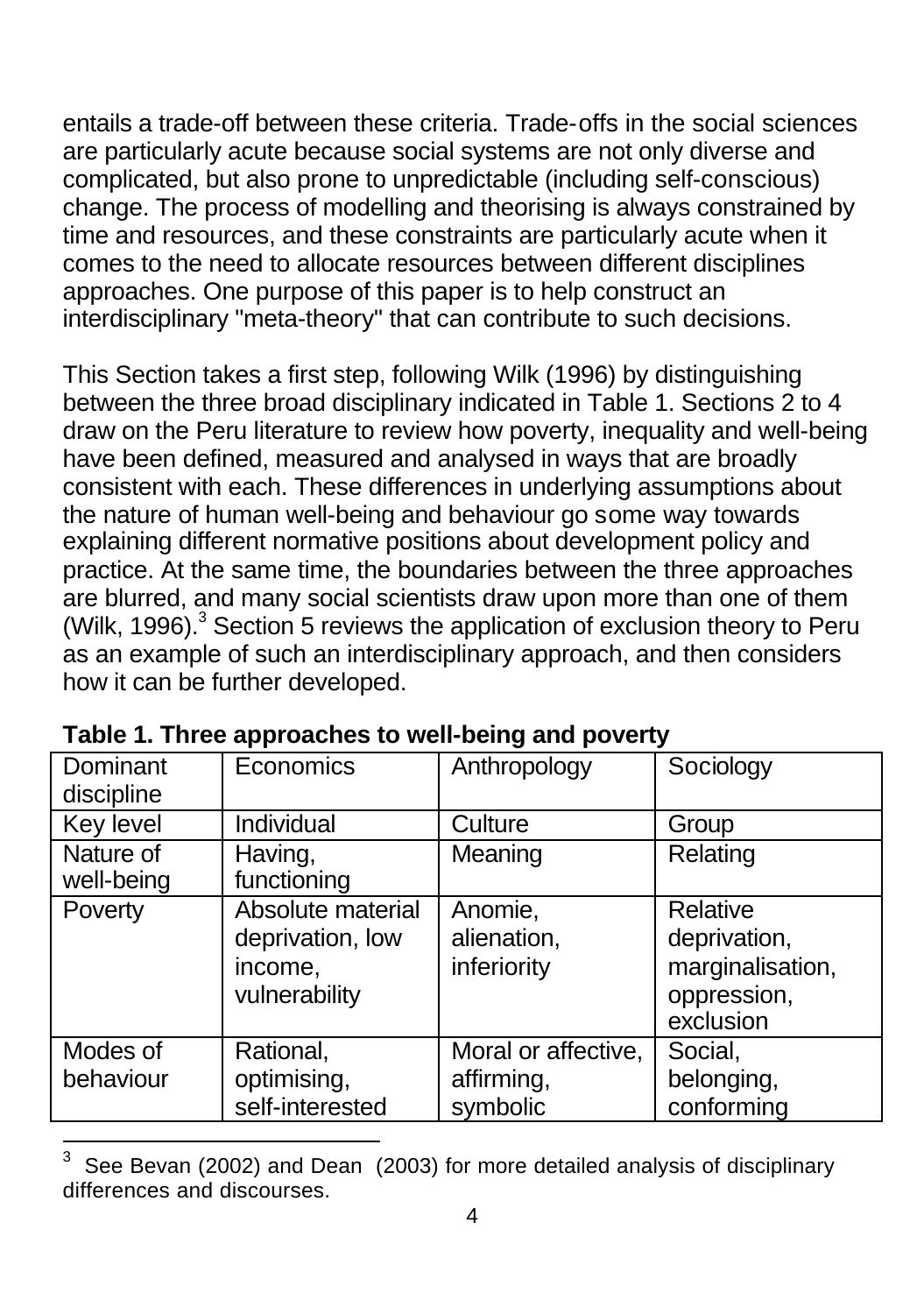Before proceeding it is worth adding a brief note about the relationship between well-being, inequality and poverty. Well-being is defined broadly to include both objective indicators of the quality of life and subjective perceptions and feelings about personal well-being. It can be measured on a cardinal scale (e.g. annual income, self-reported happiness or some composite index) or based on ordinal ranking. Observations may be of individuals, groups or even distinct cultures. Inequality refers to the distribution of cases along these different scales. The concept of poverty entails identifying one or more points of discontinuity along the scale or ranking. All this is simply a matter of definition and measurement. However, the meaning and relative importance of the three concepts vary between approaches.

# **2. ECONOMIC APPROACHES**

A large number of studies of underlying determinants of poverty in Peru have been undertaken by economists, (for example, Cotlear, 1989; Webb, 1975; Figueroa, 1983; Figueroa, 1983; Figueroa, Altamirano, & Sulmont, 1996; Gonzales de Olarte, 1984; De Soto, 1989; Carbonetto, Hoyle, & Tueros, 1988; Vásquez, 1989). A central focus of their analysis has been the link between the urban and rural economy, as well as the impact of government economic policies on the poorest sectors. Well-being is defined in terms of material wealth and income. Poverty has often generally been defined in relative terms, and analysed as the outcome of an unequal and volatile process of capital accumulation.

For those authors dealing with the peasant economy (such as Figueroa, Gonzales de Olarte and Cotlear), this is construed as a specific entity, although immersed in a wider regional, national or international context. The formal sector is based on what Gertz (1963) called the "firm economy" as against the "bazaar" economy that is informal. Informality can be seen as a social and cultural response to the failure of government to provide employment in the urban formal economy. The existence of the informal economy is seen as a manifestation of the failure of formal mechanisms to adequately distribute resources such as land, water, technology, education and market information. Structural analysis of the economic determinants of poverty are further discussed in Sections 4 and 5.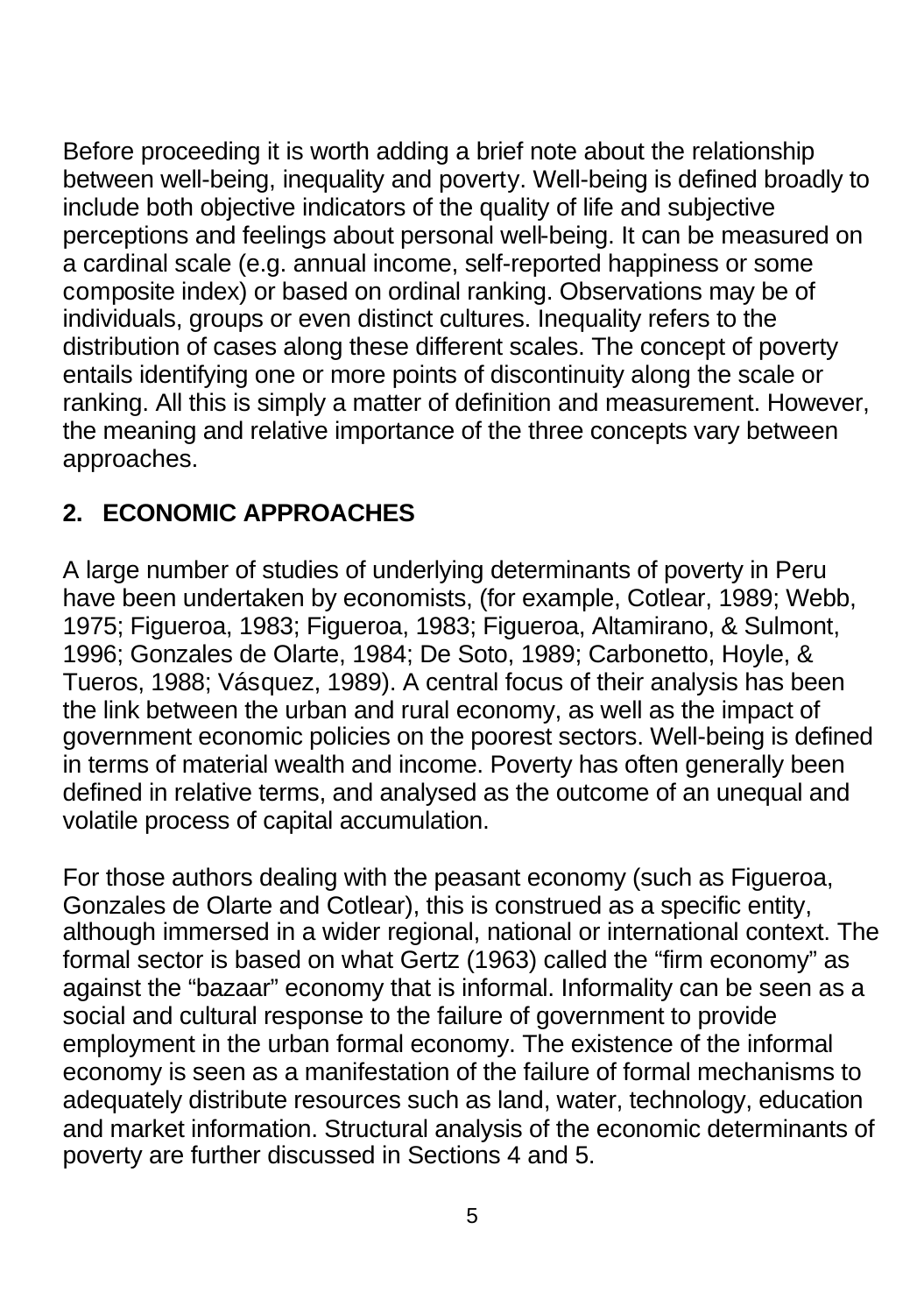Economists have also been in the vanguard of the project to define universal and easily measurable standards of well-being against which to assess performance of individuals, groups and countries. The mainstream neo-classical tradition assumes that actors at these various levels are rational in seeking to maximise their well-being (defined as a welfare function) subject to constraints on their freedom (including laws, limited resources, technology, the behaviour of others and imperfect knowledge). The remainder of this section briefly reviews four areas: monetary measurement of poverty, measurement of income inequality, multidimensional measurement of poverty, and multivariate analysis of the determinants of poverty.

## **2.1 Monetary measures of poverty**

Many recent economic studies have adopted a poverty line approach to assessing the welfare outcome of government policies and programmes.<sup>4</sup> There are two main national sources of data (Diaz & Torero, 2002). The first comprises annual household surveys carried out by the government statistical service (INEI). The second comprises national household income and expenditure surveys carried out by the *Instituto Cuánto* following the methodology of the World Bank's Living Standard Measurement Survey (LSMS). These were conducted in Peru for 1985-6, 1991, 1994, 1997 and  $2000$ .<sup>5</sup> Table 2 provides a summary of recent poverty data, which is also available in the form of poverty maps (INEI, 2001; UNDP, 2002). Surveys carried out by INEI also provide poverty estimates for the 24 administrative departments of the country. Estimates of income poverty for the 194 provinces and 1,812 districts are calculated indirectly by imputation from other poverty indicators available at these levels (Schady, 2002).

l 4 The concept of quality of life is rarely mentioned by those adopting this approach as they consider subjective meaning to be unmeasurable, intangible and not sufficiently objective (De Soto, 1989; Carbonetto et al., 1988; Vásquez, 1989; Vásquez, 2000).

<sup>5</sup> Recent surveys using LSMS guidelines in Peru have been carried out by *Instituto Cuanto* in Lima, and are also referred to as the '*Encuesta Nacional de Hogares Sobre Medición de Pobreza* (Instituto Cuánto, 1996; INEI, 2001; World Bank, 1988).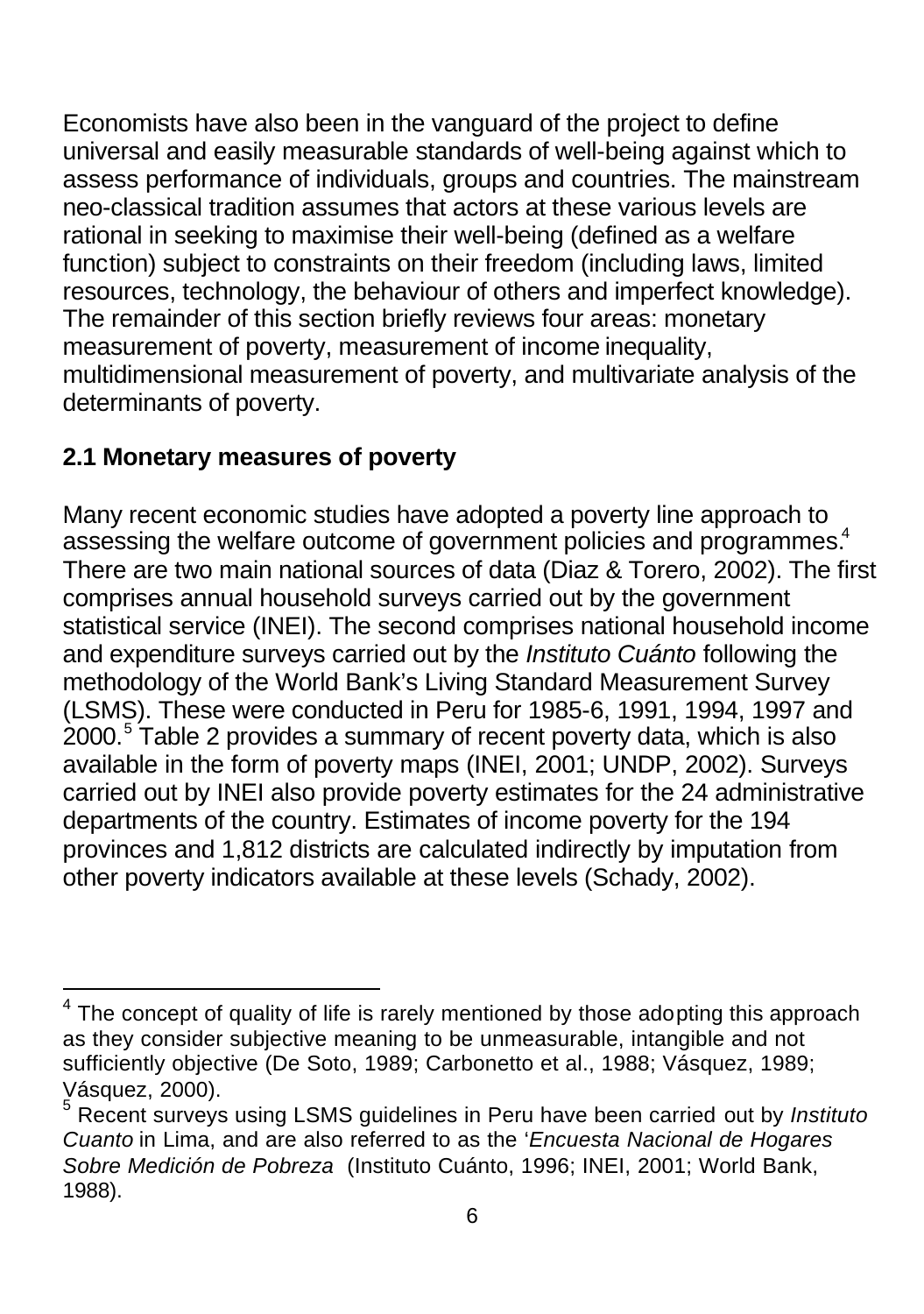|                        |            | Total population | "Poor"     |      |                 | "Extreme poor" |                  |        |
|------------------------|------------|------------------|------------|------|-----------------|----------------|------------------|--------|
|                        | 000'       | %                | 000'       | Rate | <b>Share</b>    | '000           | Rate             | Share  |
| National               | 25,62<br>5 | 10<br>Ω          | 13,86<br>з | 54.1 | 100             | 3,792          | 14.8             | 100    |
| Lima                   | 7,400      | 29               | 3,345      | 45.2 | $\overline{2}4$ | 348            | $\overline{4.7}$ | 9      |
| Other coastal<br>urban | 4,552      | 18               | 2.417      | 53.1 | 17              | 382            | 8.4              | 10     |
| Coastal rural          | 1,326      | 5                | 854        | 64.4 | 6               | 362            | 27.3             | 10     |
| Highland urban         | 3,235      | 13               | 1.433      | 44.3 | 10              | 213            | 6.6              | 6      |
| Highland rural         | 5.742      | 22               | 3.761      | 65.5 | 27              | 1.734          | 30.2             | 4<br>6 |
| Jungle urban           | 1,548      | 6                | 797        | 51.5 | 6               | 179            | 11.<br>6         | 5      |
| Jungle rural           | 1,822      | 7                | 1,261      | 69.2 | 9               | 574            | 31.<br>5         | 15     |

# **Table 2. National poverty rates for 2000<sup>6</sup>**

*Source: UNDP 2002 Human Development Report for Peru 'Realising the potential'.*

While LSMS data has been the source of much insightful analysis it does also have limitations, particularly as the source for income distribution studies such as those by Diaz et.al (2002) and Pascó-Font (2001). Figueroa observes that household income and expenditure estimates of respondents are not reconciled. Moreover there is a weak correlation between household incomes, expenditures and assets. In addition, wealthy households (controlling as much as a third of national income) are excluded from the LSMS. The top percentile shows an average household income of near US\$2,200 per month, which is more representative of the mean annual income of middle class households.

### **2.2 Monetary measurement of inequality**

l

Richard Webb (1977) produced the first detailed account of income distribution in Peru, covering the period of 1950-1973. Figueroa (1984) updated it for the 1980s. In both studies the distribution refers to the national income level, and includes estimates of both functional income distribution and personal income distribution. The results of the studies cited above showed that Peru is one of the most unequal countries in the world. The

<sup>6</sup> This data is included soley for illustrative purposes and is not discussed in depth in this article.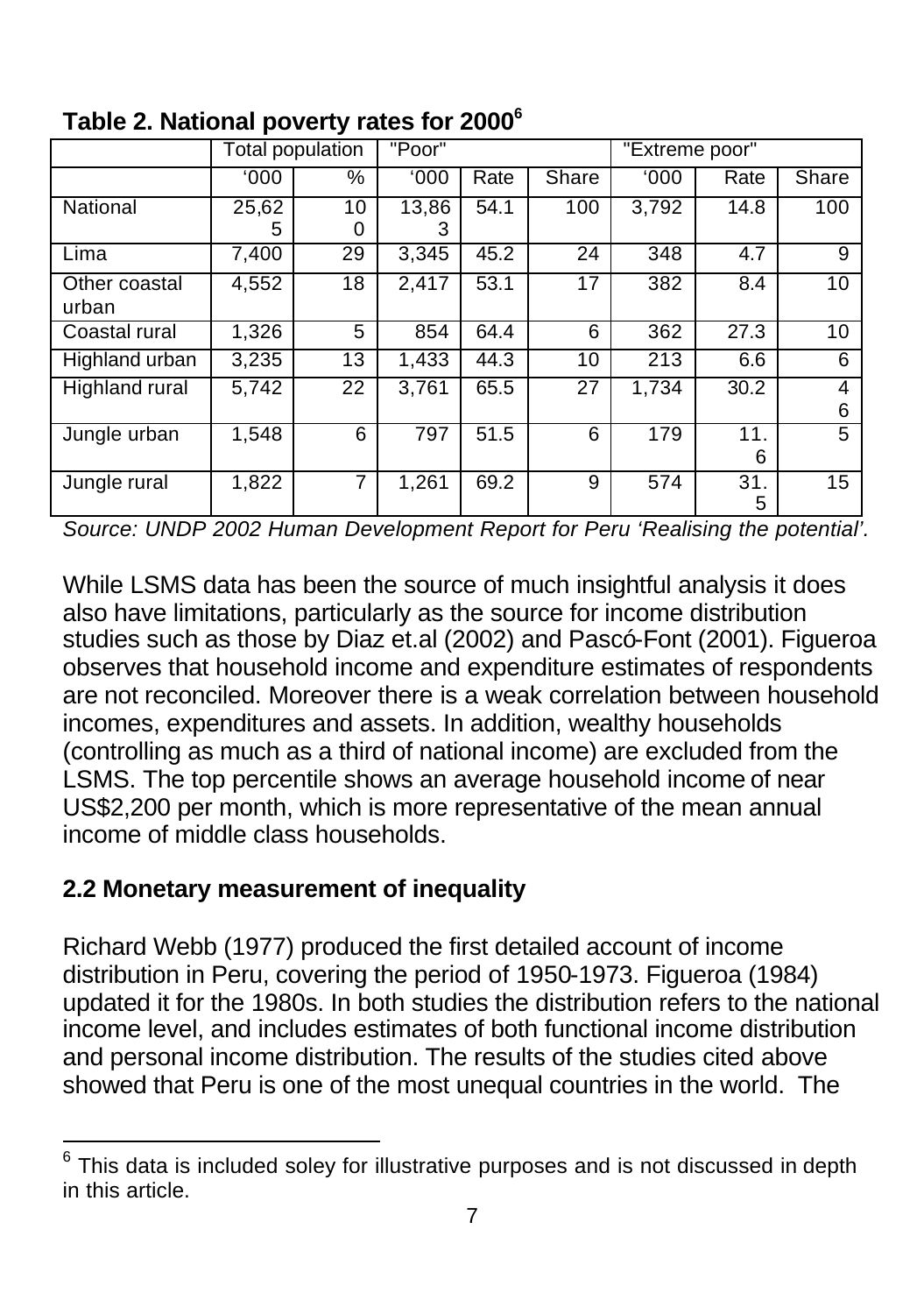Gini coefficient, calculated on the basis of deciles for the mid-seventies, was near 0.60. The top 1% of families commanded one third of the national income, while the bottom third received only 5%.

Webb also devised an income pyramid and during the mid-seventies, the most notable finding was the small size of the property class - no more than 500 families. The middle class was also small, around 5% of the total population. Workers employed in the modern sector of the economy comprised another 20% and mostly belonged to the top income quartile. Finally, he found the bottom tercile to mostly comprise the indigenous population.

Since the 1990s the question of inequality has received less attention in the literature, and from the 1980s national accounts stopped estimating business profits, and national income. Figueroa (2001) re-estimated Webb's income pyramid. Due to the lack of national income data the estimates are based on stocks of assets. Data on physical capital was calculated from data on the property structure of the largest firms in Peru. Data on agricultural land ownership came from the national agricultural census of 1994 and data on human resources from the population census of 1993.

When the results of Figueroa's estimate were compared with those of Webb, he found that while the relative position of the social groups has remained the same, their relative size has changed. The economic elite continues to be a tiny group (only 5,000 people, or 0.1% of households), and the middle class remains small. However, the urbanised share of the population has increased to 70%, with approximately 20% of Peruvians now living in *pueblos jóvenes* (shantytowns). The bottom tercile of the national pyramid now includes not only the indigenous population but also a segment of urban households, particularly those living in shantytown areas. Finally, the city of Lima-Callao contains around 30% of total population, with one-third of them living in the *pueblos jóvenes*. 7 These statistics are summarised in Table 3.

l

 $<sup>7</sup>$  Using data on inhabitants' dwellings, he argues that the top 70% of the income</sup> pyramid are urban households and the bottom 30% are rural (this latter including many inhabitants of small towns often classified as urban). The number of years schooling received by inhabitants of rural areas is much lower than those in urban areas. They also have less physical capital available to work with.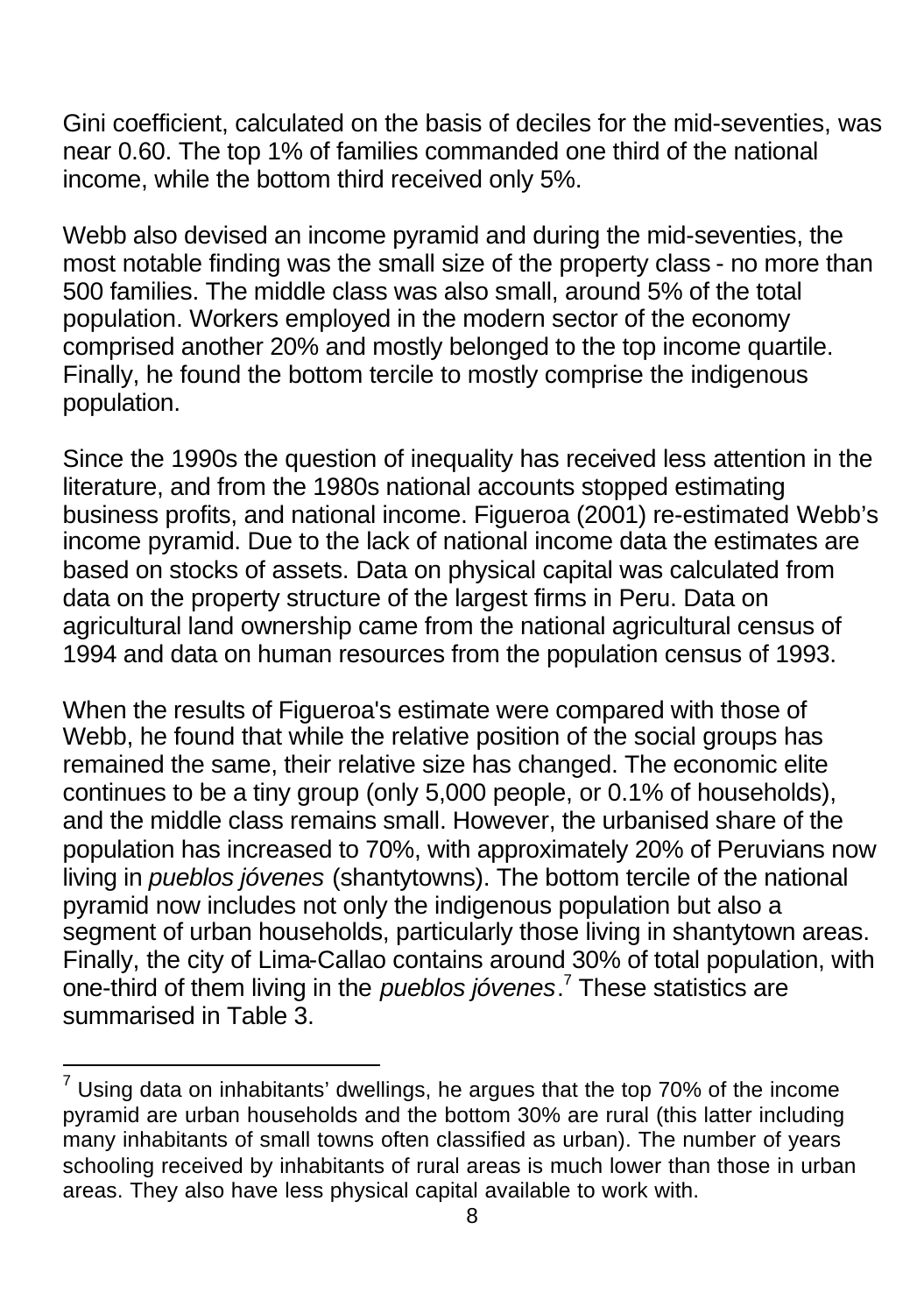| Region        | Total | "Middle | Other | Shanty       | Rural | Peasantry |
|---------------|-------|---------|-------|--------------|-------|-----------|
|               |       | Class"  | urban | <b>Towns</b> |       |           |
| Lima-Callao   | 29.2  | 4.0     | 15.7  | 9.4          | 0.1   | 0.0       |
| Other coastal | 23.6  | 0.4     | 12.4  | 5.4          | 1.3   | 4.1       |
| Andean        | 36.6  | 0.3     | 6.6   | 7.8          | 7.8   | 18.5      |
| Amazonian     | 10.6  | 0.3     | 2.2   | 4.0          | 4.0   | 3.1       |
| Total         | 100   | 5.0     | 36.9  | 13.2         | 13.2  | 25.7      |

**Table 3: Peru: Distribution of Households, 1993-1994 (percentages)**

*Source: Figueroa (2001)*

### **2.3 Multidimensional measurement of poverty**

A growing literature emphasises the multiple dimensions of human development and poverty in Peru. This section highlights three leading examples. First, the United Nations Development Programme (*Programa de Naciones Unidas para el Desarrollo* or PNUD) is responsible for production of the first "Human Development Report" for Peru (PNUD, 2002). The most distinctive feature of this document is that it provides source statistics for and estimates of the human development index (HDI) for each of the 192 provinces in the country.<sup>8</sup> It also provides a more comprehensive set of statistics on physical and human resources for the 24 departments. Table 4 reproduces estimates of the HDI at department level, roughly organised by geographical zone. It reveals considerable variation between departments generally highest on the coast and lowest in the sierra, with predominantly jungle areas occupying an intermediate position. Overall, Peru's overall HDI increased from 0.639 in 1975 to 0.755 in 1999, although its international ranking dropped over the same period from 45<sup>th</sup> to 73<sup>rd</sup>.

l 8 This is a multi-dimensional indicator of human development that takes into account relative per capita income, life expectancy and literacy. See PNUD (2002), or any other of the Human Development Reports produced by the United Nations Development Programme.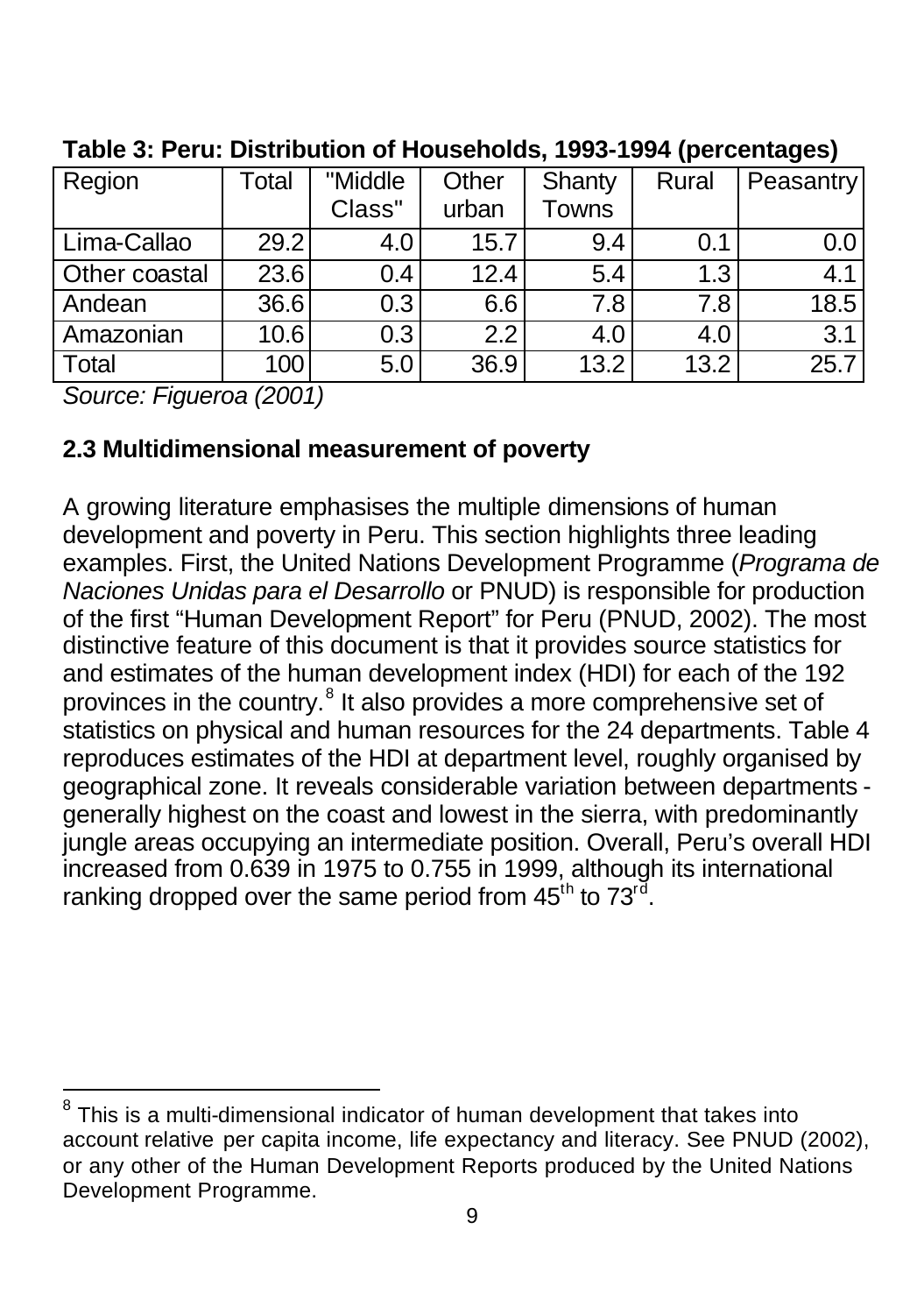| Mainly coast |      | <b>Mainly sierra</b> |      | Mainly jungle |      |
|--------------|------|----------------------|------|---------------|------|
| Tumbes       | .620 | Cajamarca            | .495 | Loreto        | .621 |
| Piura        | .561 | Huanuco              | .494 | Amazonas      | .515 |
| Lambayeque   | .625 | Pasco                | .575 | San Martín    | .553 |
| La Libertad  | .613 | Junin                | .578 | Ucayali       | .565 |
| Ancash       | .577 | Huancavelica         | .460 | Madre De Diós | .650 |
| Lima/Callao  | .747 | Ayacucho             | .488 |               |      |
| Ica          | .667 | Apurimac             | .457 |               |      |
| Arequipa     | .635 | Cusco                | .537 |               |      |
| Moquegua     | .666 | Puno                 | .512 |               |      |
| Tacna        | .681 |                      |      |               |      |

**Table 4. Human Development Indicators by department, 2000**

*Source: UNDP 2002 Human Development Report for Peru 'Realising the potential'.*

The report stresses the importance of productive systems, social capital and public policies at the macro and micro level. Amongst the obstacles to human development stressed by the report are gender inequalities. However, its analysis of the structural constraints to development is limited, and it concludes with an upbeat affirmation of the capacity of Peruvians to confront the negative impact of poverty, recession, weak governance and natural disasters. While the emphasis of the report is on material and human resources, it does at least mention in passing the importance to wellbeing of social networks and world view (*cosmovisión*). It further suggests that abundance of cultural resources can coexist with scarcity of material resources such as income, employment, housing, health and adequate nutrition.

The *Centro de Investigaciones de la Universidad del Pacifico* (CIUP) under the leadership of Vasquez have studied the links between good governance, poverty, vulnerability and well being in Peru. With regard to well-being, the central aspects of analysis are the social exclusion of women, children, the elderly and indigenous people. With regard to education and health, it concludes that the major reasons for lack of access to these services are inequality, poor public administration and budget cuts. To overcome these barriers the authors propose a new agenda that must take into account demands, possibilities, equity in services, access for women and indigenous population to education and the creation of employment opportunities to foster more income generation in order that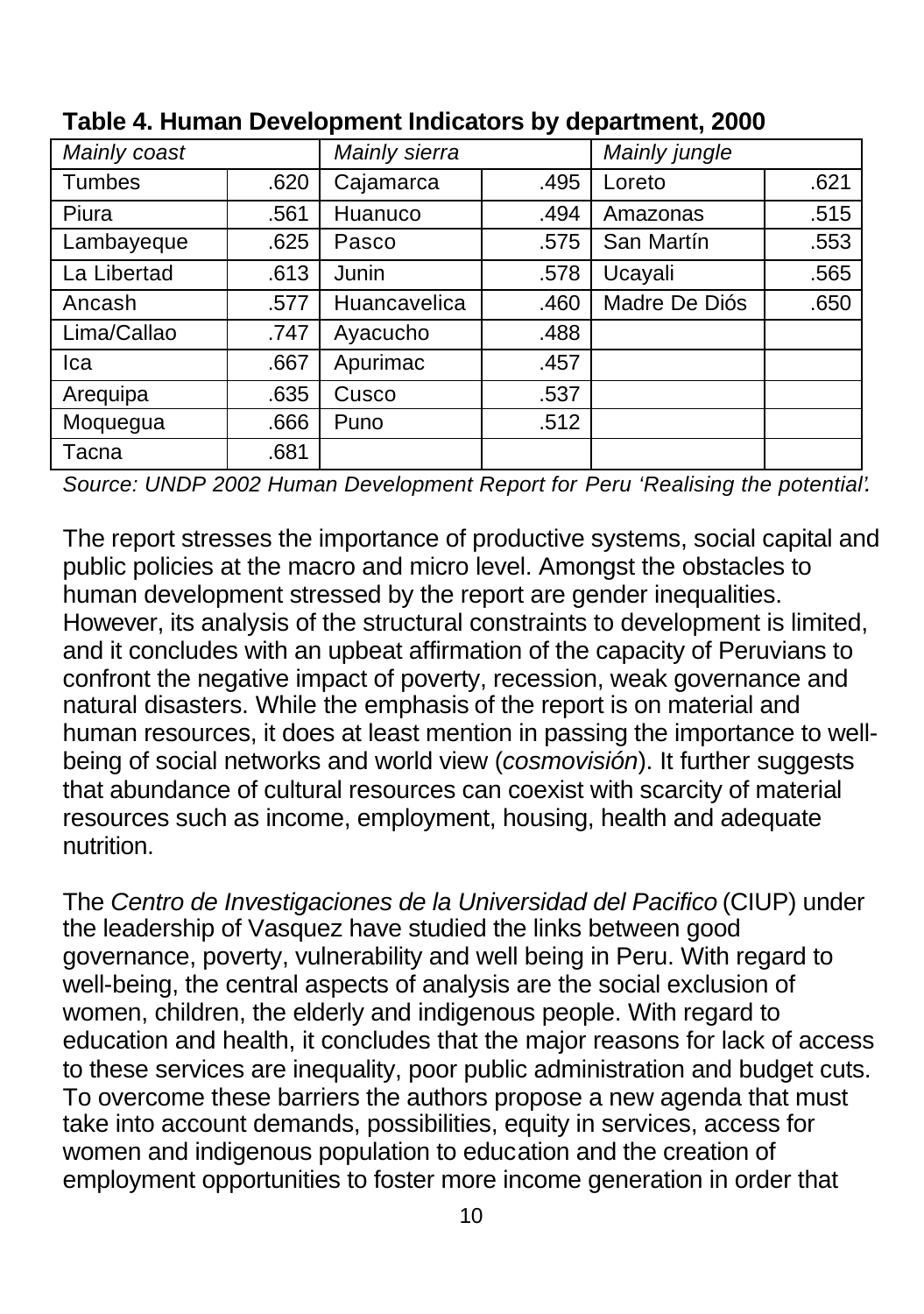they gain access to education and medical services. Finally, the authors recommend that the government should increase the budget in these areas and work more closely together with local authorities.

A third important strand of research into multiple dimensions of poverty has been carried out by Queen Elizabeth House at Oxford University. They used a mixture of ENNIV data (data from national household surveys on quality of life – *'Encuesta Nacional de Hogares Sobre Medición de Niveles de Vida'*) and primary sources to investigate how different approaches to definition and measurement of poverty affect the way households are classified. Laderchi (1999) uses 1994 data to explore the hypothesis that monetary measures of poverty are an acceptable proxy for multiple dimensions of poverty including child stunting, illness and access to schooling. She finds that the relationships are weak, and concludes that reliance on monetary measures for targeting programmes addressing these dimensions result in significant targeting errors. This finding was confirmed by Franco and Saith  $(2003).<sup>9</sup>$ 

## **2.4 Multivariate analysis of the determinants of poverty and inequality**

Many independent econometric studies of determinants of poverty have been conducted using LSMS data.<sup>10</sup> These range from studies of non-farm income diversification (Escobal, 2001), to the effect of women's education on the nutritional level of *their neighbours'* children (Alderman, Hentschel, & Sabates, 2002). For articles on migration see Hill (1988) and Sabatés (2000).

Researchers have also used LSMS and other survey data to investigate the economic impact of specific policies and services. For example, Schady (2002) and Laderchi (2001) study the effect of different targeting methods

Peruvian LSMS data. See

 9 See also Laderchi, C., Saith, R., and Stewart, F (2003). Laderchi also compared monetary poverty with more participatory approaches that focus on self-perceptions of poverty. Results again showed a lack of overlap between the two. For example, in the rural field site 29% of those who declared themselves to be poor were not poor according to the monetary indicators. Similarly 42% of the monetary poor did not conceive themselves as being poor. See also Franco and Harris-White (2002).  $10$  The World Bank LSMS website lists nearly one hundred published works that use

www.worldbank.org/html/prdph/lsms/research/country5.html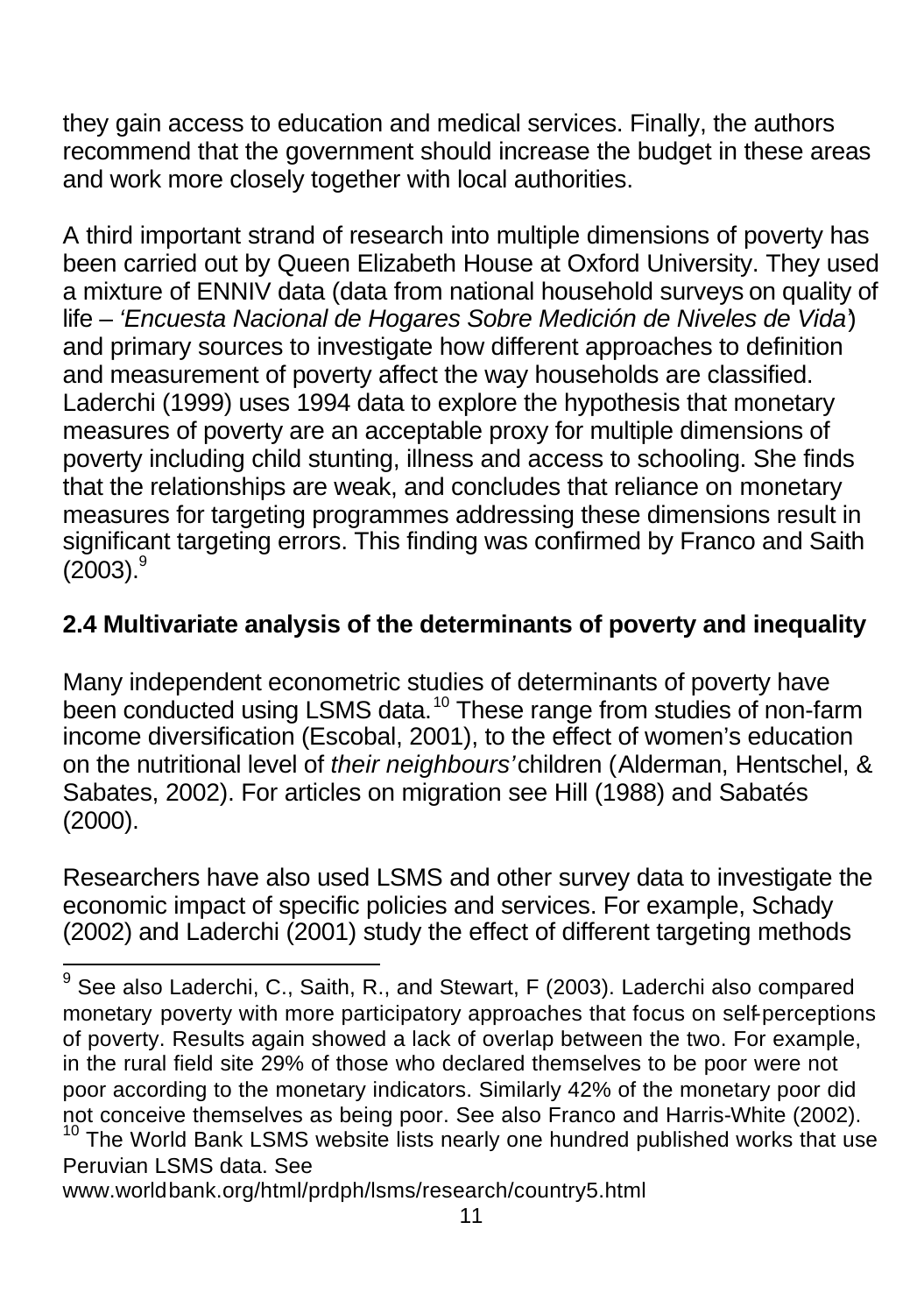on distributional outcomes of food transfer policies. *MiBanco*, Peru's largest microfinance organisation, has used LSMS data to build a poverty profile of their clients in order to understand the poverty outreach of its different products and services.<sup>11</sup> This provides an interesting point of contrast with Field (2002) who investigates the impact of urban property titling by *COFOPRI*. Although she does not look specifically at poverty effects she finds that property titles did have important effects on time use – making it easier for people to work at home and reducing reliance on child labour. Research into relationship between poverty and macroeconomic policies are less common. Glewwe and Hall (1998) investigate vulnerability of different (broadly defined) social groups to macroeconomic shocks. Crabtree (2001) explores the impact of structural adjustment on peasants, and Diaz, Saavedra and Torero (2002) investigate the impact of trade policy reform on inequality, with particular reference to income of informal sector workers in Lima.

## **2.5 Interim assessment**

The literature reviewed above reflects the tension between 'orthodox' neoclassical approaches and more heterodox, political economy approaches. The former are motivated in part by the goal of producing scientific findings that are politically neutral. However, the danger is that reductionism inherent in the analytical separation of economic and political itself introduces political biases. There is also a danger that an emphasis on narrowly defined technical research leads to a neglect of analysis of the functioning of the entire society.<sup>12</sup> This tension reflects the wider debate over the relationship between economics and the so-called "post-Washington consensus" (Gore, 2000; Fine, 2002).

Inequality has also begun to receive more attention again, after a period in which it was relegated to absolute poverty as the main object of policy oriented research. One sign of this is the recognition of the influence of

 $\overline{\phantom{a}}$ See Acción (2003) available from www.accion.org

<sup>&</sup>lt;sup>12</sup> For example, rural small farmers are no longer conceptualised as a distinct kind of economic organisation (forming part of the peasant economy), rather they are now seen as simply "the rural poor". See Section 4 for further discussion of this point. For a more holistic analysis of the peasant economy see Gölte (1980) and Mossbrucker (1990), Crabtree (2001), Meyer (2003).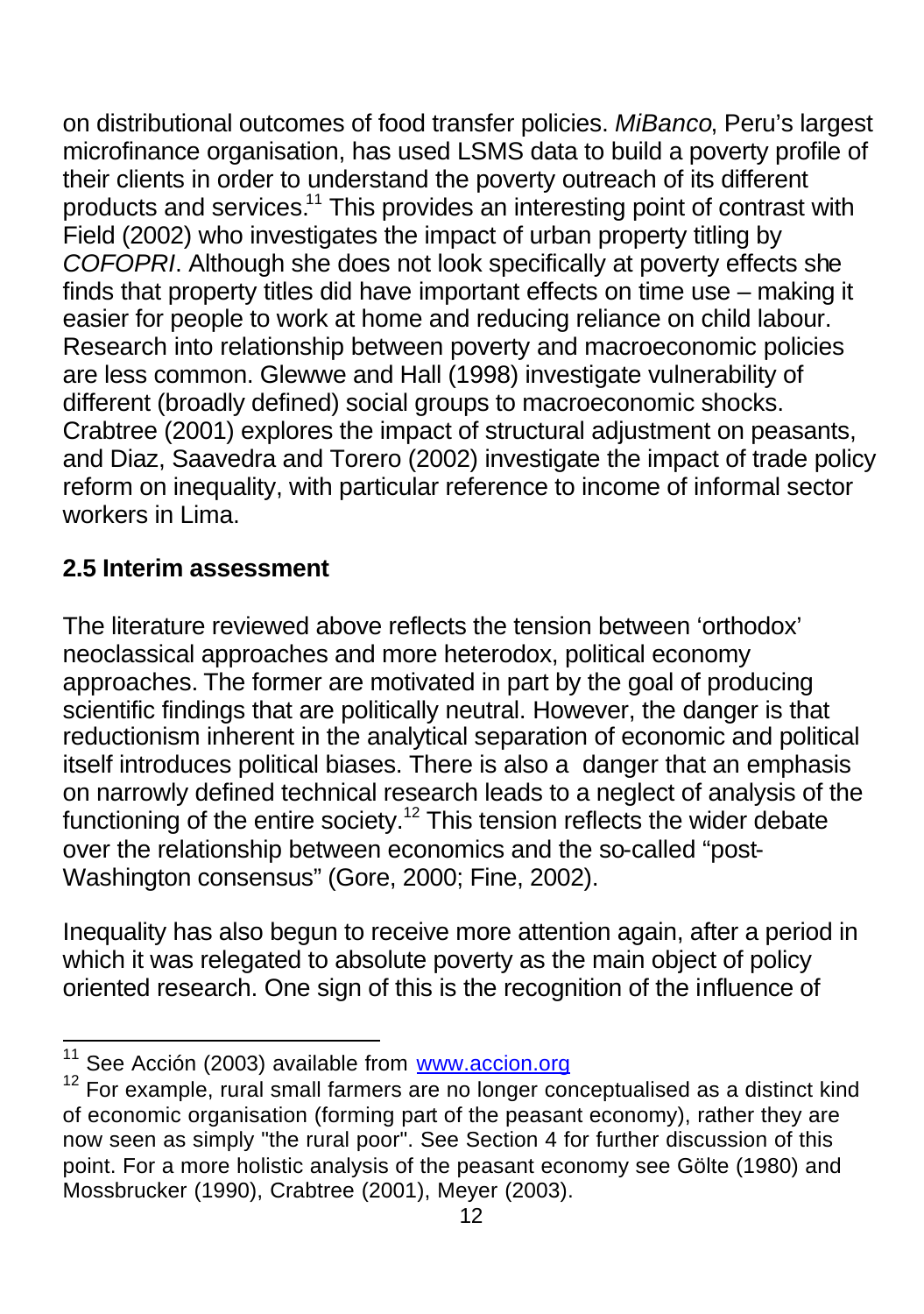inequality on growth elasticitities of poverty reduction (De Janvry, 2000). Other examples of this broadening of scope is new institutional economics, so-called 'social capital' and the recent growth in behavioural economics. The last not only challenges the assumption of methodological individualism, but also provides a point of departure for further research into subjective dimensions of well-being. Section 5 picks up on these threads in the context of discussion of the scope for interdisciplinary research.

# **3. ANTHROPOLOGICAL APPROACHES**

# **3.1 Pure anthropology**

l

Much of the vast anthropological literature about Peru is not directly concerned with poverty. Indeed it is in the nature of much anthropological research to minimise such prior categorisation, albeit while recognising that no researcher goes to the field devoid of his or her own ideas and biases. At the same time much anthropological work has been motivated by poverty related research goals, particularly since the influential work by Oscar Lewis on the 'culture of poverty.'<sup>13</sup> However, such work aims to bring out the perspective of the poor and non-poor themselves, rather than restricting analysis solely to prior 'outsider' categories.

A recurrent point of reference in this regard for Peru and other Andean countries is the debate over the nature of 'Andean culture'(*Lo Andino*) . Scholars who have given emphasis to the importance of a distinctive Andean perspective in their analysis of rural poverty include Orlove (1974), Isbell (1973) and Flores (1977). Doughty (1970), Lobo (1982) and Altamirano (1988b) are among those who have brought the same analysis to bear on urban poverty. According to these authors, so-called 'Andean culture' reflects a historical legacy and other cultural components such as language, material and non-material values, which vary from one region to another. In Peru such research is particularly linked to ethnography of the

Brass (2002:3) observes that "the same kind of epistemology informed Murra's theory of Andean 'verticality', applied by him and others subsequently to the study of Peruvian rural communities. In these kinds of framework, peasants were depicted as being economicallly backward because they chose to be so, and for noneconomic reasons to do with culture and the nature of peasant society itself.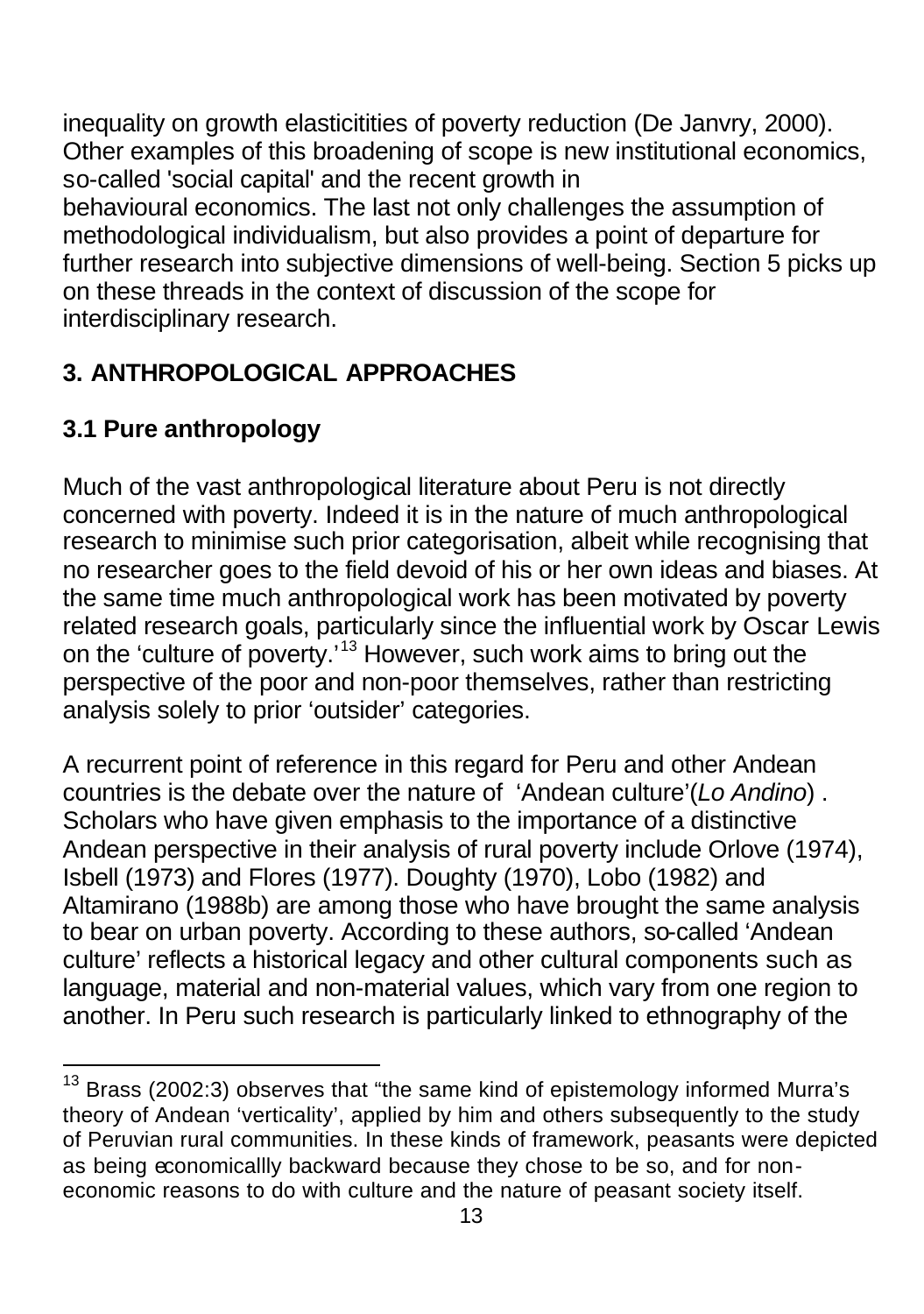two major indigenous ethno-linguistic groups, *aymaras* and *quechuas*, to ethno-linguistic families based in jungle areas, and to the many members of these groups who now live in the cities and constitute part of the urban poor.

To the extent that local world-views are given equal status to that of outside researchers then a 'classical' economic, sociological or political analysis is open to the charge of paternalism. The concept of '*Lo Andino'* is complex and some authors, such as Starn (1991) have argued that no such thing exists. He has criticised anthropologists such as Isbell (1973) for essentialising peasant experiences and over-emphasising the 'unchanging' nature of highland ways and thus ignoring capitalist and political transformations taking place in the countryside. However, the position adopted by Starn has also been criticised, amongst others by Poole and Renique (1992) who argue that ignoring *Lo Andino* (and by extension Andean studies) risks allowing Western cultural discourses in Peru to predominate, thus invalidating ways of life and means of production that remain distinctly Andean.

This debate echoes the wider debate between formalism and substantivism within anthropology (Wilk, 1996:3 ), and offers similar scope for compromise. In brief, while it tends to a more materialist view, formalist analysis of well-being also allows space for non-material dimensions, such as confidence, strength of identity and questions of belonging. Likewise formalist analysis of survival strategies and other forms of behaviour need not exclude an appreciation of their cultural dimensions – indeed of their potentially overwhelming importance (McGregor & Kebede, 2003). This position is eloquently argued in relation to the debate over *Lo Andino* by De Vries and Nuijten (2002). Andean peasants, in short, often rationally pursue material self-interest and hence models of such behaviour can be illuminating. But their behaviour is also informed by more complex 'mental models' including a strong preference for (and interest in) preserving a degree of cultural otherness - even if the nature of the otherness is mysterious even to themselves.

## **3.2 Applied anthropology**

The work of anthropologists has historically been less oriented to development policy and practice than that of economists, although this is changing (Lewis, 1996; Hobart (ed.), 1993; Pottier, 1993). But whether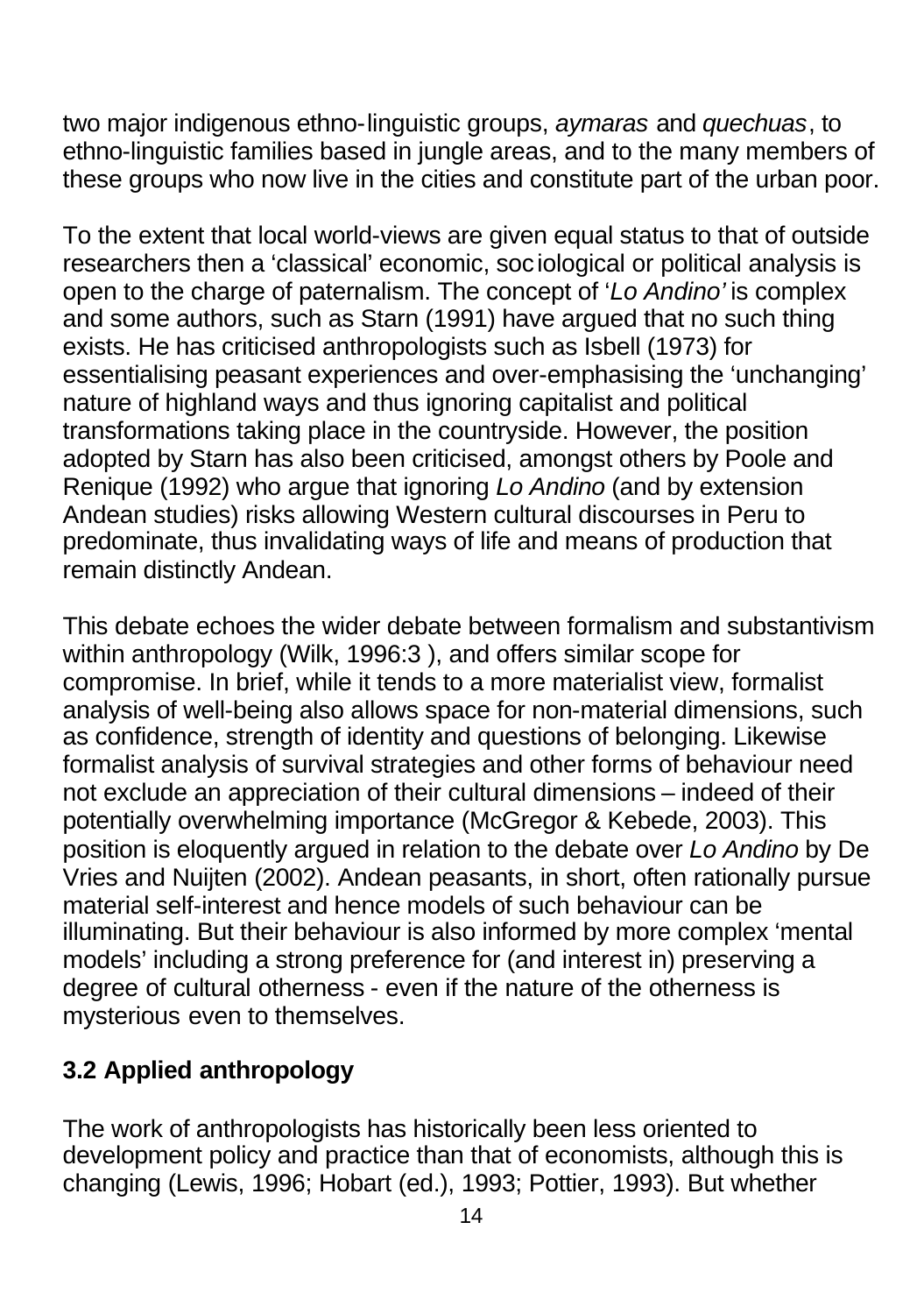intentionally or otherwise, anthropological perspectives have potentially profound implications for development policy and practice. For those who take a post-modern and post-development perspective, their work is relevant to the identification of alternative visions of development – each with its own implicit definition of the nature of well-being and ill-being. For example, policies aimed at poverty reduction or improving 'basic needs' are counter-productive to the extent that the processes adopted undermine cultural and political autonomy of subordinate groups. The work of *PRATEC* exemplifies a radical critique of western interventionism rooted in a purist Andean perspective (Apfell-Marglin (ed.), 2003).<sup>14</sup>

A more moderate and pragmatic approach (though no less controversial) is to draw upon anthropological perspectives in order to seek reform of development policy and practice.<sup>15</sup> For example, anthropologists have helped to draw attention to the importance of

cultural categories such as "*waqcha* and *"apu*". <sup>16</sup> Arguably, these are the closest conceptual synonyms in Quechua for "poor" and "rich" respectively. However *waqcha* translated literally refers to an orphan who lives without parents, relatives or social networks. This conception of poverty suggests that social networks are considered to be an important asset in Andean societies which influence the economic opportunities of the poor and may or may not determine the economic condition of individual members. In societies where material resources are scarce, social networks become crucial for survival. Therefore reciprocity, kinship, exchange and the sense of belonging gained from being part of a specific ethnic group become assets with instrumental as well as intrinsic value.<sup>17</sup>

l

Pieterse (2001) provides a useful overview of anti- and post-development thinking, while Escobar (1995) provides a powerful critique of the aid industry from a Latin American perspective.

 $15$  For a historical review of the history of anthropology in Peru, including the political tensions between Peruvian and foreign anthropologists, see Degregori (2000).

 $16$  Given the importance of kinship links for ensuring economic survival, it has been argued by Altamarino that the concept of poverty in Andean society is associated with a lack of these relationships (1988a: 27). Thus, the poorest in society is a person who belongs to no family group - an orphan.

For discussion of Andean reciprocity, kinship and exchange see Mayer (2003), Mayer and De la Cadena (1989), and also Golte (1980).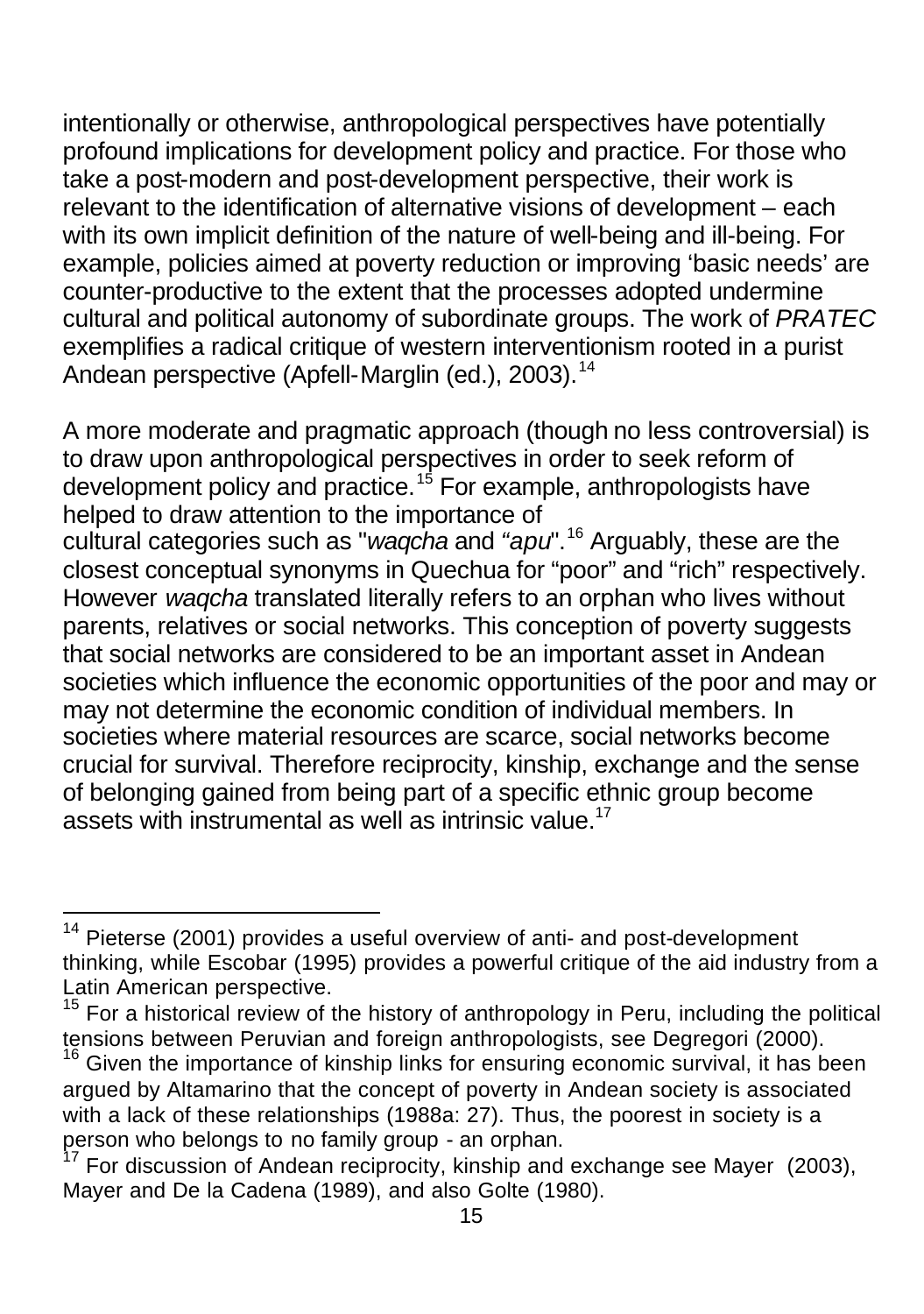Development practice (particularly of NGOs) has also sought to learn from anthropology and other disciplines the techniques and skills for listening more effectively to intended beneficiaries of their interventions. A leading example, here is the "voices of the poor" programme of the World Bank. DFID and World Bank (2003) reports on the first "participatory poverty assessment" for Peru that set out to be national in scope. Primary data collection was carried out in nine communities (in Lima, Puno, Ayacucho and Piura) and involved 730 participants. Findings are summarised in Table 5.

### **Table 5. Summary findings of Peru's first national participatory poverty assessment.**

|                  | 1. "Families confronting poverty"                                                                                                                                                                                                    |
|------------------|--------------------------------------------------------------------------------------------------------------------------------------------------------------------------------------------------------------------------------------|
| 1.1              | Women still bear the brunt of household reproduction. Migration of men for work and alcohol<br>abuse make things worse, but male violence in the household is declining.                                                             |
| 1.2              | Access to health is a major problem, as is physical security, especially in urban areas (partly<br>due to gangs, drugs and youth unemployment).                                                                                      |
| 1.3              | In crisis (unemployment, illness, harvest failure) what matters most is the support of<br>immediate and extended family.                                                                                                             |
|                  | 2. "Poverty and the world of work"                                                                                                                                                                                                   |
| 2.1              | Agriculture is stagnant, and further undermined by land shortage, uncertain weather and<br>market instability. Livestock rearing is generally more productive than growing crops.                                                    |
| 2.2              | In urban areas, long hours, abuse from employers, low and uncertain income are common<br>experiences.                                                                                                                                |
| 2.3              | Rural-urban links are crucial to consumption smoothing: rural areas as a source of food, urban<br>of income.                                                                                                                         |
| $\overline{2.4}$ | Land rights are a major issue in rural areas. Employment protection, education and property<br>rights are the main concerns in urban areas. Access to formal credit is an issue in both areas,<br>despite the risks of indebtedness. |

 $\overline{\phantom{a}}$ The programme originally consisted of a review of participatory poverty studies involving 40,000 poor people in 50 countries around the world. In 1999 a further 23 countries were added and interviews conducted with an additional 20,000 poor men and women. In each of these studies, respondents were asked to comment on: their perceptions of a good and bad life; their most pressing problems and priorities; the nature of their interactions with public, market and civil society institutions; and changes in gender and social relations. These 'consultations' with the poor were an inputs into the World Development Report 2000/01 on poverty. See http://www.worldbank.org/poverty/voices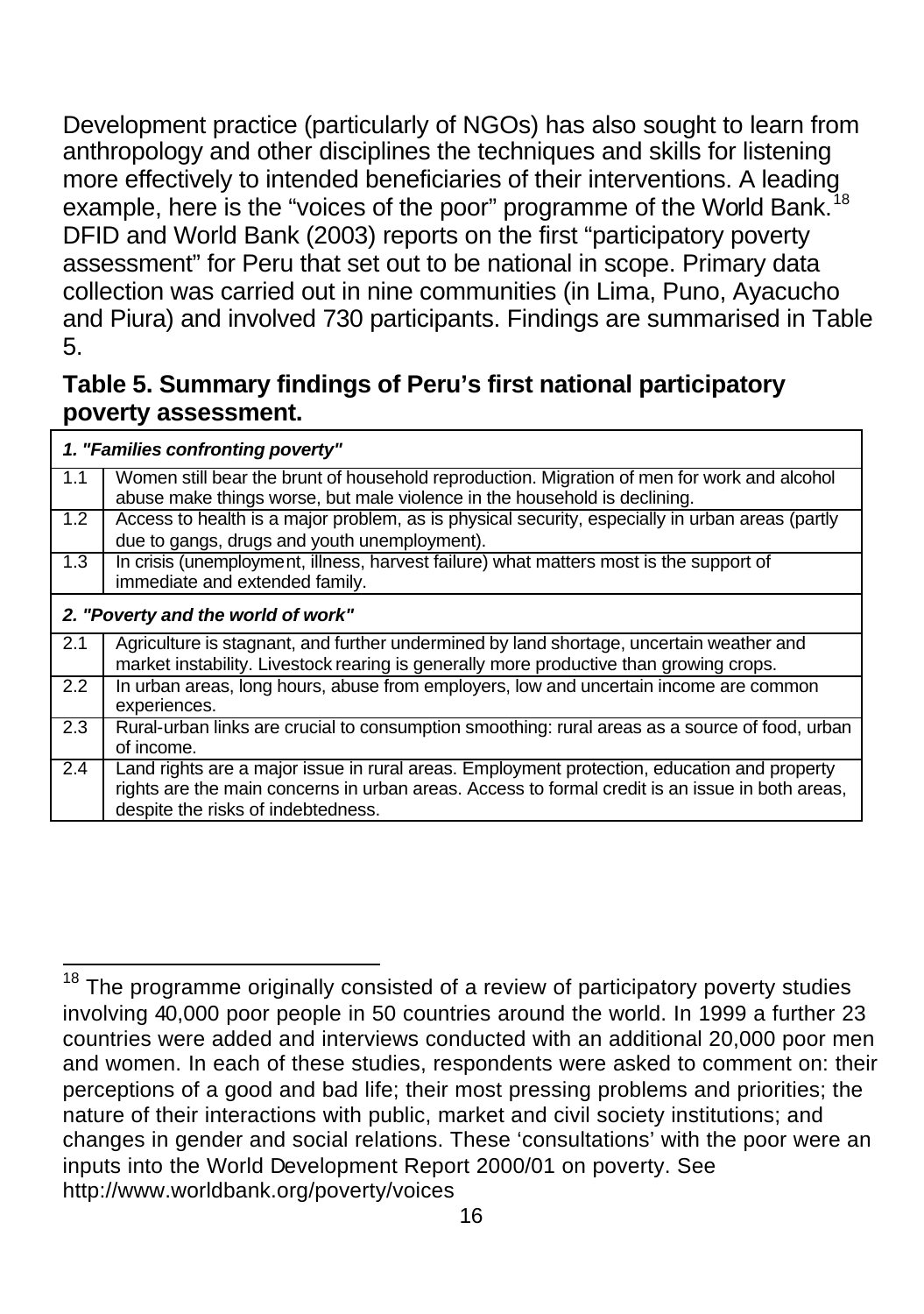|                  | 3. "Poverty and institutions"                                                                                                                                                                                                                                                                                                                                                                                                                                                                                                         |
|------------------|---------------------------------------------------------------------------------------------------------------------------------------------------------------------------------------------------------------------------------------------------------------------------------------------------------------------------------------------------------------------------------------------------------------------------------------------------------------------------------------------------------------------------------------|
| 3.1              | Public and community institutions are perceived as uncoordinated. Discrimination and<br>maltreatment is common. Public officials are perceived as inefficient and corrupt.                                                                                                                                                                                                                                                                                                                                                            |
| 3.2              | FONCODES and PRONAA are the organisations that have the greatest impact and work<br>most closely with community level organisations. <sup>19</sup>                                                                                                                                                                                                                                                                                                                                                                                    |
| 3.3              | Water and electricity are valued highly, and poor users are willing to pay for these services so<br>long as they get an efficient service.                                                                                                                                                                                                                                                                                                                                                                                            |
| $\overline{3.4}$ | Education is seen as the most important long-term solution to poverty. But participants were<br>acutely aware of the deficiencies of the public system. They also complained about the high<br>cost of uniforms, materials and contributions solicited for special events.                                                                                                                                                                                                                                                            |
| 3.5              | Poor health is seen as the main factor leading to increased poverty. But access to health<br>services is impeded not only by high costs, but also by discrimination and verbal abuse<br>experienced from health workers.                                                                                                                                                                                                                                                                                                              |
| 3.6              | Rural areas benefit from the presence of ronda campesina and teniente gobernador<br>[translation?]. In contrast, the police are viewed as a threat, and the justice system as distant<br>and corrupt. Municipal authorities do not respond to the concerns of the poor, whereas NGOs<br>and church organisations are regarded as more reliable and effective.                                                                                                                                                                         |
| 3.7              | Communal organisations are important in rural areas, but less responsive to the interests of<br>women and those in extreme poverty. Neighbourhood organisations in urban areas are<br>scarce and weak, especially once basic services have been secured. Their leaders are easily<br>co-opted by politicians. Mothers' clubs and communal kitchens are regarded by women as<br>their main source of support in the struggle against poverty, although their involvement in food<br>distribution brings unavoidable internal conflict. |
|                  | 4. "Proposals of the poor"                                                                                                                                                                                                                                                                                                                                                                                                                                                                                                            |
| 4.1              | More government support is needed to reduce market uncertainty, and to improve access to<br>credit and to technical assistance.                                                                                                                                                                                                                                                                                                                                                                                                       |
| 4.2              | There is scope for more participation in administration of schools and social programmes, and<br>for better coordination between government agencies, as well as more transparent legal<br>processes of securing land titles.                                                                                                                                                                                                                                                                                                         |
| 4.3              | Women need more training opportunities on how to deal with male violence, nutrition and food<br>programmes need to be more reliable. Policies and progammes need to work with traditional<br>medicine and family networks, rather than ignore them.<br>$(111)$ $(10)$ $(0.000)$ 000 0                                                                                                                                                                                                                                                 |

*Source: DFID and World Bank (2003):222-27*

l

Another policy-oriented study that consulted widely was *Agenda Perú.* This stressed in particular the importance of dialogue and consensus building across society. <sup>20</sup> Similarly, the *Mesas de Concertación para la lucha contra* 

<sup>19</sup> FONCODES is "e*l Fondo de Compensacion para el Desarrolo Social*" and the main central government agency for organising public works programmes. PRONAA is "*el Programa National de Alimentos*" and supplies milk and other food supplements through *comedores populares* (community kitchens), nurseries and mothers' groups.

<sup>&</sup>lt;sup>20</sup> 'Agenda Perú: Charting a shared national vision for the future' edited by Sagasti (2001) is a report published by the International Development Research Centre which tried to promote a common national vision including instituting political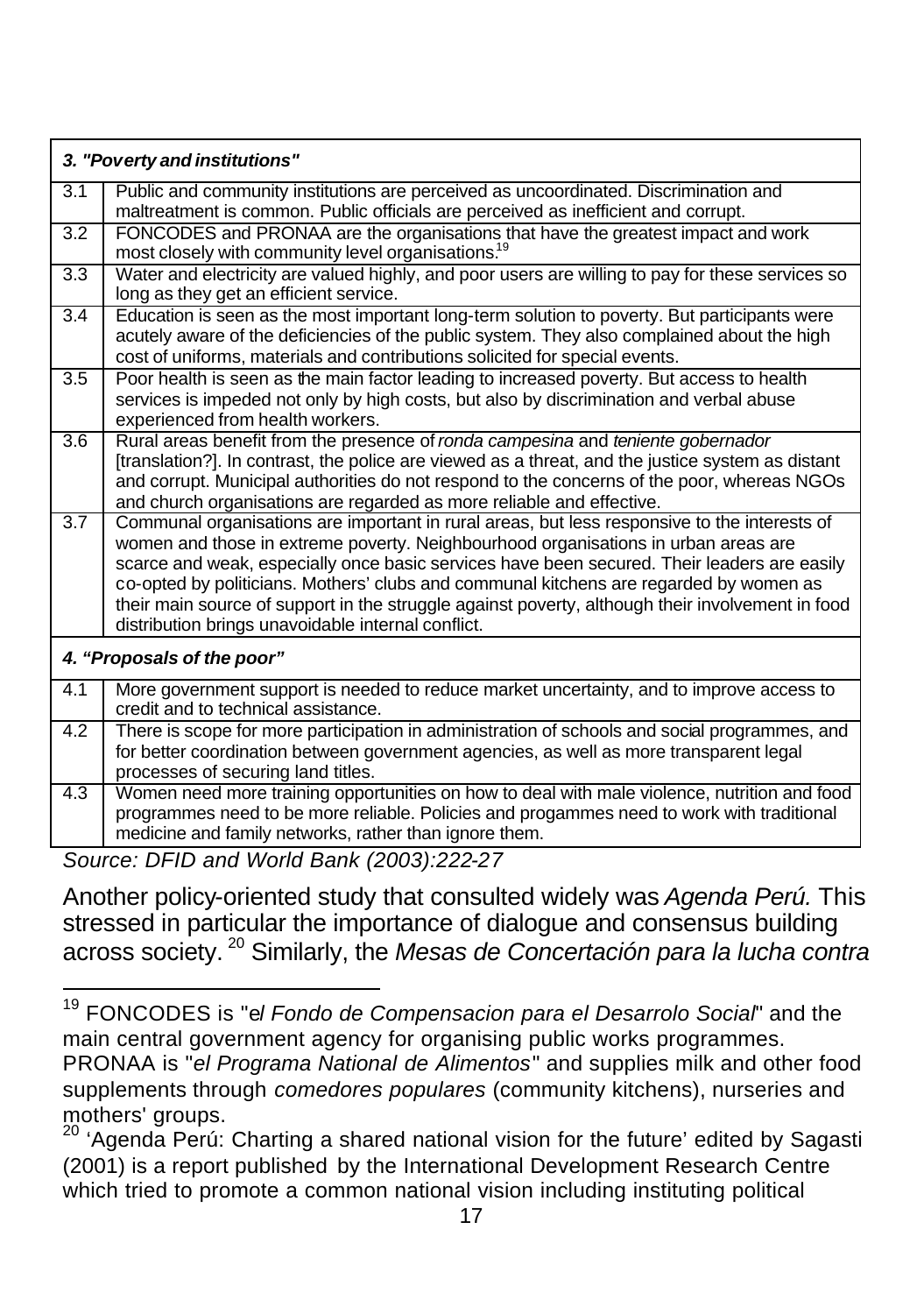*la pobreza<sup>21</sup>*, were set up precisely to counter the top-down nature of decision making processes in Peru (Blackburn, 2001). Their impact has been limited, in part because of lack of will to share information, stemming from a lack of a culture of participation in decision-making, and in part due to a lack of belief that such an approach will bring about lasting change. Critics of the participatory approach stress the populist limitations of instrumental participation if it is not linked to a political strategy designed to bring about real transfer of power. The importance of connecting society and politics is a major theme in the broader social science literature in Peru, most notably in the work of Grompone (1991; 1995). This again highlights the importance of a multidisciplinary approach to the analysis of poverty.

# **4. SOCIOLOGICAL PERSPECTIVES**

## **4.1 Class analysis**

l

This approach is rooted in a social class analysis of capitalism. Poverty is a product of the entrenched social and economic class structures characterising Peruvian society. In urban settings, workers and petty commodity producers can only break out of exploitative relationships through political change brought about by class struggle. Early examples from Peru include Patch (1967), Gianella (1970) and Quijano (1971). Analysis of rural areas is dominated by the 'agrarian question' and debates between what Brass (2002:3) refers to as "rival *campesinista* (= peasant persistence) and *descampesinista* (= peasant disappearance) interpretations". Scholars who contributed to this analysis in Peru include Montoya (1979; 1980), and Sanchez (1974). Crabtree (2001) updates the

reforms to prompte more public pariticpation in decisión-making proceses in the eve of the presidential campaign of Toledo in 2001.

<sup>21</sup> The *mesas* were originally intended as institutional spaces through which a range of public and private actors would meet to: (i) agree on a 'diagnosis' of poverty in their province or district (*un diagnostico);* (ii) establish budgetary priorities for public and private investment to alleviate poverty in their area; (iii) assess the impact of government social programmes to combat poverty; (iv) set up a monitoring and evaluation system of these government programes. For a summary of the origins, acheivements and limitations of the *Mesas de Concertación* see Blackburn, (2001:12-14).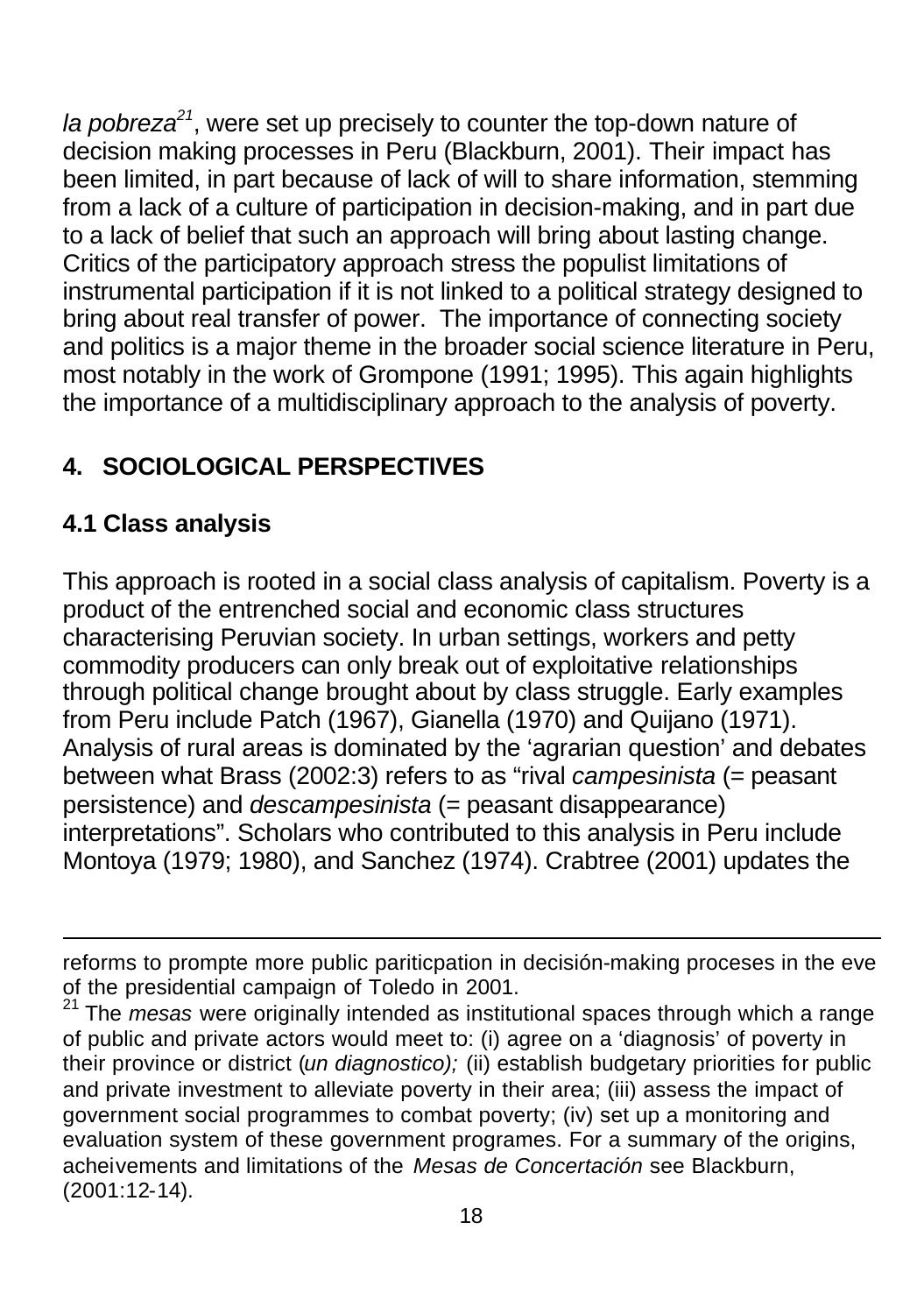analysis with a detailed examination of rural losers and gainers from the 1990s experience of structural adjustment and liberalisation.

The main arguments maintained by the social class approach are that peasant and urban migrant dwellers constitute a specific social class that exist in tension with socio-economic and politically more dominant groups. The crucial determinant of income distribution and hence poverty is the wage rate (both explicit and implicit in the terms of trade between industrialised, peasant and artisanal products). According to this perspective, many urban dwellers as well as peasants are marginal to capitalist economy, which is incapable of absorbing them fully into the formal labour market.<sup>22</sup> Economic marginality in turn results in social, cultural and even psychological marginality as well. Internal migration is seen as the direct consequence of rural poverty and a process of *"*depeasantisation*"* and decapitalisation. Rural-urban migration, from this perspective, is not a solution to rural poverty, but rather an additional problem created by the capitalist system.

# **4.2 Social differentiation**

l

Social class analysis downplays internal cultural differentiation of rural and marginal urban societies. Emphasis on cultural difference (including language, religion, rituals, symbols) is seen as the potential basis for 'false consciousness' or a distraction from a more profound class analysis. On the other hand, the failure of land reform and other forms of developmental state intervention to achieve more radical social transformation have undermined the case for giving more emphasis to the latter. As neoliberalism re-emerged as the dominant influence on policy, so researchers interested in poverty lowered their ambition from grand narratives to

 $^{22}$ Amongst those adopting this view is Portés (1994) who has argued that the "absorbative capacity" of the formal sector has been grossly underestimated. Informalisation is thus seen in a negative light as a process whereby, in the interests of economic growth, the state weakens the rights of workers and the unions. Portés argues that a high proportion of the informal labour forces is in reality composed of "disguised wage workers who toil for modern firms but are not formally employed by them" (1994:119). For more discussion of the theoretical debates surrounding the informal sector in Peru see Wright (2001).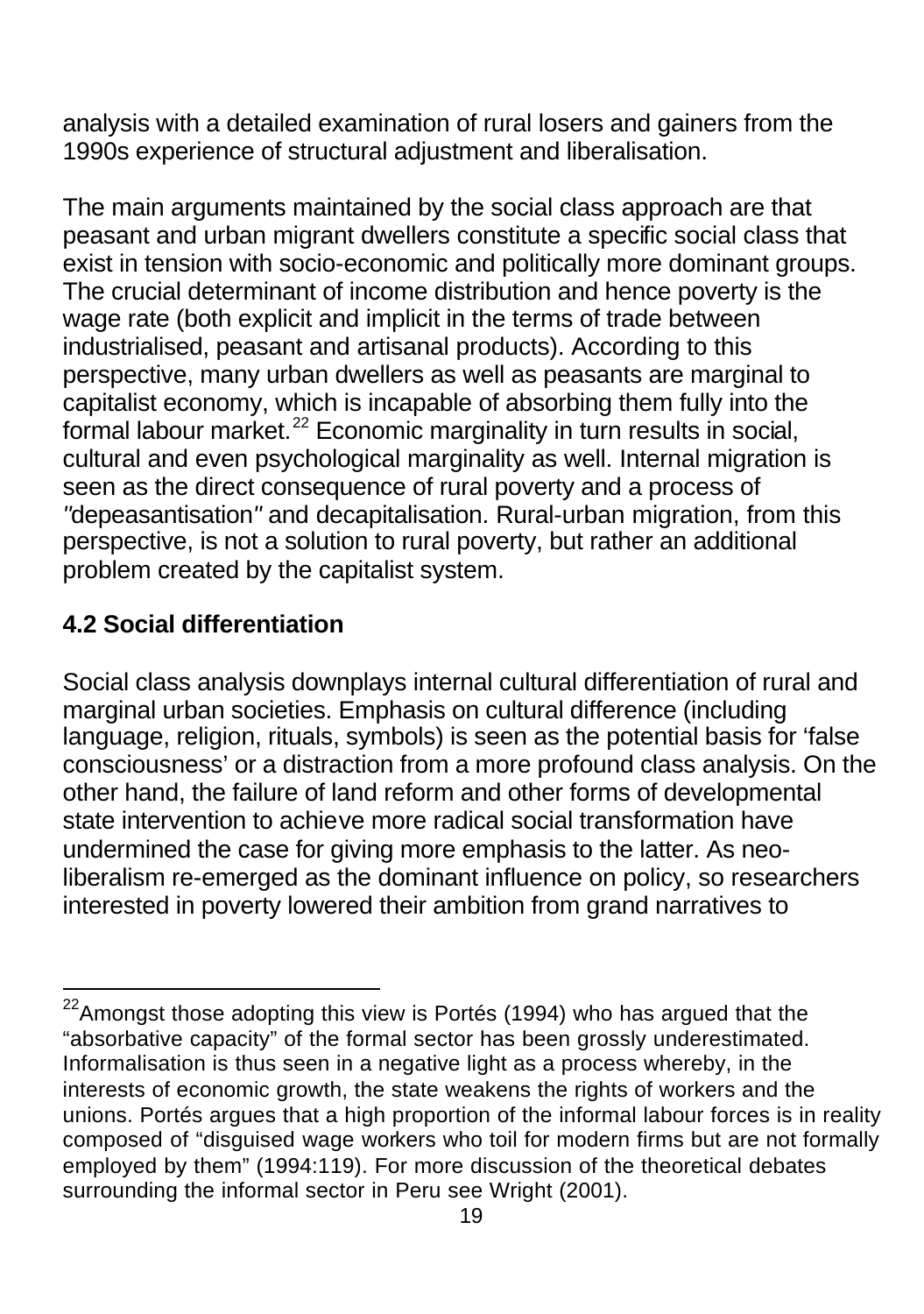researching more modest, diverse and complex processes of socioeconomic differentiation.

The internal social, cultural and economic differentiation approach spans sociological and anthropological analysis and has been applied to both rural and urban settings. Examples include Fonseca (1972), Plaza (1979), Altamirano (1984), Roberts and Long (2001; 1978) and Grompone (1985). These scholars recognise the importance of economic differences both among the poor and in relation to the non-poor. But they also emphasise the importance of understanding the social and cultural mechanisms by which these differences are reproduced and can be overcome. An analysis of rural differentiation, for example, entails exploring not only access to land, but also ability to draw on social networks, family attachments and ethnic loyalties.

From this perspective, the informal sector is not only a consequence of lack of access to economic resources. Rather, it is the product of social and cultural networks, co-operation, reciprocity and work ethics that are influential prior to and during migration to the cities. $^{23}$  Likewise, unemployment is analysed not only as an aspect of poverty, recession and social crisis, but also as an outcome of lack of skills rooted in differential access to social as well as economic resources. Researching cultural adaptation to different economic conditions, both in rural and urban areas, is also important. The key question addressed is: why are certain groups of indigenous, peasant, rural and urban people more likely to succeed economically than others? (Altamirano, 1984; 1988a).

Brass (2002) provides an important critique of the social differentiation approach. One danger is that renewed emphasis on social and cultural difference can lead to a neglect of political economy. He refers to this as "new populist postmodernism, a form of "analysis-lite" that has led to the "dumbing down" of the development debate, or the substitution of celebration for investigation." But the more profound danger is that such

l

 $^{23}$  The work of Gölte and Adams (1987) which documents migrants' use of cultural resources to optimise their opportunities whilst inserting themselves into the informal sector in Lima can be seen as a major contribution to the internal social, cultural and economic differentiation approach. See also Adams and Valdivia (1994).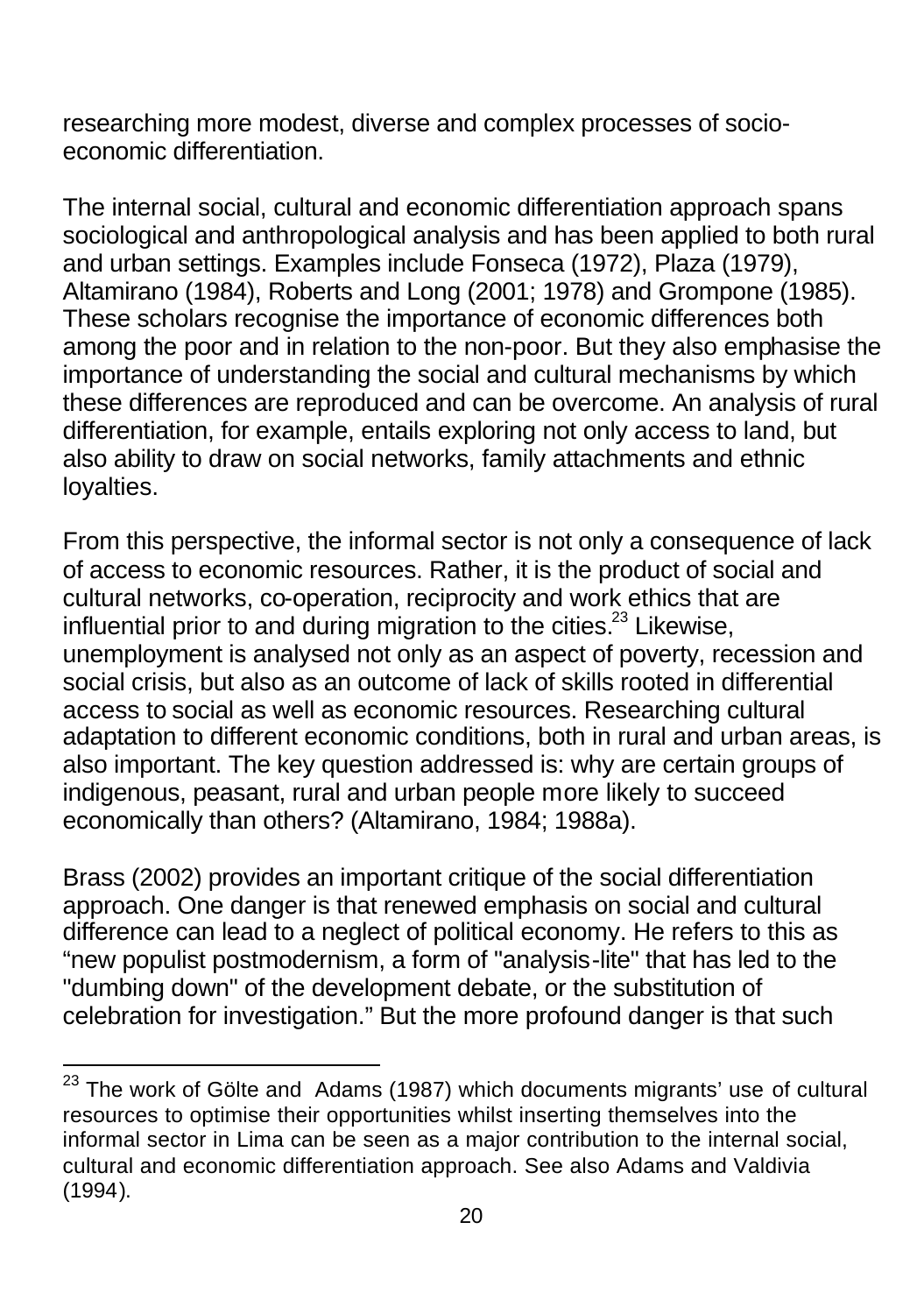analysis is combined with an unrealistic or populist affirmation of the potential for "from-below" empowerment.

Such utopianism has perhaps been most strongly associated with NGOs (see, for example, Caravedo (1995). But it is also evident in the adoption of asset and livelihood frameworks by official development agencies (Bebbington, 1999; Moser, 1996; Moser, 1998; Rakodi, 1999). The danger is that these substitute for, rather than a complement for a more holistic (and realistic) analysis of the opportunities for and constraints to upward mobility within highly unequal capitalist societies. In its lowest form they replace it with a sanitised 'game' of poverty reduction through individual asset accumulation supported by heroically benign aid agencies. In so doing they enable development agencies to maintain at best a mildly reformist (at worst a cynically apolitical) stance in relation to governments, big business and the well-meaning but naïve citizens and subjects of rich countries. Part of this conjuring trick is to convert often-ugly social relationships (e.g. urban gangs) and processes into a stock of 'social' capital. McGregor and Kebede (2003) review the alternative "resource profiles approach" which seeks to avoid this by replacing capital and livelihood frameworks with a typology of resources, including political and cultural resources. However, the next section argues for an analystical framework that emphasises *relationships* and *processes (*of inclusion or exclusion) over *states* or *stocks* (of assets or resources).

## **5. INTERDISCIPLINARY APPROACHES**

An interdisciplinary perspective already crept into the foregoing discussion of the social differentiation approach. Without denying the importance of material differences and power structures, the approach seeks to accommodate essentialist analysis of cultural differences. At the same time, the emphasis on agency leaves space for economic analysis of rational livelihood and coping strategies of different actors. However, increased *generality* at the micro level may come at the price of *realism* in macro level analysis of historical outcomes, particularly the obstacles to upward mobility or social reform.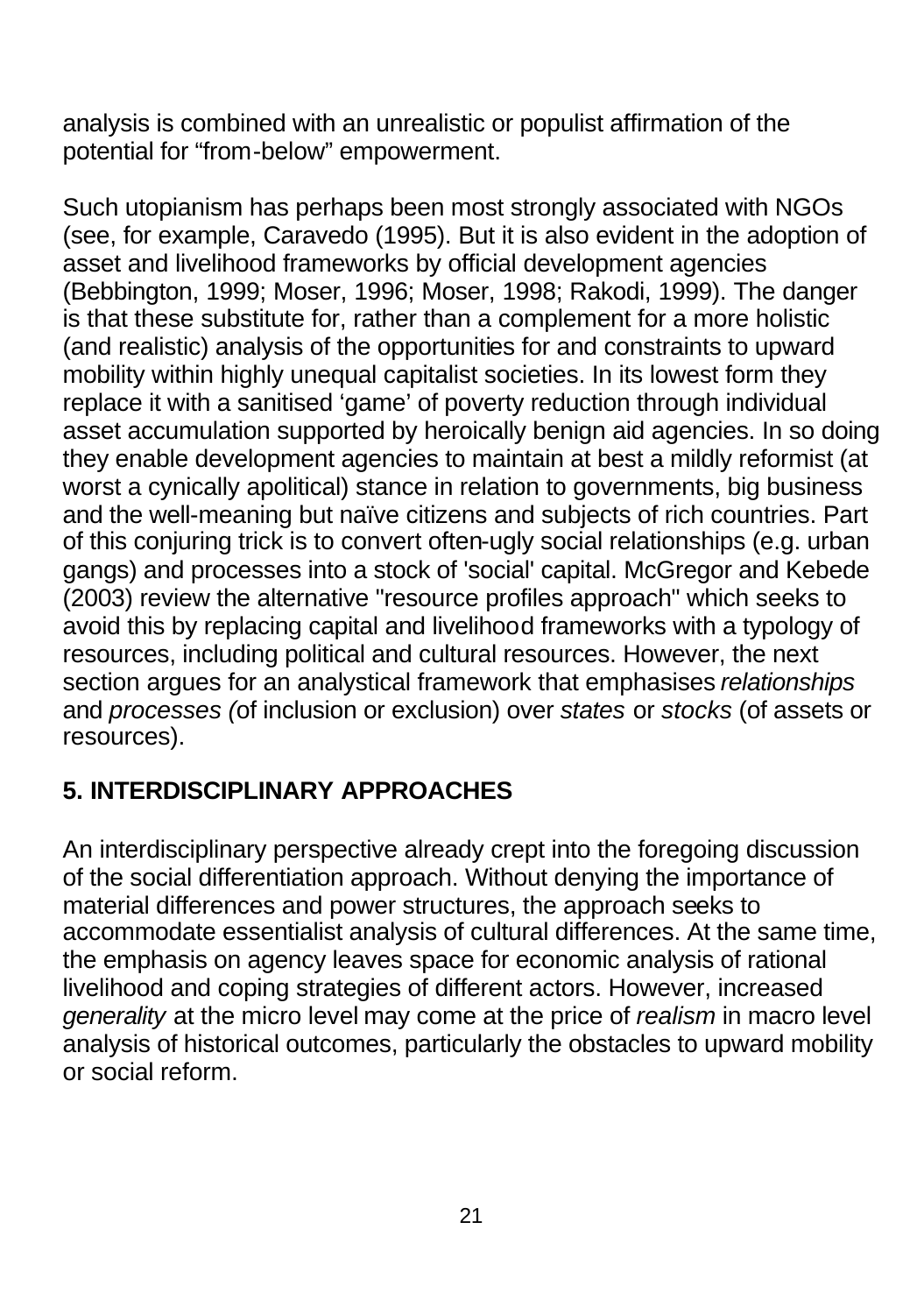### **5.1 Towards a general theory of exclusion**

The social exclusion approach has been promoted globally by the International Institute for Labour Studies of the International Labour Organisation (ILO), but has deep and diverse intellectual roots (see for example, Room, 1995). This ILO perspective stresses patterns of social disadvantage which are closely linked to employment and unemployment. The concept also provides a framework within that deal not only with microlevel livelihood strategies of the poor, but also with opportunities and constraints at the macro-level. A crucial distinction is that poverty is viewed not as a state, but as an active process of exclusion orchestrated by others. Figueroa, Altamirano and Sulmont (1996) provide a review of the three main ways of being socially excluded in Peru: economic, political and cultural.

Economic exclusion refers to marginalisation from the productive system through the way markets operate; principally from employment, credit and insurance. Markets do not favour poor people in large measure because of their lack of human and physical capital. This in turn influences the price that the poor obtain for the resources that they do command, of which the most important is their labour power. Those without skills are more likely to be unemployed or underemployed. The terms of employment, when it can be obtained, are consequently low and insecure. Self-employment is constrained by lack of capital, but this in turn restricts access to credit. And when credit is obtained it is more likely to be on unfavourable terms.

Insecure employment, lack of assets and credit all contribute to vulnerability and a need for income and consumption smoothing mechanisms. But access to social insurance (whether through state or market) is also restricted. In addition, poor people encounter difficulties in product markets. As consumers they are forced to purchase in small quantities, while as producers they are generally restricted to more competitive (hence less profitable) activities. In summary, unequal access to labour markets, credit and insurance all contribute to poverty. With unemployment and underemployment ranging between 10% and 50% respectively, the economic exclusion process in Peru is all the more glaring.

Political exclusion refers to unequal access to individual and collective rights within civil society; and citizenship rights refer to freedom to represent and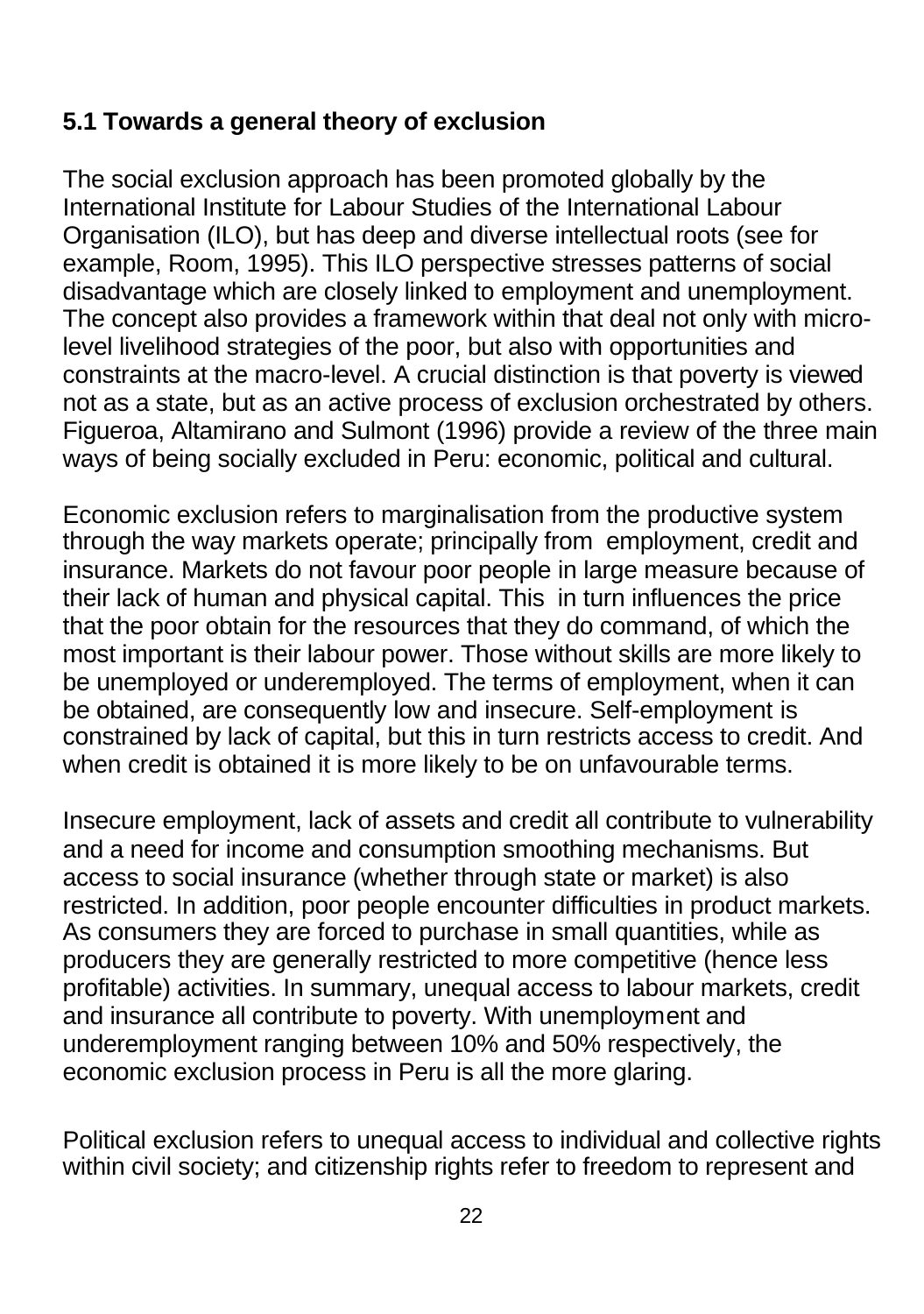to be represented within a democratic context. Thus, democracy implies the free exercise of power with certain individual and social duties and rewards. Citizenship is the right to have not only a voice but also to be recognised as a human being. In Peru such rights vary in practice with income, formal education, occupation, race, gender and age. Poor people are subject to human rights abuses in part because of lack of formal education, knowledge and time to engage in formal political activities. Social subordination, weak representation, and the prevalence of patronage and violence as norms for resource distribution in public and private spheres are also important. The result is that mechanisms for redistribution of the material resources that underpin economic exclusion are very weak.

The institutions, rules and norms governing economic and political exclusion all have cultural or normative underpinnings. A starting point for understanding this cultural dimension is the investigation of horizontal relations (based on reciprocity, loyalties, interpersonal networks, exchange of symbolic practices and so on) within distinct groups. These are sustained in part by continuous and contested comparison-making and status ranking. There is of course much fluidity and mobility. Many Peruvians acquire an ability to sustain a repertoire of "cultural performances" - not least through migration (Ferguson, 1999). But by identifying with, and investing in different sub-cultural traditions individuals cannot avoid processes of labelling and vertical social differentiation which reinforce and are reinforced by the processes of economic and political exclusion already discussed.

In this context, the terms *criollo*, *mestizo*, *campesino*, *indígena* and *zambo*  can be viewed as overlapping and shifting identities that together contribute towards "*el imaginario" (*self-image, vision or world-view) Peruvians have of themselves*.* These categories are only partially ethnic. For example, an individual may be *campesino/ serrano (*growing up as a peasant in a rural Andean setting) but culturally *mestizo* (having appropriated Western influences, with respect to dress, for example ). The relation between *mestizo* (mixed race) and *campesino* (peasant), for example, are influenced by differences in wealth and hence market interactions. But they are also moulded by institutions such as *compadrazgo (*co-parenthood).

An additional, but even more complicated category is that of *'cholo'.*  Primarily, but not exclusively, it refers to migrants living in the city who are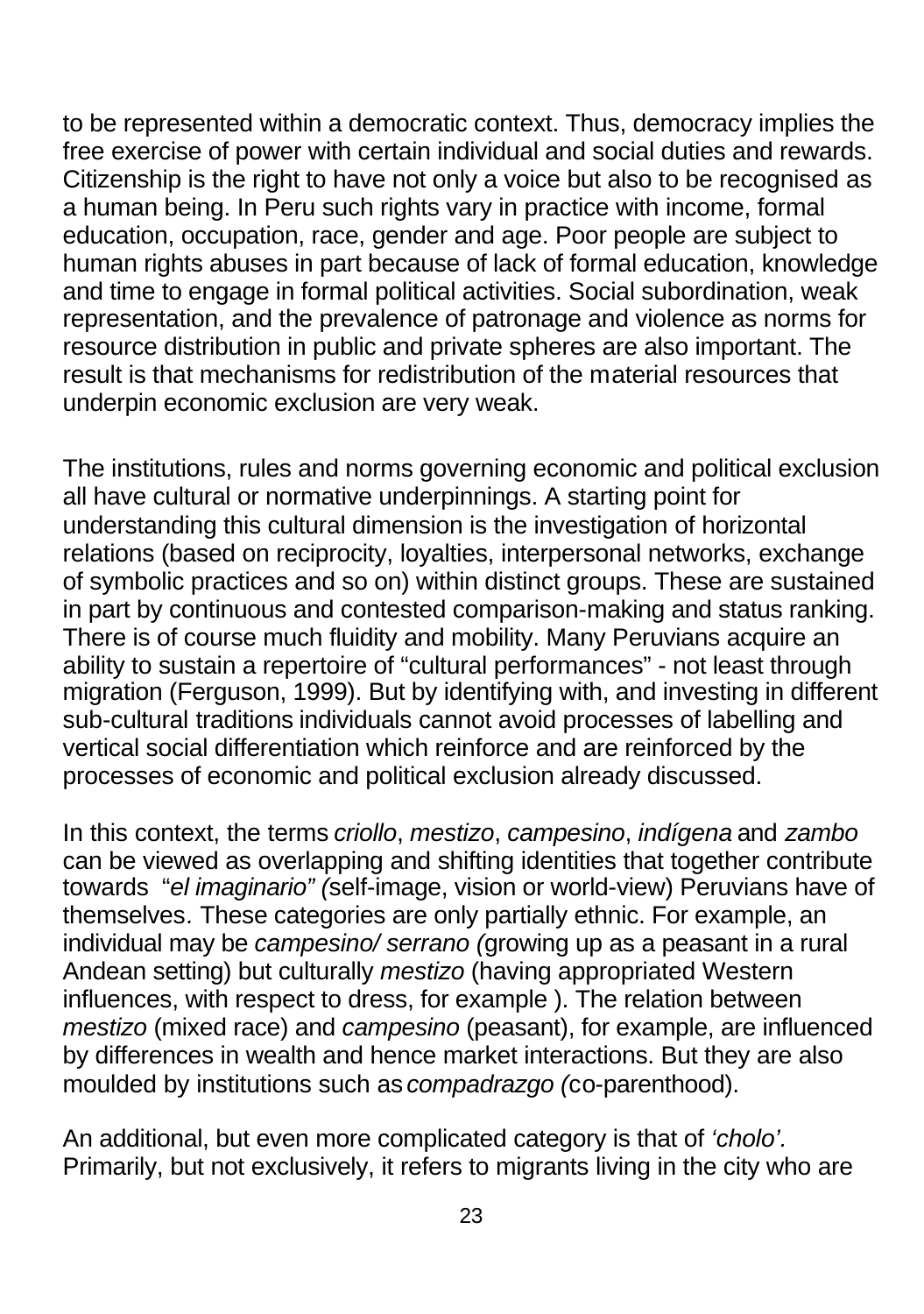originally from the *sierra* and speak *Quechua* or *Aymara* as well as Spanish. President Toledo, for example, was coined by the Peruvian press as '*Choledo*' because of his *serrano* origins and western education and dress. People labelled '*cholo*' may be conceived to be naïve or even 'backward' in their ways and it could be argued that this term has a racist overtone. The term encapsulates the attempt of those of *serrano* origin to improve their social and economic standing by assimilating Western dress and culture.<sup>24</sup> Such categories exist in people's conscious and subconscious minds and directly affect how people are treated and hence processes of inclusion and exclusion.

This brief discussion of the concept of exclusion has sought to emphasise the inter-relatedness and self-reinforcing processes of economic and social (including political and cultural) exclusion in Peru. Together they contribute to a deep stratification of Peruvian society – from a rich, privileged, mostly white and westernised elite at one extreme, to an excluded majority of mostly indigenous populations, peasants and slum dwellers who are severely limited in their ability to exercise their legal rights. In addition this larger group is characterised by having higher levels of illiteracy, high rates of infant and maternal mortality, low levels of life expectancy, and high levels of malnutrition and sickness.

## **5.2 A formal model – Peru as a** *sigma* **society**

l

The foregoing discussion of exclusion combines the three disciplinary perspectives reviewed in the previous sections. It also goes beyond static poverty measurement and asset/livelihood frameworks in emphasising active processes behind the reproduction of poverty. Exclusion is not an absolute, and this framework accepts possibilities for individual and collective economic advancement. But it also emphasises the formidable economic, political and cultural barriers to this. A criticism, however, is that

 $^{24}$  Much however depends on how this term is used. It is likely to be perceived to have pejorative 'colonial' and racist connotations if used by (white) westerners. But Peruvians may use it amongst each other as a put-down, to tease or as a term of affection or endearment, depending on context. For more discussion see Portocarrero (1989), Manrique (1999), Gölte (2001). For research into emerging identities and new senses of belonging in Peru see Portocarrero and Komadina (2001).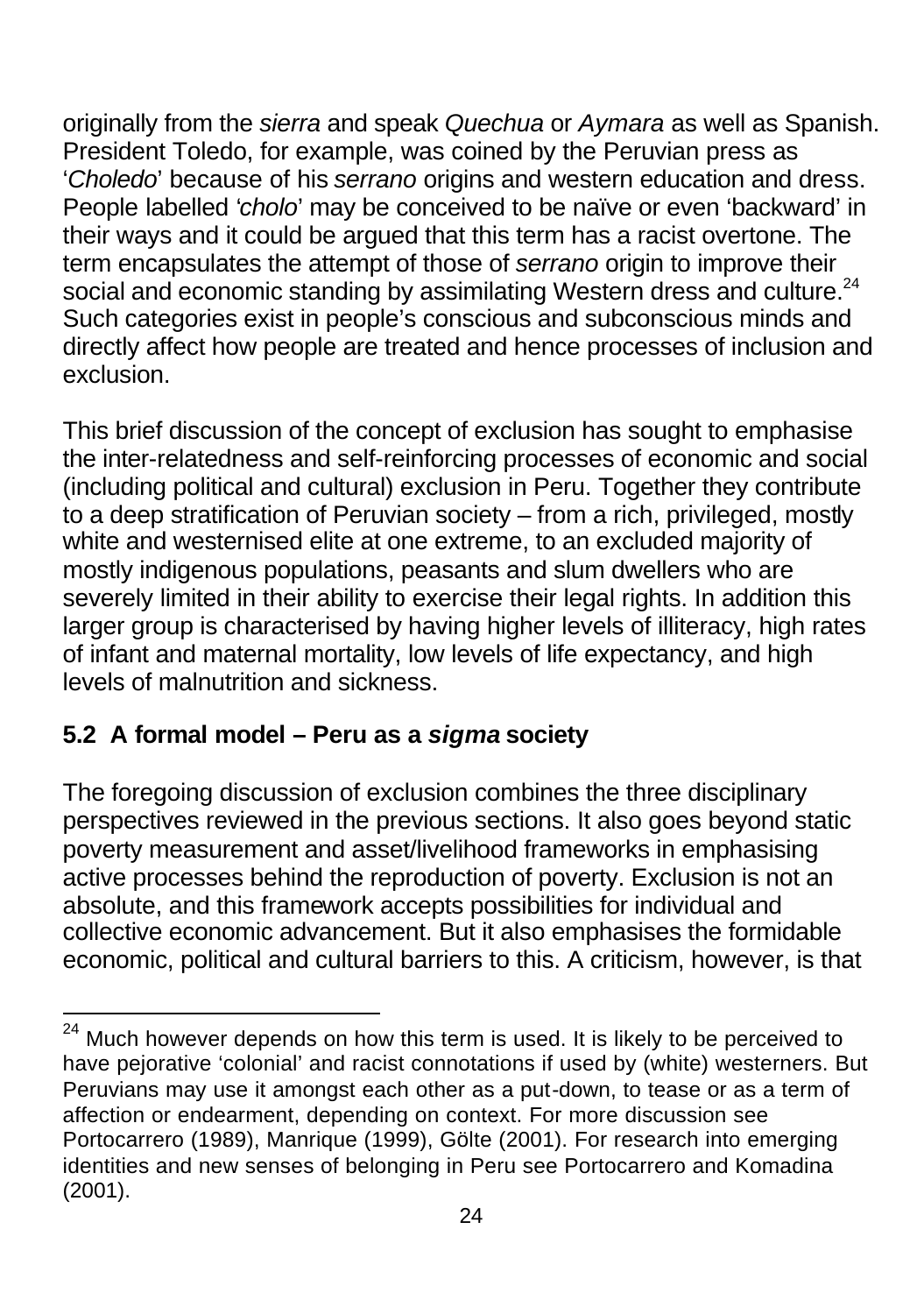as it sacrifices analytical precision for generality. Partially, in response to this criticism, Figueroa (2001; 2002) presents a formal model of exclusion. This is also described and reviewed in Copestake (2003).

The explicit purpose of Figueroa's analysis is to explain the persistence of the convergence problem - namely that the gap between the income of rich and poor countries is not closing. In order to explain this he distinguishes between three abstract kinds of capitalist society: *epsilon, omega* and *sigma*. These societies differ principally in terms of the conditions under which they became capitalist. This "foundational shock" determined an initial level of inequality with respect to the distribution of both economic and social resources. In *epsilon* and *omega* societies there is complete equality in the individual endowments of social assets. However, *sigma* are characterised by an initial inequality in social assets. As Figueroa states: "*sigma* society was born to capitalism as a heterogeneous and hierarchical society; and *omega* and *epsilon* societies were born socially homogeneous" (Figueroa, 2002:11).

The *epsilon* economy has homogeneous skilled labour, though unemployment persists as a device for disciplining workers. The *omega* economy is characterised by excess labour supply, divided between direct employment by capitalists, unemployed and self-employment in an informal sector with limited access to financial services. The *sigma* economy has two types of labour: y-workers are skilled, and divided between the same three activities as workers in the *omega* economy. In contrast, z-workers lack the skills to secure high-productivity employment and can secure income only through self-employment, and in generally lower productivity activities than y-workers due to their lack of skills. Two questions immediately arise. First, what prevents z-workers from acquiring skills and thus becoming y-workers? In other words, what stops the *sigma* economy transforming into an *omega* economy? Second, what prevents capital accumulation proceeding to the point at which all y-workers are either unemployed or employed in high-productivity activities? In other words, what prevents the *omega* economy from transforming into an *epsilon* economy?

To answer these questions it is first necessary to provide a fuller description of the *sigma* economy. This model is designed to explore static equilibrium and then dynamics of an economy comprising four stakeholder groups: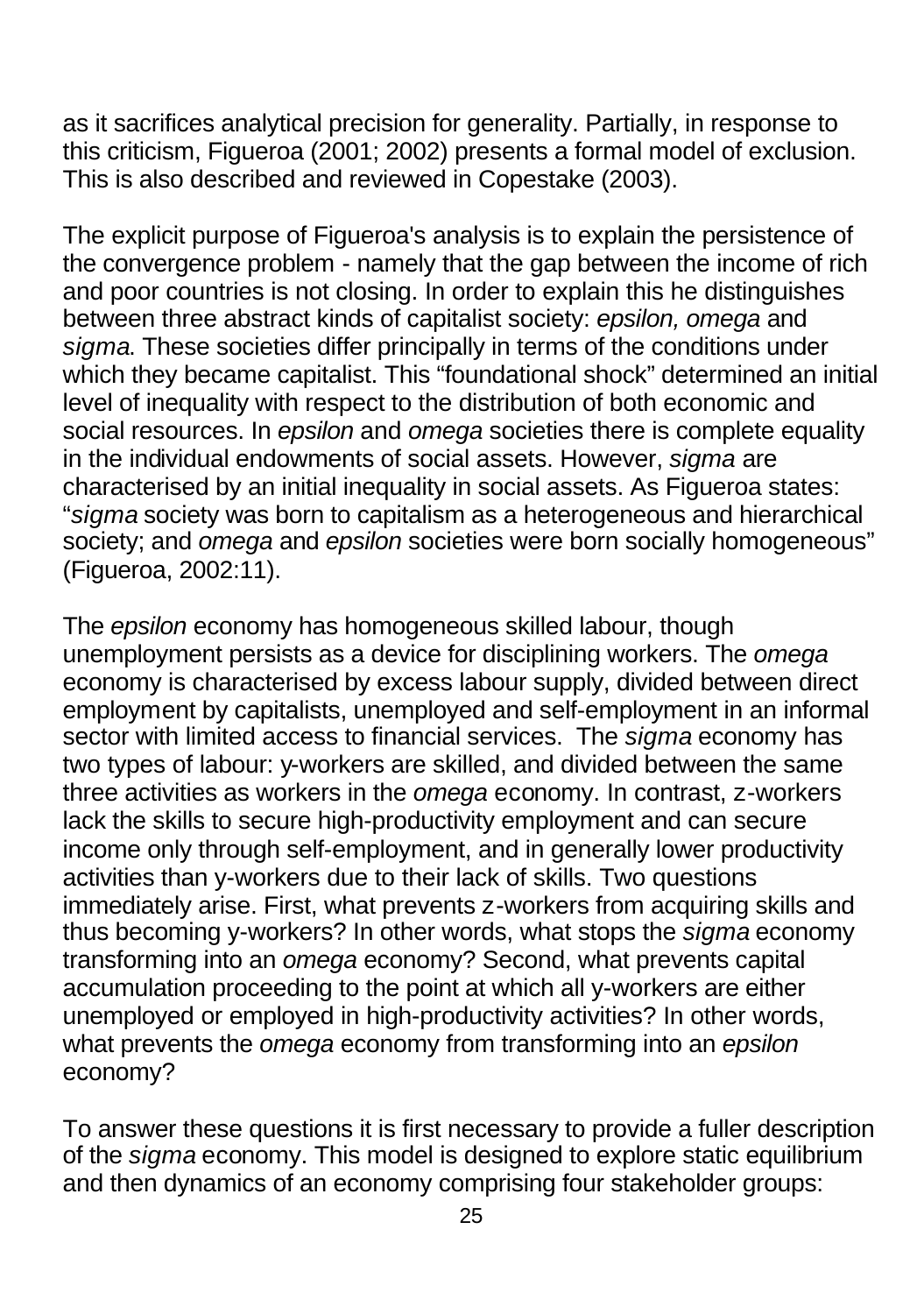capitalists, government, y-workers (skilled) and z-workers (unskilled). Capitalists seek profits. To do so they are willing to take risks, so long as these do not expose them to such large losses that they would cease to belong to the capitalist class. Government seeks to maximise political power, and workers seek to maximise income and minimise effort. Capitalists, self-employed y-workers and self-employed z-workers all produce a standard good B.<sup>25</sup> There are five types of assets or resources: physical, skilled labour and unskilled labour (="economic assets"), political and cultural (="social assets"). Political resources include influence on government powers to tax, to spend and to regulate. Cultural assets comprise mainly of hierarchically ordered social networks (reinforced by language, rituals, role models, institutions and so on) through which political capital is mobilised, protected and used. Cultural capital is strongly linked to personal attributes, particularly ethnicity, and hence is not easily transferred between individuals. Capitalists own most physical capital, and derive most of their income from profits. They are also rich in political and cultural capital. Yworkers own little physical capital, but are skilled. Their endowment of political and cultural capital is less than that of capitalists, but greater than that of zworkers, who have least human, physical, political and cultural capital.

Static equilibrium positions of each group of stakeholders are explored in two stages. First, Figueroa reviews what he calls *basic* markets for labour, capital and insurance. Second, he considers the role of government, acting as a power broker between other stakeholders. In the labour market, the private cost of training z-workers exceeds the private benefits to capitalists. As a result they are excluded from wage employment, and restricted only to selfemployment at relatively low levels of productivity. Their first preference of yworkers is to work for capitalists at a wage set at a premium over that required to employ all z-workers. Otherwise they either remain unemployed or seek self-employment, but returns to the latter are constrained by limited access to capital and technology.

Capital markets are segmented because risk-adjusted benefits are less than the costs of providing financial services to both y-workers and z-workers. Segmentation of the insurance market is also critically important. Capitalists

 $\overline{a}$ <sup>25</sup> In other words, the *sigma* model abstracts from sector (e.g. agriculture/industry) models. However, insights from the two approaches to explaining income distribution are complementary.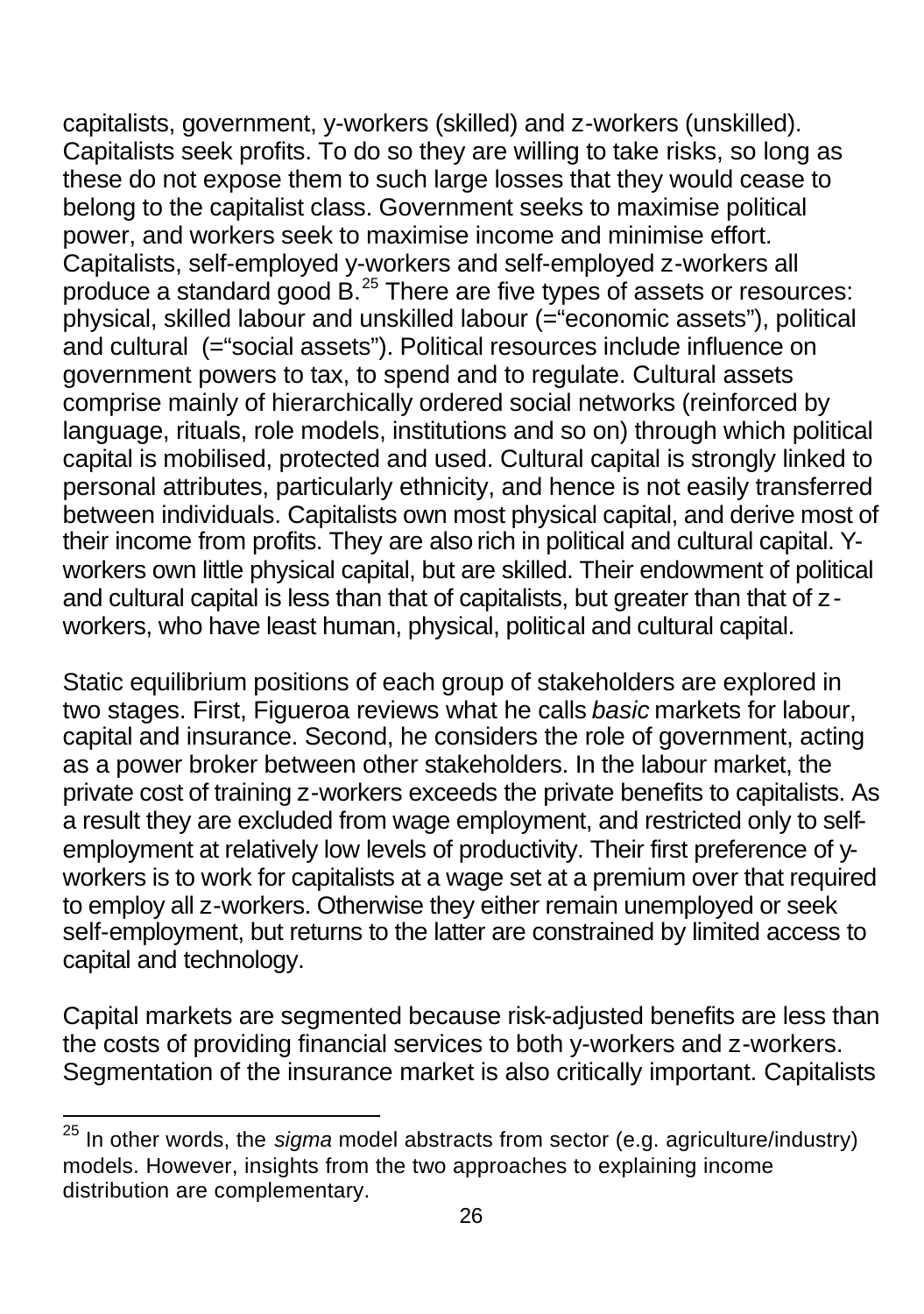have sufficient wealth and income to be able to at least partially insure against the failure of risky investments. As a result they not only invest more, but can also commit to high-risk, high-return investments. Selfemployed workers, in contrast, are limited in their ability to make risky investments by fear of losing the little physical capital they have. Their lack of access to financial services helps to explain why output from selfemployment is less productive than in capitalist wage employment. Lower productivity of z-workers can also be explained partially by lack of physical capital as well as by lower skills.

Given this exclusion from capitalist controlled credit and insurance markets, workers seek their own personalised and inter-linked forms of security. These institutions are an effective form of collective social protection, but rules of "reciprocity and redistribution" limit the scope for individual accumulation (Figueroa, 2002:119). Mutual forms of social and financial protection are also linked into patronage from capitalists and the government.

Why does the government fail to raise taxes from the rich in order to address the market failures identified above? There are three policy propositions to consider. First, government could provide free education so as to turn unskilled workers into skilled workers. Second, they could subsidise financial services. Third, they could provide a social protection system. Table 6 takes a first look at each of these policy propositions from the perspective of each stakeholder.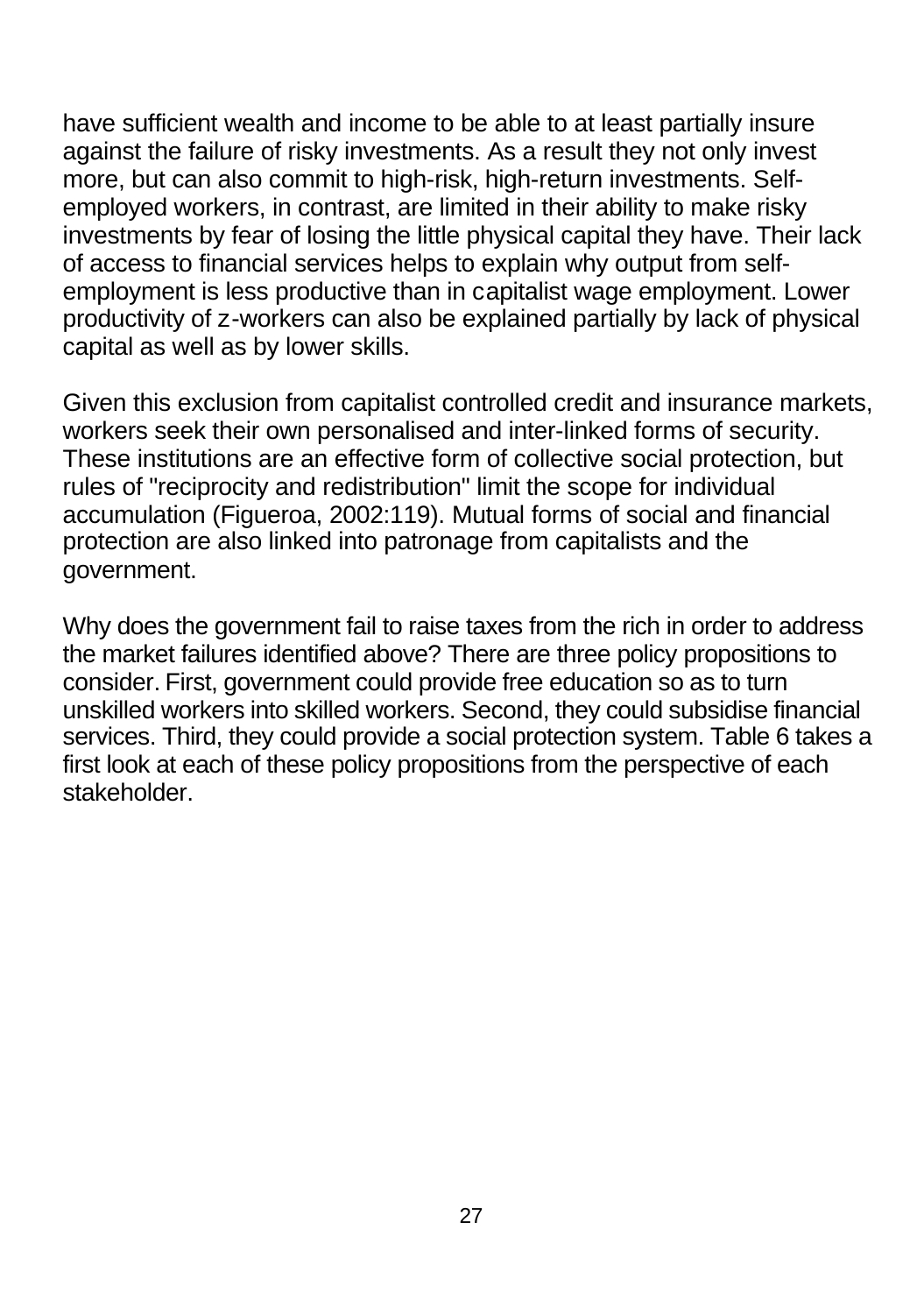### **Table 6.** *Sigma* **model analysis of government initiatives and economic exclusion.**

|             | Provide free education                                                                                                                          | Provide subsidised<br>financial services                                                                                                                                                                                                                                                                                                                                                                                                                                            | Provide social protection                                                                                                                                        |  |  |
|-------------|-------------------------------------------------------------------------------------------------------------------------------------------------|-------------------------------------------------------------------------------------------------------------------------------------------------------------------------------------------------------------------------------------------------------------------------------------------------------------------------------------------------------------------------------------------------------------------------------------------------------------------------------------|------------------------------------------------------------------------------------------------------------------------------------------------------------------|--|--|
| Z-workers   |                                                                                                                                                 | Z-workers would be the main beneficiary in each case. But Figueroa<br>emphasises their inability to turn strength of numbers into political capital for<br>three reasons. First, poverty limits their time and energy for doing anything<br>other than meeting immediate material needs. Second, they face the Olsonian<br>collective action problem. Third, they are handicapped by lack of cultural capital<br>(a polite way of saying they suffer ethnic/racial discrimination). |                                                                                                                                                                  |  |  |
| Y-workers   | Opposition due to fiscal<br>cost, plus fear of seeing<br>their own employm ent<br>opportunities weakened<br>(a labour aristocracy<br>argument). | Support, to the extent that this could strengthen<br>their prospects for self-employment and low level<br>capital accumulation. But opposition from those<br>for whom benefits are likely to be more than offset<br>by the fiscal cost.                                                                                                                                                                                                                                             |                                                                                                                                                                  |  |  |
| Capitalists | Support to the extent that<br>there are skill shortages,<br>and W can be lowered by<br>increasing the supply of<br>skilled labour               | Opposition to the extent that increased self-                                                                                                                                                                                                                                                                                                                                                                                                                                       | employment raises the opportunity cost of labour,<br>hence W, and reduces profits. <sup>6</sup> For some it may<br>also undermine their own powers of patronage. |  |  |

Z-workers should benefit from political intervention in each market. However, Figueroa suggests that their ability to bring mass support to bear on the government is weakened by lack of cultural and hence political capital. In the case of education they also face opposition led by those y-workers most likely to face competition from an erosion of education as a barrier to entry into skilled jobs. In the case of financial services and social protection, opposition is led by capitalists fearful of a resulting rise in the wages of skilled workers. Both groups are better endowed than z-workers with the political and cultural resources to ensure government responds to their wishes. Capitalists can also threaten the government with disinvestment if it demands too much on behalf of the workers. These arguments suggest that government will not do much to offset social and economic exclusion, at least in the short-term.<sup>26</sup>

 $\overline{a}$ Figueroa (2002) formally sets out the assumptions of the model and derives from them a set of testable reduced-form equations. Exogenous variables include the money supply, the international terms of trade, technological knowledge, and (critically) the distribution of economic and social assets. He then draws on Latin American evidence to explore how far changes in each over time are associated with the predicted direction of endogenous variables.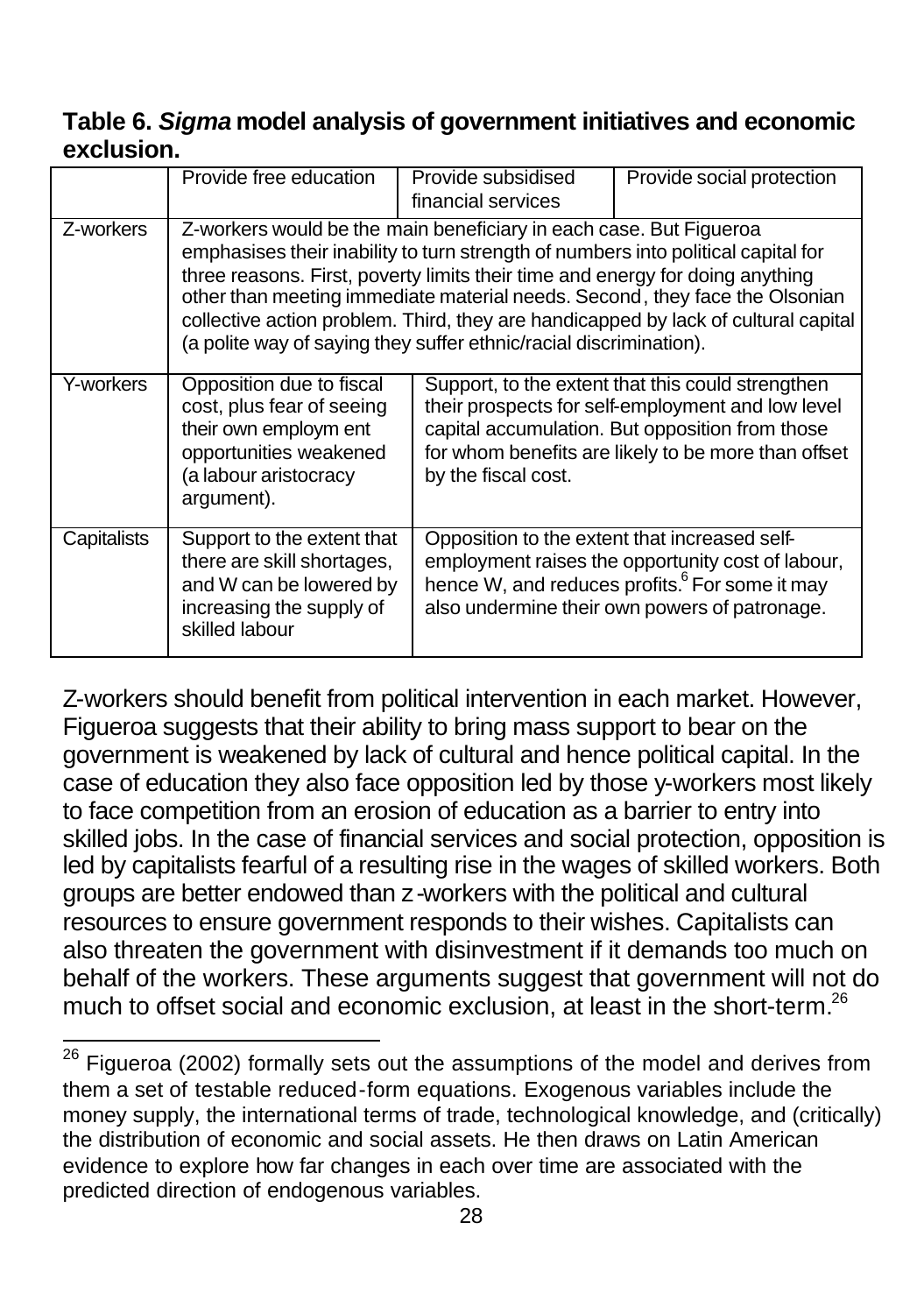Moving from comparative statics to dynamics, Figueroa asks what happens when the profits of capitalists are all reinvested, resulting in capital accumulation, which may also be augmented by technological progress and net foreign investment. Z-workers are completely insulated from the resulting economic growth. Y-workers, on the other hand, benefit from increased wage employment. Their wages also rise as excess skilled labour supply is absorbed.<sup>7</sup> The overall effect on income inequality is indeterminate, depending on whether the "enrichment and enlargement effects" on the income share of y-workers outweighs the falling income share of z-workers cf., (Fields, 1980:30).

Political reactions to these changes in income distribution are also indeterminate. But relative income changes of any kind may upset the social order, even to the point of triggering political violence. This represents a potentially powerful negative feedback loop: capitalist growth disturbs income distribution, this upsets the political order and undermines the confidence of capitalist investors, hence capital accumulation dries up. The key issue is then whether government can sustain economic growth by mitigating the destabilising effects of induced changes in income distribution.

This argument runs counter to the usual assumption that capitalist growth is stabilising precisely because it creates new jobs. The reason for this is that many workers perceive themselves to be excluded from securing those new jobs. Hirschman's (1973) "tunnel effect" argument (that people will tolerate temporary inequality so long as they believe that their turn is about to follow) cuts no ice. On the other hand, government may have some discretion to alter fiscal and spending policies in response. Capitalists will accept higher taxes to pay for actions to reduce cultural, political and hence economic exclusion of z-workers if this reduces political instability, as well as reducing skilled labour shortages. On the other hand, y-workers' support for continued capital accumulation and job creation will eventually disappear if the price of this are policies that undermine their cultural, political and labour market privileges.

This is a delicate balance, and Figueroa adds a final twist by suggesting that style of political management may also be endogenous. The reaction to social and economic exclusion in richer societies, he notes has been a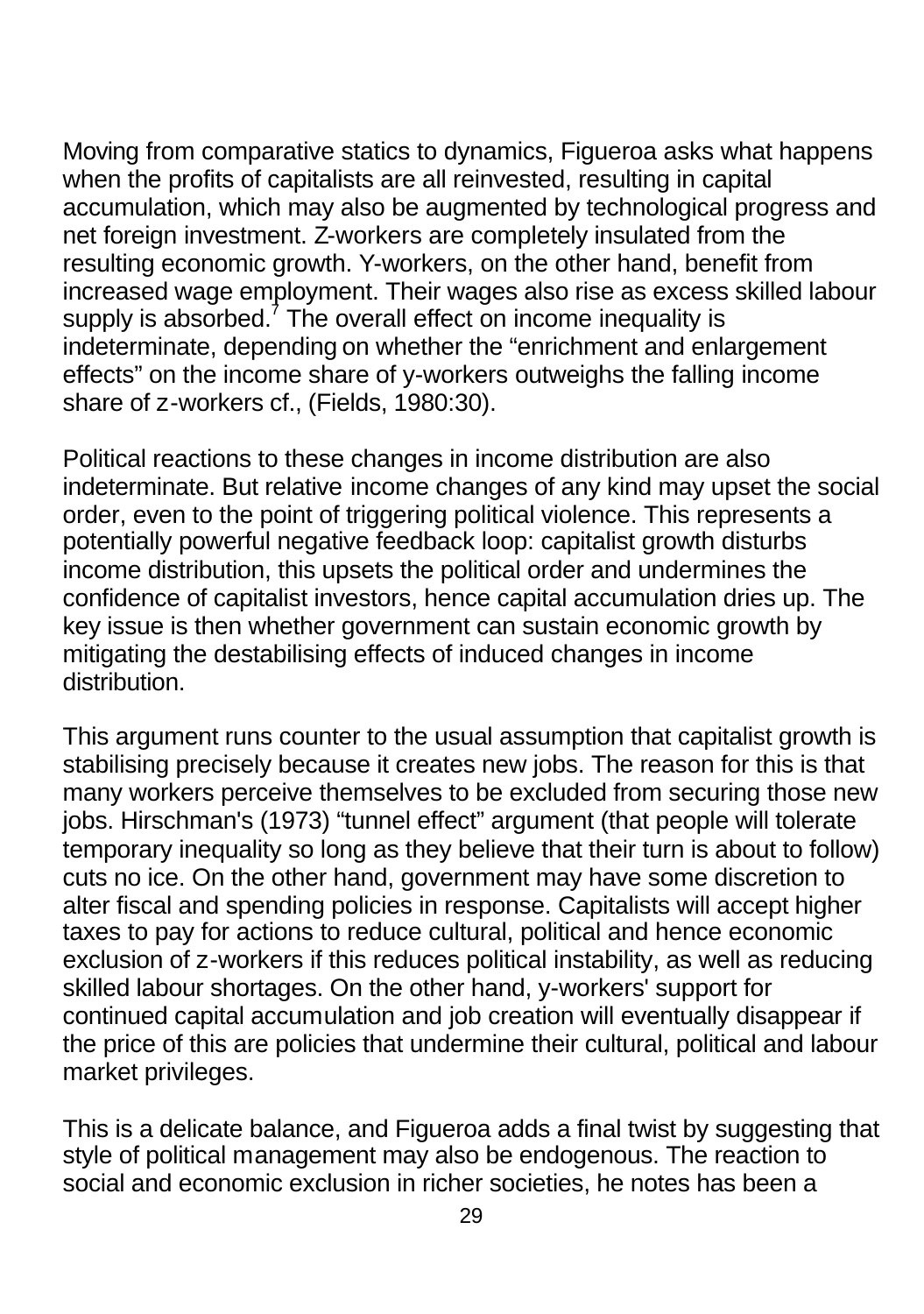political process of establishment of universal rights. But this is not necessarily an effective way for government of a *sigma* economy to maximise power. First, no credit is given to those who deliver them, since a right is by definition an entitlement, not a gift. Second, universal provision limits powers of patronage. Third, rights are not easily reversed. Other strategies include restricting access to information about the process of government (hiding costs) and repression. Hence we have an endogenous theory of authoritarianism.

In sum, Figueroa offers a profoundly pessimistic model of failed development as the outcome of the self-interested actions of the main domestic actors. Both z-workers and capitalists would benefit from labour market integration. But in isolation from each other - and perhaps even if they could form an improbable alliance - they lack the political resources to force the pace of integration in the face of resistance from y-workers and government. Figueroa is also pessimistic about the capacity of external development agencies to break the impasse. If the main issue was one of income or asset redistribution then this might be the case. But reflecting on the historical failure of land reform to transform *sigma* economies in Latin America, he observes that the key battles have to be fought in sensitive cultural and political arenas where external support can be counterproductive. There is also, of course, the issue of how to model the incentives of the intervening agencies (and their local intermediaries) themselves.

## **5.3 Conclusions**

An important objective of this paper has been to carry out a 'stock-taking' exercise of poverty related studies in Peru as a guide to future research. Personal feelings of pessimism or optimism perhaps inevitably intrude on any attempt to arrive at an overall conclusion. Many economists seek to avoid this by adhering to a strict scientific positivism. But their neglect of the social context of economic behaviour has rendered them susceptible to the optimistic assumption that a benign modernisation (in the form of gradual economic integration) is inevitable - eventually. Anthropologists have been more attuned to the experiences, ideas and feelings of poor and excluded people themselves. This has served as a reminder that material poverty can at least in part be offset by the quality of relationships (with the environment as well as other people) and by the strength of cultural identity. Meanwhile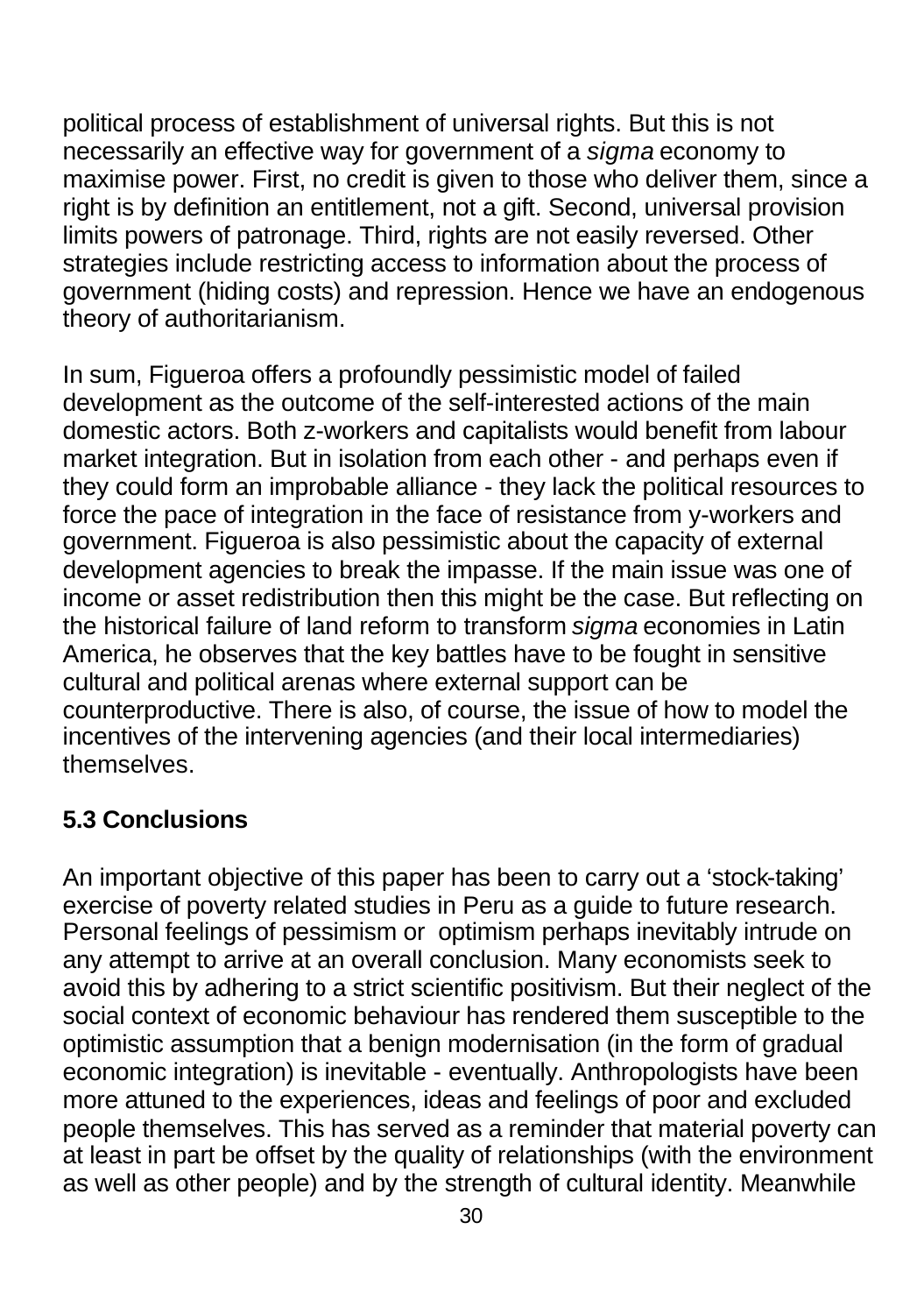sociological pessimism emanating from analysis of class structure continues to clash with optimism borne from the rediscovery of individual and collective ingenuity or agency in the face of adversity. In contrast to the "tragic optimism" of Sender (1999:110), the theory of social exclusion reviewed here can perhaps be summed up as "constructive pessimism".

Average per capita national incomes in Peru were no higher in 2000 than in 1965 or 1980, and there is as yet no clear downward trend in the number of people living in absolute poverty. Our emphasis in this paper on the exclusion framework is informed partially by these facts. The framework also provides a counterbalance to the institutional optimism of government and development agencies. But it also (in our view) provides a useful framework for reconciling universal and local perspectives on poverty. On the one hand, its central concern is to explain trends in production and distribution of material resources. On the other hand, it can explain how political and cultural processes moulded by a history of inequality critically influence these economic outcomes. While universal and objective measures of poverty are central to the analysis, subjective perceptions of well-being are also important – both in their own right, and because of their influence on processes of inclusion and exclusion. By offering a unified analysis of economic, social, political and cultural dimensions of poverty the theory provides a general but realistic framework for identifying and analysing opportunities and barriers to progressive policy and practice.

There are many ways in which this framework could be extended. First, there is scope for multidisciplinary empirical investigation of inclusion and exclusion processes. Much of this should be linked to specific policies and programmes, and involve key stakeholders themselves. A case in point is analysis of opportunities and constraints to action in response to publication of the report of the Truth and Reconciliation Commission. But there is also scope for more open-ended longitudinal research of particular rural communities and urban neighbourhoods. These can help to chart broad trends, linked to different aspects of globalisation, endogenous (including demographic) and the effects of major strategic policy changes, including market liberalisation and government decentralisation.

Second, there is scope for further elaboration of inclusion/exclusion theory, perhaps most importantly by testing it against (and hence using it to interrogate) other literature. The *sigma* model could also be extended to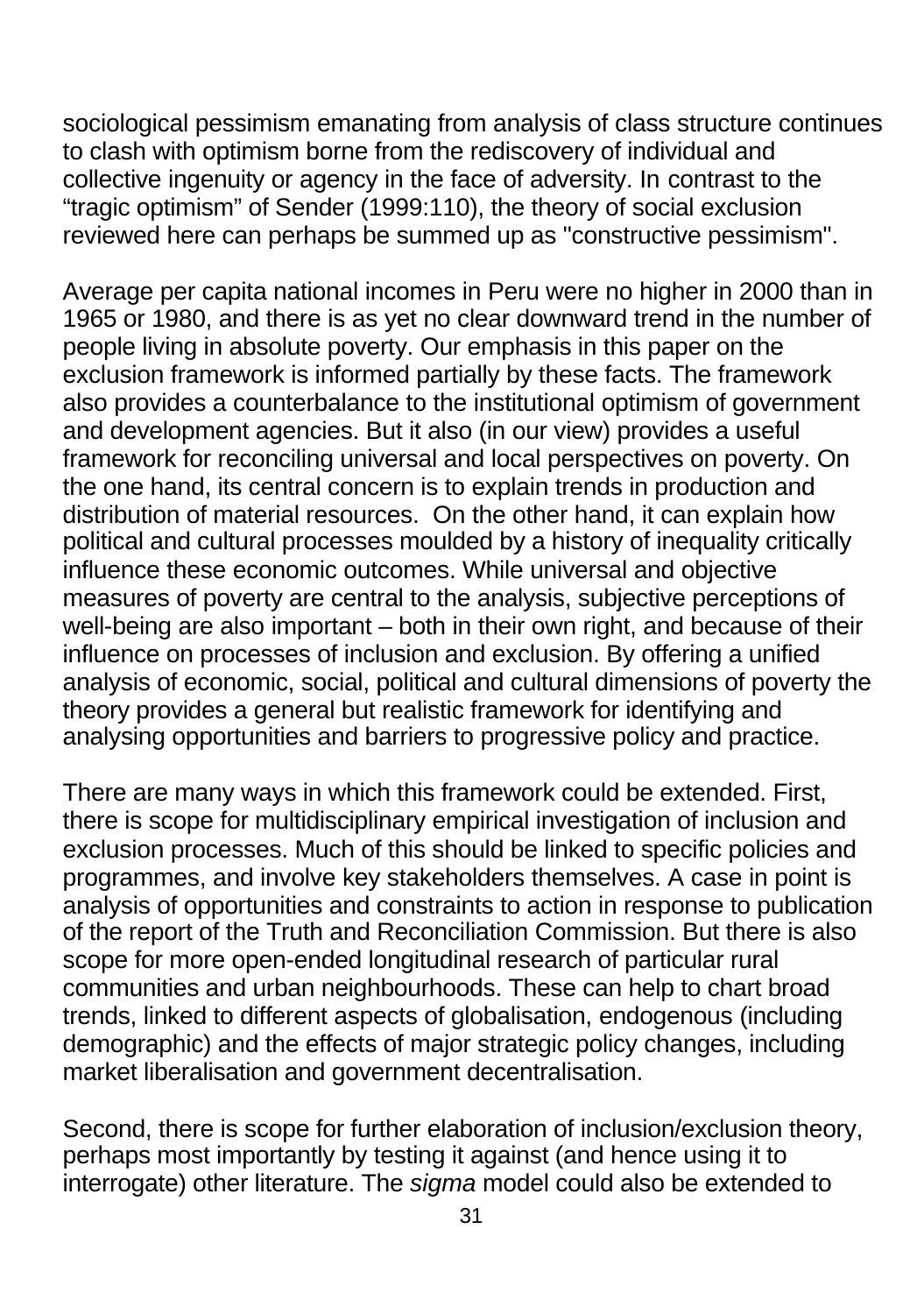incorporate a larger number of hierarchically ordered social groups, to take more account of gender and age differences within them, and to accommodate product market specialisation. By so doing it would be possible to explain more complex patterns of social mobility resulting from changing market conditions, foreign investment, technical change, migration and government policy. Finally, there is scope for more research into microlevel activities and institutions of specific groups to explain variation in their success in mobilising public goods, both internally and from external agencies. Economists, sociologists and anthropologists can usefully join with psychologists to study empirically some of the assumptions about human behaviour and the nature of well-being that they previously took as given.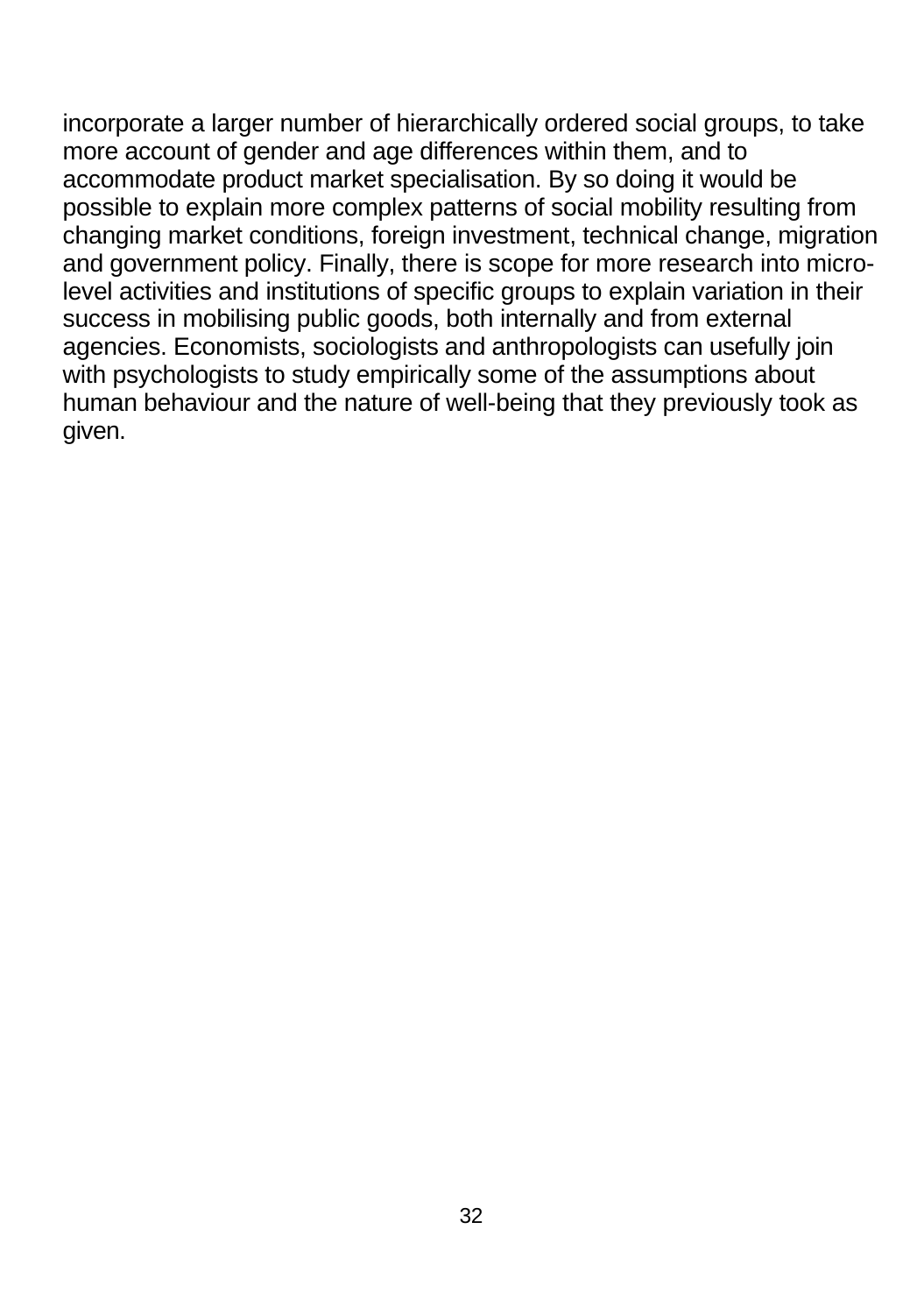#### **References**

Adams, N. and Valdivia, N. (1994), *Los otros empresarios: Etica de migrantes y formación de empresas en Lima*, Lima: IEP.

Alderman, H., Hentschel, J. and Sabates, R. (2002 in press), 'With the help of one's neighbors: externalities in the production of nutrition in Peru', *Social Science & Medicine*.

Altamirano, T. (1984), *Presencia andina en Lima metropolitana*, Lima: Fondo Ed. PUCP.

Altamirano, T. (1988), *Cultura andina y pobreza urbana: Aymaras en Lima Metropolitana*, Lima: Fondo Ed. PUCP.

Apfell-Marglin, F. (ed.) (2003), *The spirit of regeneration: Andean culture confronting Western notions of development*, London: PRATEC/ Zed Press.

Bebbington, A. (1999), 'Capitals and Capabilities: A Framework for Analyzing Peasant Viability, Rural Livelihoods and Poverty', *World Development* 27(12), 2021- 2044.

Bevan, P. (2002), 'ESRC Research Project - Towards a Post-disciplinary Approach to Global Poverty', Global Poverty Research Group Workshop on 'The Concept of Wellbeing: A multidisciplinary approach', 10-11 October 2002, unpublished.

Blackburn, J. (2001), 'Stock-take of recent poverty and social development fora in preparation for the World Bank/ DFID participatory poverty diagnoses (draft)', unpublished.

Brass, T. (2002), 'Latin American Peasants - new paradigms for old?', *Journal of Peasant Studies* 29, 1-40.

Caravedo, M. (1995), 'NGOs, state, society in Peru: Anchors of the Utopian vision.', in Reilley, C. A. (ed.), *New paths to democratic representation in Latin America*, Boston and London: Lynne Reinner.

Carbonetto, Hoyle and Tueros (1988), *Lima: Sector Informal*, Lima: Cedep.

Copestake, J. (2003), *Theorising the Links Between Social and Economic Development: the sigma economy of Adolfo Figueroa*, WeD Working Paper 03, Bath: Wellbeing in Developing Countries Research Group, University of Bath.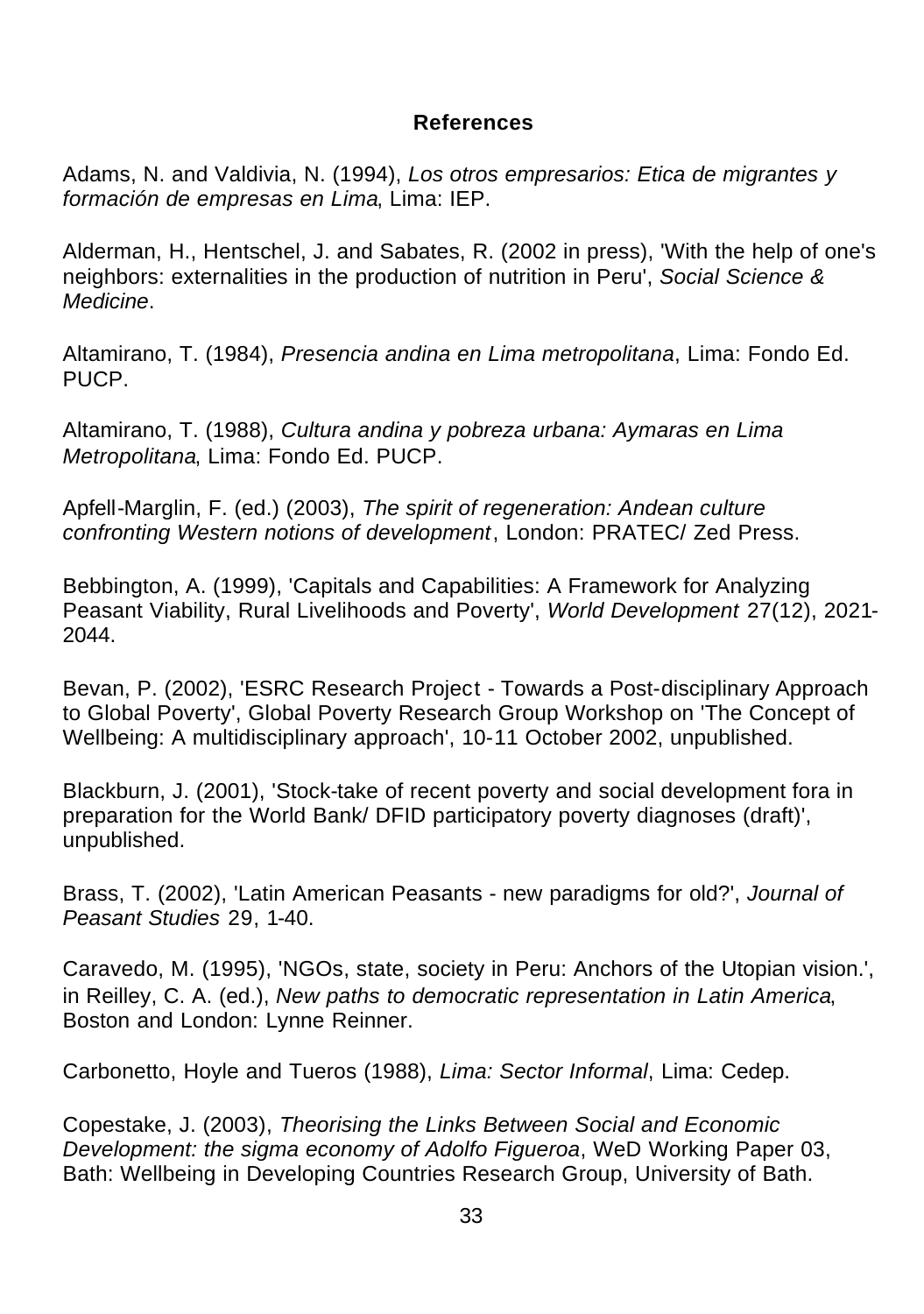Cotlear, D. (1989), *Desarrollo campesino en los Andes: Cambios Tecnológicos y transformación social en las comunidades de la sierra*, Lima: IEP

Crabtree, J. (2001), 'The impact of neo-liberal economics on Peruvian peasant agricuture in the 1990s', *Journal of Peasant Studies* 29(3-4), 131-161.

De Janvry, A. and Sadoulet, E. (2000), 'Growth, poverty and inequality in Latin America: A causal analysis 1970-94', *Review of Income and Wealth* 46(3), 267-288.

De Soto, H. (1989), *The other path*, London: IB Tauris.

De Vries, P. and Nuijten, M. (2002), 'Some reflections on the (mis)-use of the concept of culture in Andean studies', in Salman, T. and Zoomers, A. (eds.), *Imaging the Andes: Shifting margins of a marginal world*, Amsterdam: Het Spinhuis.

Dean, H. (2003), *Discursive Repertoires and the Negotiation of Well-being: reflections on the WeD frameworks*, WeD Working Paper 04, Bath: Wellbeing in Developing Countries Research Group, University of Bath.

Degregori, C. I. (Ed.) (2000), *No hay país más diverso: Compendio de antropología Peruana*, Lima: IEP.

DFID and World Bank (2003), *Perú: Voces de los Pobres*, Lima: DFID / World Bank.

Diaz, J., Saavedra, J. and Torero, M. (2002), 'Peru stabilization, liberalization and inequality', in Vos, R., Paes de Barros, R. and Taylor, L. (eds.), *Economic liberalization, distribution and poverty: Latin America in the 1990s*, Cheltenham: Edward Elgar.

Doughty, P. (1970), 'Behind the back of the city: Provincial life in Lima, Peru', in Mangin, W. (ed.), *Peasants in cities*, Boston: Houston Editorial.

Escobal, J. (2001), 'The determinants of nonfarm income diversification in rural Peru', *World Development* 29(3), 497-508.

Escobar, A. (1995), *Encountering development: The making and unmaking of the Third World*, Princeton, NJ: Princetown University Press.

Ferguson, J. (1999), *Expectations of modernity: Myths and meanings of urban life on the Zambian Copperbelt*, Berkeley, Los Angeles, London: University of California Press.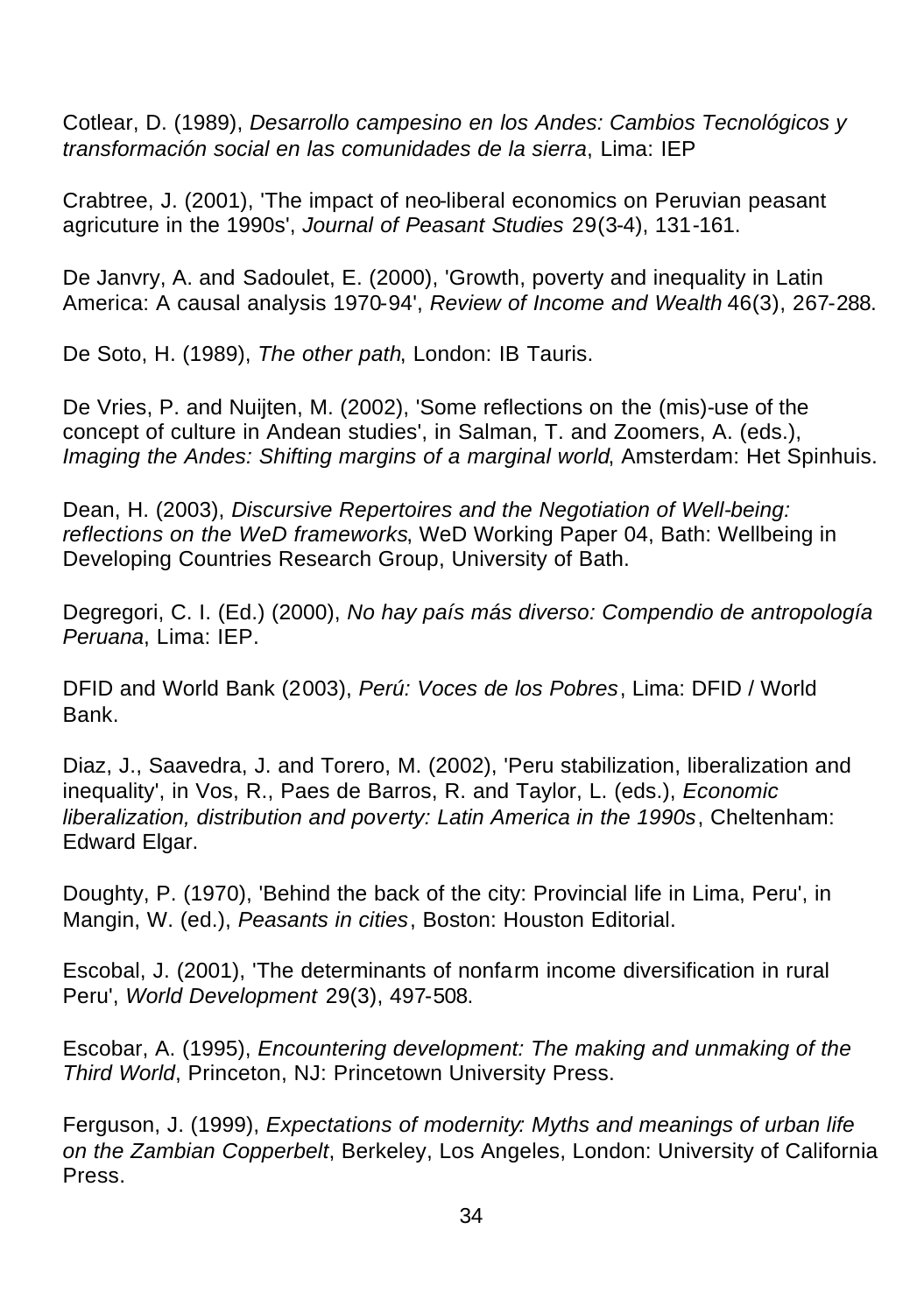Field, E. (2002), 'Entitled to work: urban property rights and labour supply in Peru', Princeton: Princeton University, unpublished.

Fields, G. (1980), *Poverty, Inequality and Development*, Cambridge: Cambridge University Press.

Figueroa, A. (1983), *Crisis distributiva en el Perú*, Lima: PUCP.

Figueroa, A. (1984), *Capitalist development and the peasant economy in Peru*, Cambridge: Cambridge University Press.

Figueroa, A. (2001), *Reformas en sociedades desiguales: la experiencia peruana*, Lima: Fondo Editorial, Catholic University of Peru.

Figueroa, A. (2002), 'A Theory of Economic Development', Lima: PUCP, unpublished.

Figueroa, A., Altamirano, T. and Sulmont, D. (2001), *Social exclusion and inequality in Peru*, Geneva: ILO.

Fine, B. (2002), 'Economics imperialism and the new development economics as Kuhnian paradigm shift?', *World Development* 30(12), 2057-2070.

Flores, J. (1977), *Pastores de Puno*, Lima: IEP.

Fonseca, C. (1972), *Sistemas económicos Andinos*, Lima: Biblioteca Andina.

Franco, S. & Harris-White, B. (2002), *Alternative realities? Different concepts of poverty, their empirical consequences and policy implications*, Oxford: QEH.

Franco, S. and Saith, R. (2003), 'Different Concepts of Poverty: An Empirical Investigation and Policy Implications', Paper prepared for the UNU/WIDER conference on 'Inequality, Poverty and Human Well-being', 30-31 May 2003, Helsinki, unpublished.

Gertz, G. (1963), *Peddlers and princes: Social change and economic modernisation in two Indonesian towns*, Chicago: Chicago University Press.

Gianella, J. (1970), *Marginalidad en Lima metropolitana*, Cuadernos Lima: DESCO.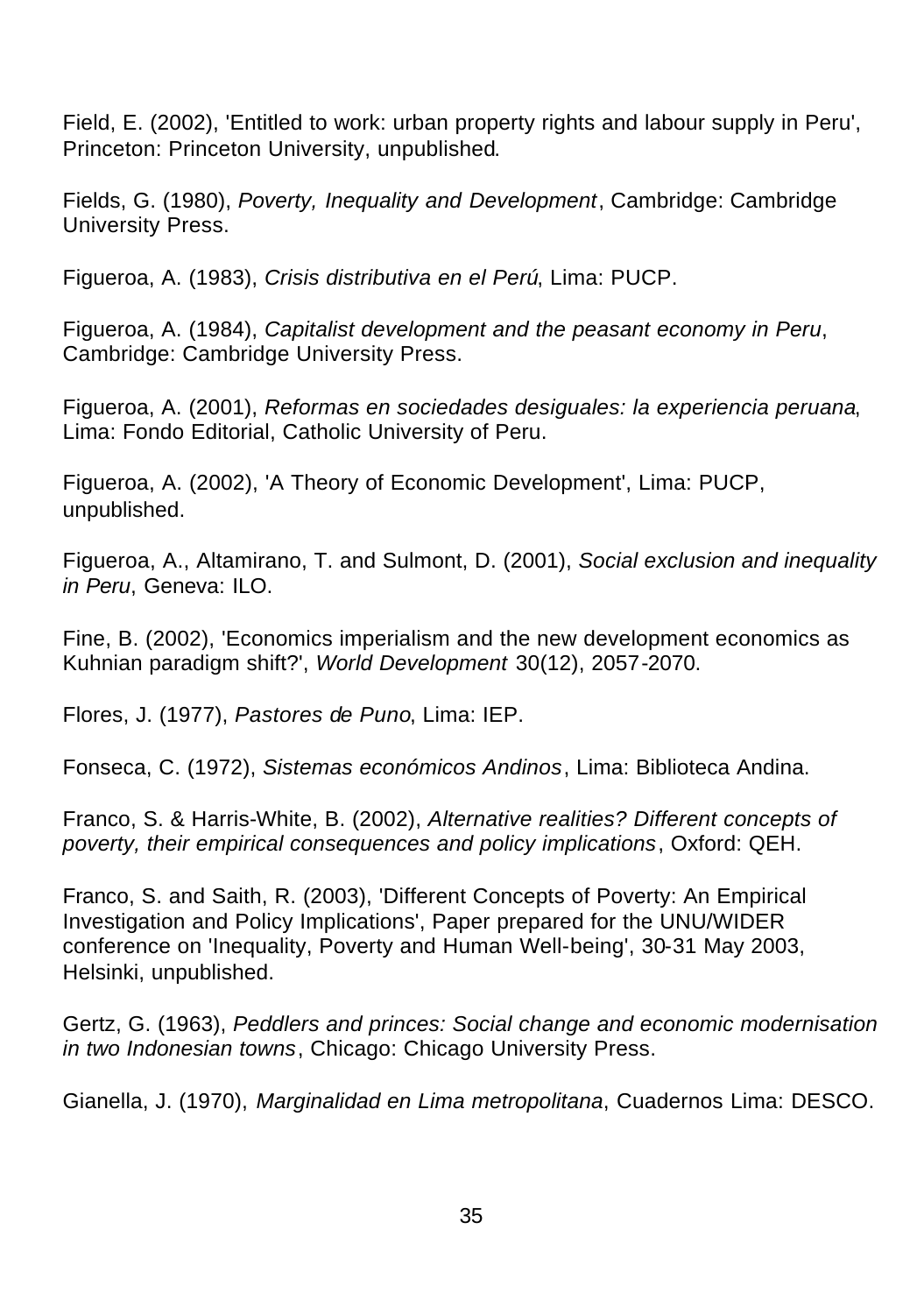Glewwe, P. and Hall, G. (1998), 'Are some groups more vulnerable to macroeconomic shocks than others? Hypothesis tests based on panel data from Peru', *Journal of Development Economics* 56, 181-206.

Gölte, J. (1980), *La racionalidad de la organización Andina*, Lima: IEP.

Gölte, J. (2001), 'Migración Andina y cultura Peruana', in Lohmann, G. (ed.), *Historia de la cultura Peruana II*, Lima: Fondo editorial del Congreso de la República del Perú.

Gölte, J. and Adams, N. (1987), *Los caballos de troya de los invasores: estrategias campesinas en la conquista de la gran Lima*, Lima: IEP.

Gonzales de Olarte, E. (1984), *Economía de la comunidad campesina*, Lima: IEP.

Gore, C. (2000), 'The rise and fall of the Washington consensus as a paradigm for developing countries', *World Development* 28(5), 789-804.

Grompone, R. (1985), *Talleristas y ambulantes*, Lima: DESCO.

Grompone, R. (1991), *El velero en el viento: Política y sociedad en Lima*, Lima: IEP.

Grompone, R. (1995), *Instituciones políticas y sociedad: Lecturas introductorias*, Lima: IEP.

Hill, A. (1998), 'Migration of male and female workers in Peru: A study using the living standards measurement survey', Delaware: University of Delaware, Department of Economics, unpublished.

Hirschman, A. O. (1973), 'The Changing Tolerance for Equality in the Course of Economic Development', *Quarterly Journal of Economics* 87(4), 544-563.

Hobart, M. (ed.) (1993), *Anthropological critique of development: The growth of ignorance*, London: Routledge.

INEI (2001), *La pobreza en el Perú 2001: Una visión departmental*, Lima: INEI.

Instituto Cuánto (1996), *¿Cómo estamos? Análisis de la encuesta de niveles de vida*, Instituto Cuánto: Lima.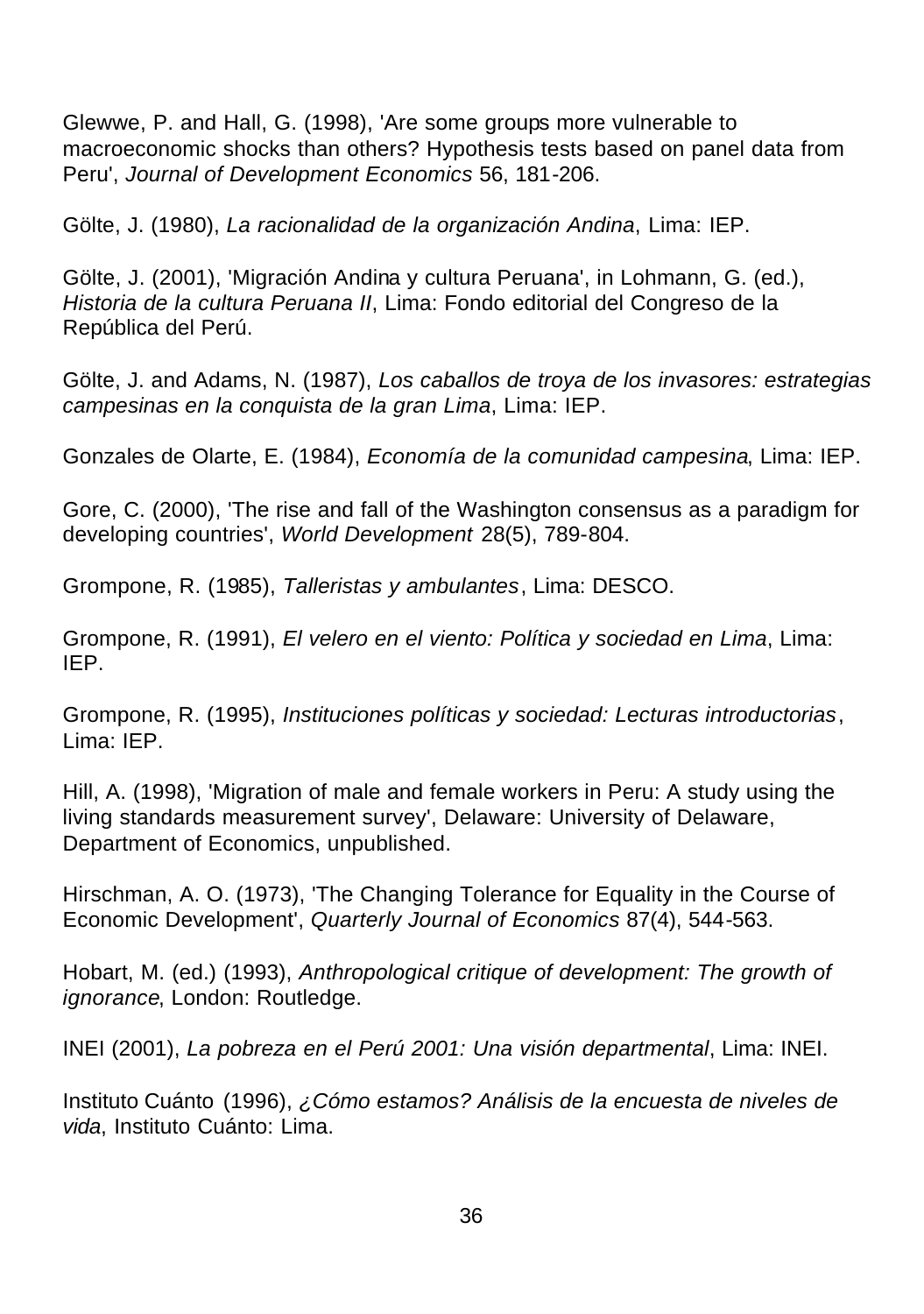Isbell, B. J. (1973), 'La influencia de los migrantes en los conceptos sociales y políticos tradicionales', *Estudios Andinos Año 3* 3.

Laderchi, C. R. (1999), *The Many Dimensions of Deprivation in Peru: theoretical debates and empirical evidence*, QEH Working Paper Series, 29, Oxford: QEH.

Laderchi, C. R. (2001), *Killing two birds with the same stone? The effectiveness of food transfers on nutrition and monetary poverty*, QEH Working Paper Series, 74, Oxford: QEH.

Laderchi, C. R., Saith, R., & Stewart, F. (2003), *Does it matter that we don't agree on the definition of poverty? A comparison of four approaches*, QEH Working Paper Series, 107, Oxford: QEH.

Levins, R. (1966) 'The strategy of model building in population biology', *American Scientist*, 54(4), 421-431.

Lewis, D. G. K. (1996), *Anthropology, development and the post-modern challenge*, London: Pluto Press.

Lobo, S. (1982), *A house of my own*, Tuscon Arizona: University of Arizona Press.

Long, N. and Roberts, B. (1984), *Miners, peasants and entrepreneurs: Regional development in the central highlands of Peru*, Cambridge: Cambridge University Press.

Manrique, N. (1999), 'Algunas reflexiones sobre el colonialismo, el racismo y la cuestión nacional', in CIDIAG (ed.), *La piel y la pluma*, Lima: Sur.

Mayer, E. (2003), *The Articulated Peasant: Household Economies in the Andes*, Boulder: Westview Press.

Mayer, E. and De la Cadena, M. (1989), *Co-operación y conflicto en la comunidad Andina: Zonas de producción y organización social*, Lima: IEP.

McGregor, J. A. and Kebede, B. (2003), 'Resource Profiles and the Social and Cultural Construction of Wellbeing', Paper presented at the inaugural workshop of the ESRC Research Group on Wellbeing in Developing Countries, University of Bath, 13-17 January 2003, unpublished.

Montoya, R. (1979), *Producción parcelaria y universo ideológico*, Lima: Editorial Mosca Azul.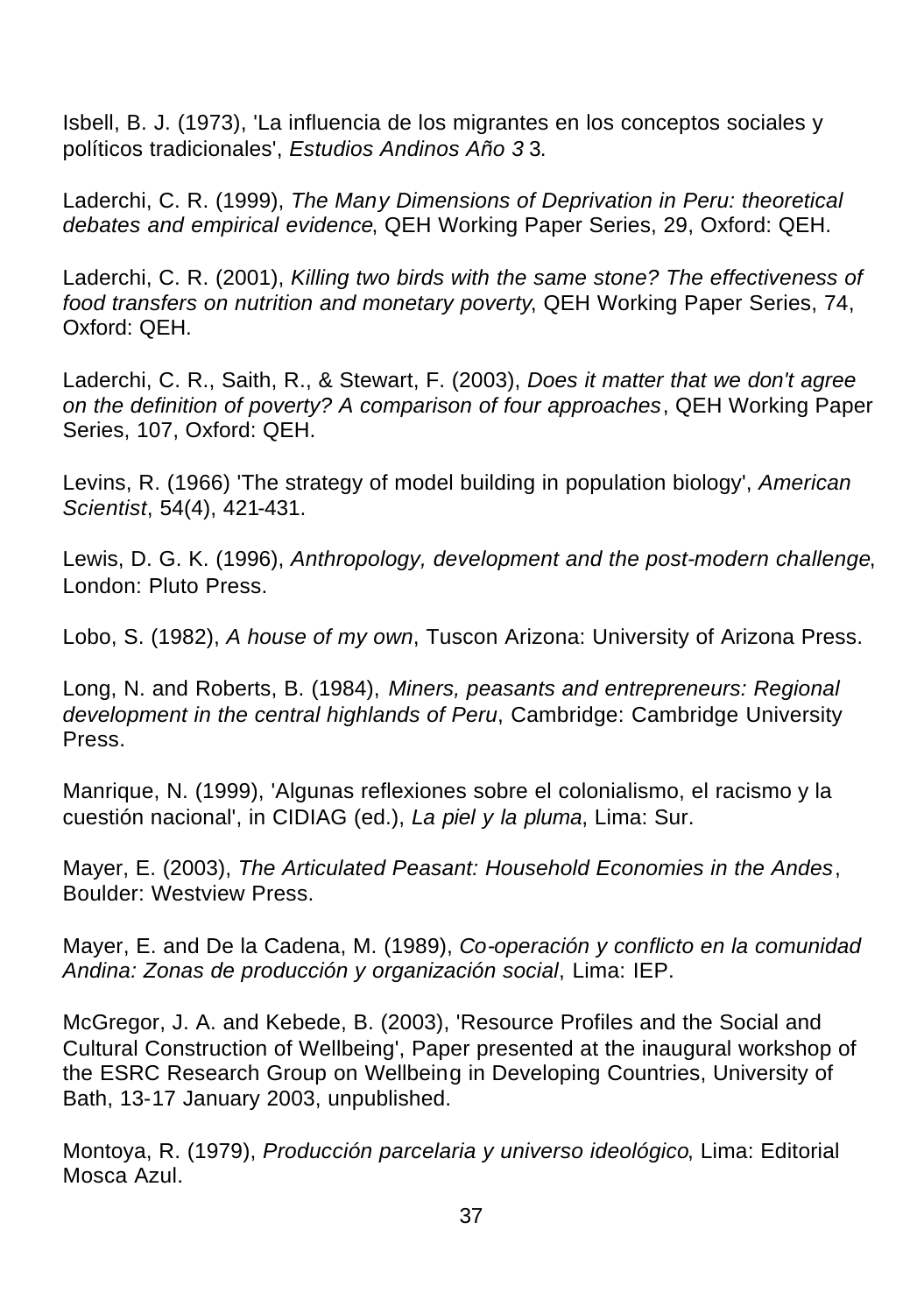Montoya, R. (1980), '¿A dónde va el campo Andino?', *Sociedad y Politica* 8.

Moser, C. O. N. (1996), *Confronting crisis: A comparative study of household responses to poverty and vulnerability in four poor urban communities*, Washington D.C.: World Bank

Moser, C. O. N. (1998), 'The asset vulnerability framework: Reassessing urban poverty reduction strategies', *World Development* 26(1), 1-19.

Mossbrucker, H. (1990), *La economía campesina y el concepto 'Comunidad'*, Lima: IEP.

Nederveen Pieterse, J. N. (2001), *Development theory: Deconstructions/reconstructions*, London: Sage Publications.

Orlove, B. (1974), 'Reciprocidad, desigualidad y dominación', in Mayer, E. and Bolton, R. (eds.), *Reciprocidad y Intercambio en los Andes Peruanos*, Lima: PUCP.

Pascó-Font, A. and Saavedra, J. (2001), *Reformas estructurales y bienestar: Una mirada al Perú en los años noventa*, Lima: Grade.

Patch, R. (1967), *La Parada*, Lima: Mosca Azul Editores.

Plaza, O. (ed.) (1979), *Economía campesina*, Lima: DESCO.

Poole, D. and Renique, G. (1992), 'Perdiendo de vista al Perú', *Alpanchis* 39, 73- 92.

Portés, A. (1994), 'When more can be less: Labour standards, development and the informal economy', in Rakowski, C. (ed.), *Contrapunto: The informal sector debate in Latin America*, New York: State University of New York Press, pp. 113-129.

Portocarrero, G. (1989), 'La cuestión racial: Espejismo y realidad', in *Violencia estructural*, Lima: PUCP.

Portocarrero, G. K. J. (2001), *Modelos de identidad y sentidos de pertenencia en Perú y Bolivia*, Lima: IEP.

Pottier, J. (1993), *Practising development: Social science perspectives*, London and New York: Routledge.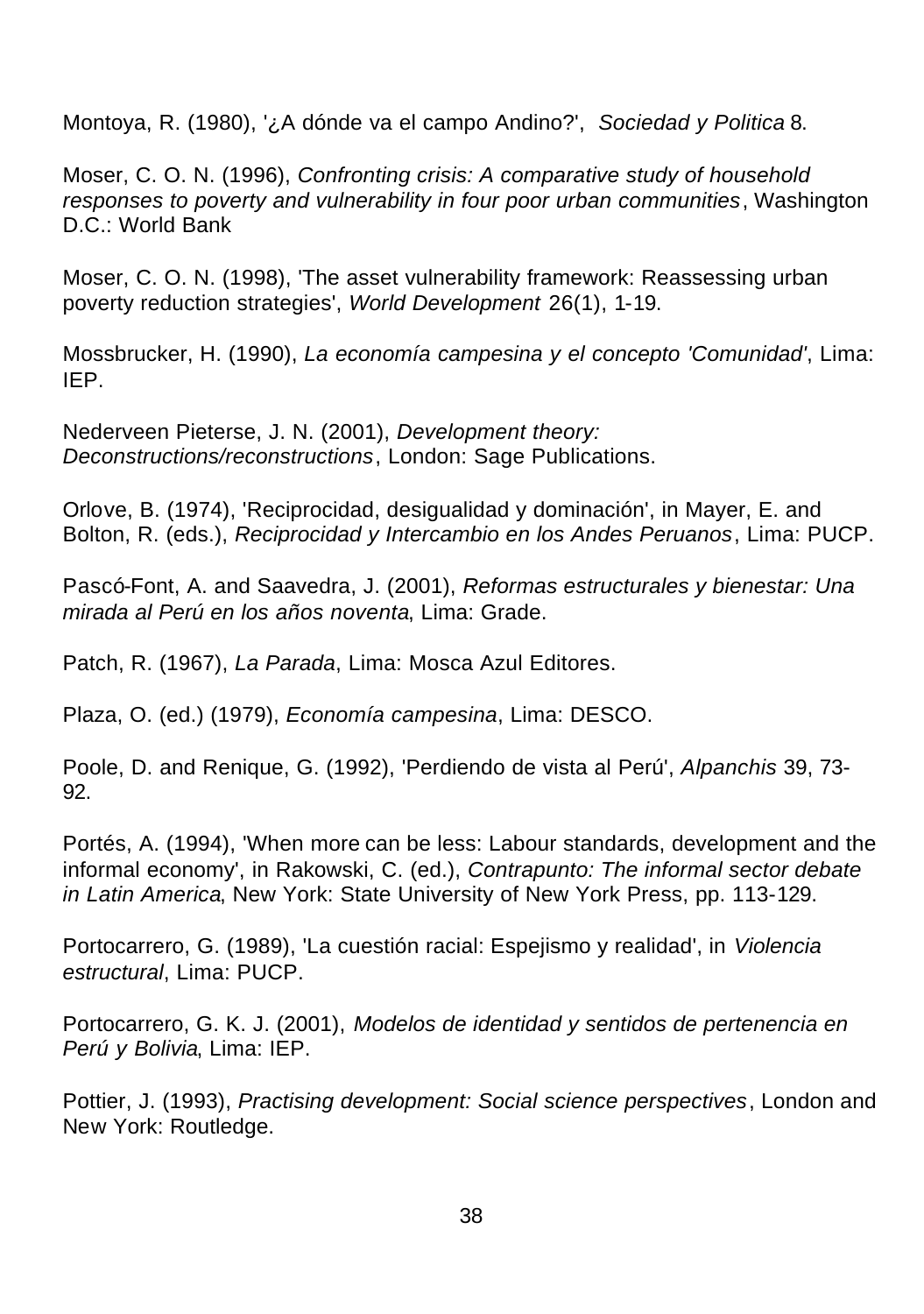Programa de Naciones Unidas para el Desarrollo (2002), *Informe sobre desarrollo humano: Aprovechando las oportunidades*, Lima: PNUD and COFIDE.

Quijano, A. (1971), *Polo marginal de la economía y mano de obra marginal*, Lima: PUCP.

Rakodi, C. (1999), 'A capital assets framework for analysing household livelihood strategies: Implications for policy', *Development policy review* 17, 315-342.

Roberts, B. and Long, N. (1978), *Peasant co-operation and capitalist expansion in central Peru*, Austin and London: University of Texas Press.

Room, G. (1995), 'Poverty and Social Exclusion: the new European agenda for policy and research', in Room, G. (ed.), *Beyond the Threshold: the measurement and analysis of social exclusion*, Bristol: The Policy Press.

Sabatés, R. (2000), 'Job Search and Migration in Peru', *Journal of Regional Analysis and Policy* 30(2), 55-79.

Sagasti, E. (2001), *Agenda Perú: Charting a shared national vision for the future*, Lima: IDRH.

Sánchez, R. (1974), *Los movimientos campesions en Andahuaylas*, Lima: IEP.

Schady, N. R. (2002), 'Picking the Poor: indicators for geographic targeting in Peru', *Review of Income and Wealth* 48(3), 417-433.

Sender, J. (1999), 'Africa's economic performance: Limitations of the current consensus', *Journal of Economic Perspectives* 13(3), 89-114.

Starn, O. (1991), *Reflexiones sobre las rondas campesinas, protesta rural y nuevos movimientos sociales*, Lima: IEP.

UNDP (2002), *Informe sobre Desarrollo Humano: Perú 2002*, Human Development Report, Lima: UNDP.

Vásquez, M. (1989), *¿Cómo reducir la pobreza y inequidad en América Latina?*, Lima: IDRC, PLPS.

Vásquez, M. (2000), *Inversión social para un buen gobierno en el Perú*, Lima: Universidad el Pacífico, CIUP.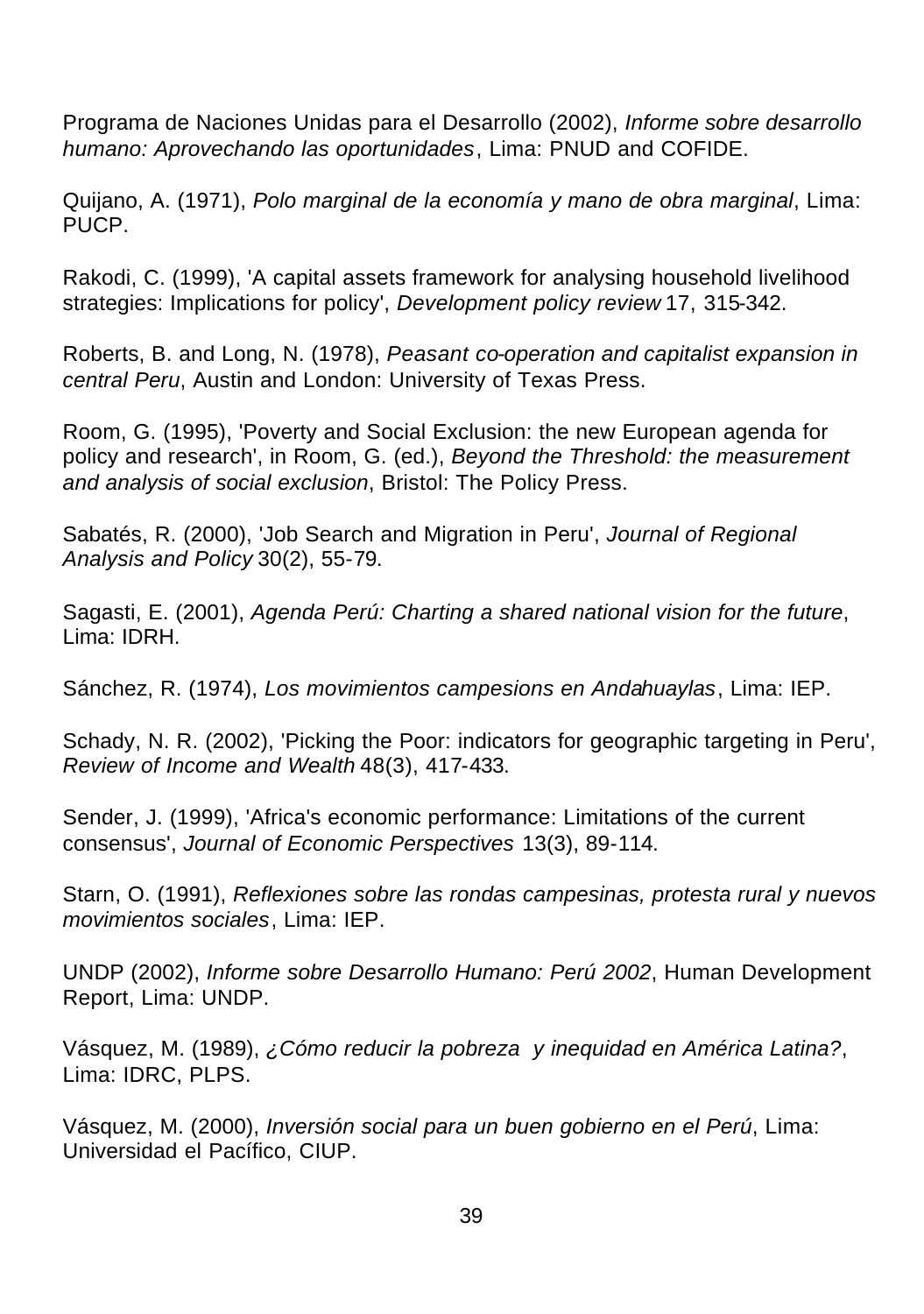Webb, R. (1977), *Government policy and the distribution of income in Peru*, Harvard: Harvard University Press.

Webb, R. and Figueroa, A. (1975), *La distribución del ingreso en el Perú*, Lima: IEP.

Wilk, R. R. (1996), *Economies of cultures: Foundations of economic anthropology*, Boulder and Oxford: Westview Press.

World Bank (1988), *World Development Report 1988*, New York: Oxford University Press.

Wright, K. (2001), *Women's participation in microcredit schemes: Evidence from Cajamarca and Lima, Peru*, Liverpool: Institute of Latin American Studies, University of Liverpool, Doctoral thesis (unpublished).

Wright, K. (2003 forthcoming), 'The darker side to microfinance: Evidence from Cajamarca, Peru', in Fernando, J., Milgram, L. and Rankin, K. (eds.), *The perils and prospects of microfinance: Globalization, neo-liberalism, and the cultural politics of empowerment*, London: Routledge.